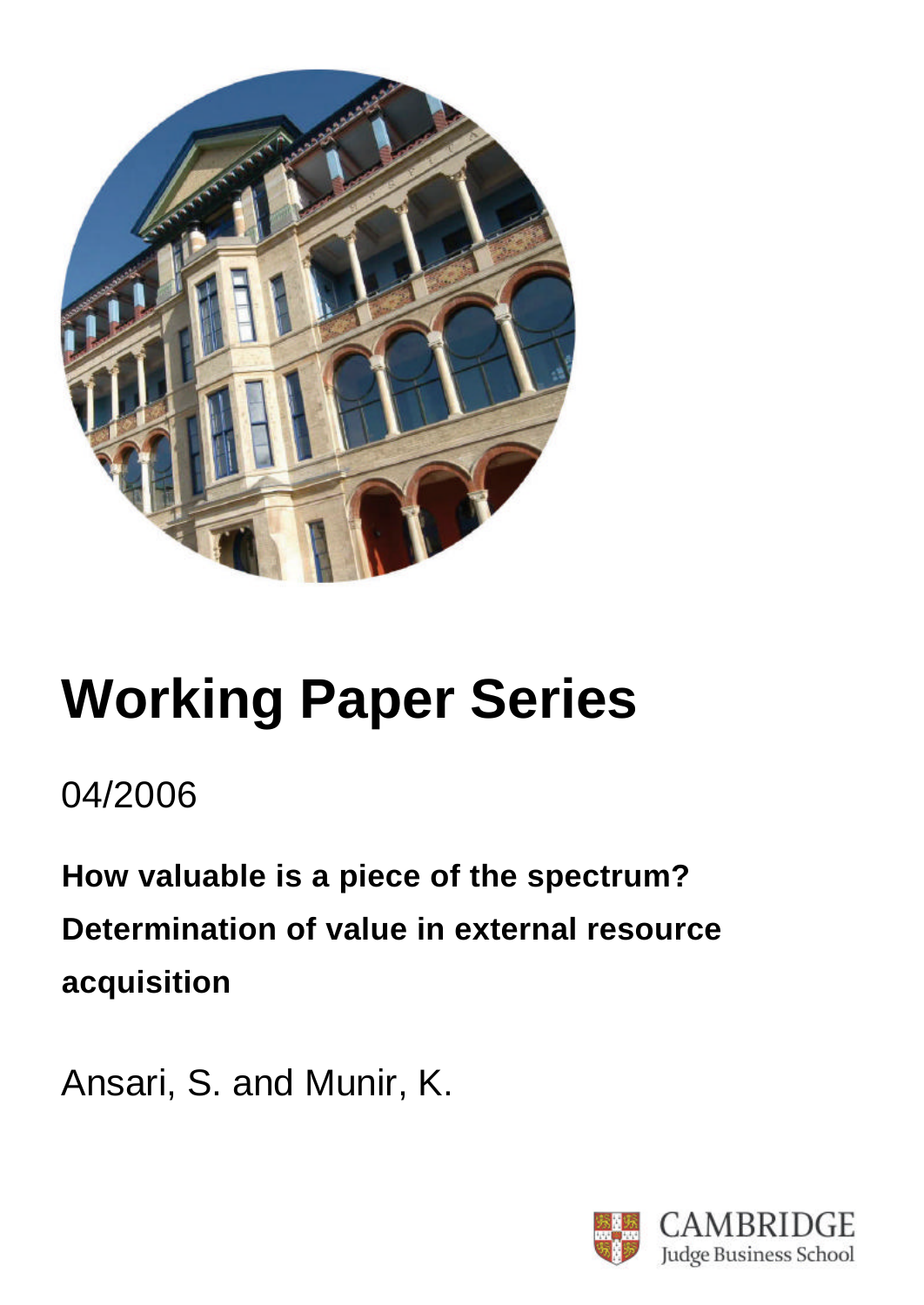These papers are produced by Judge Business School, University of Cambridge. They are circulated for discussion purposes only. Their contents should be considered preliminary and are not to be quoted without the authors' permission.

Author contact details are as follows:

Shahzad Ansari Dept of Strategic Management & Business Environment RSM Erasmus University sansari@rsm.nl

Kamal Munir Judge Business School University of Cambridge k.munir@jbs.cam.ac.uk

A previous version of this paper was published in the Social Science Research Network series in January 2004, http://ssrn.com/abstract=540082

Please address enquiries about the series to:

Research Support Manager Judge Business School Trumpington Street Cambridge CB2 1AG, UK Tel: 01223 760546 Fax: 01223 339701 E-mail: research-support@jbs.cam.ac.uk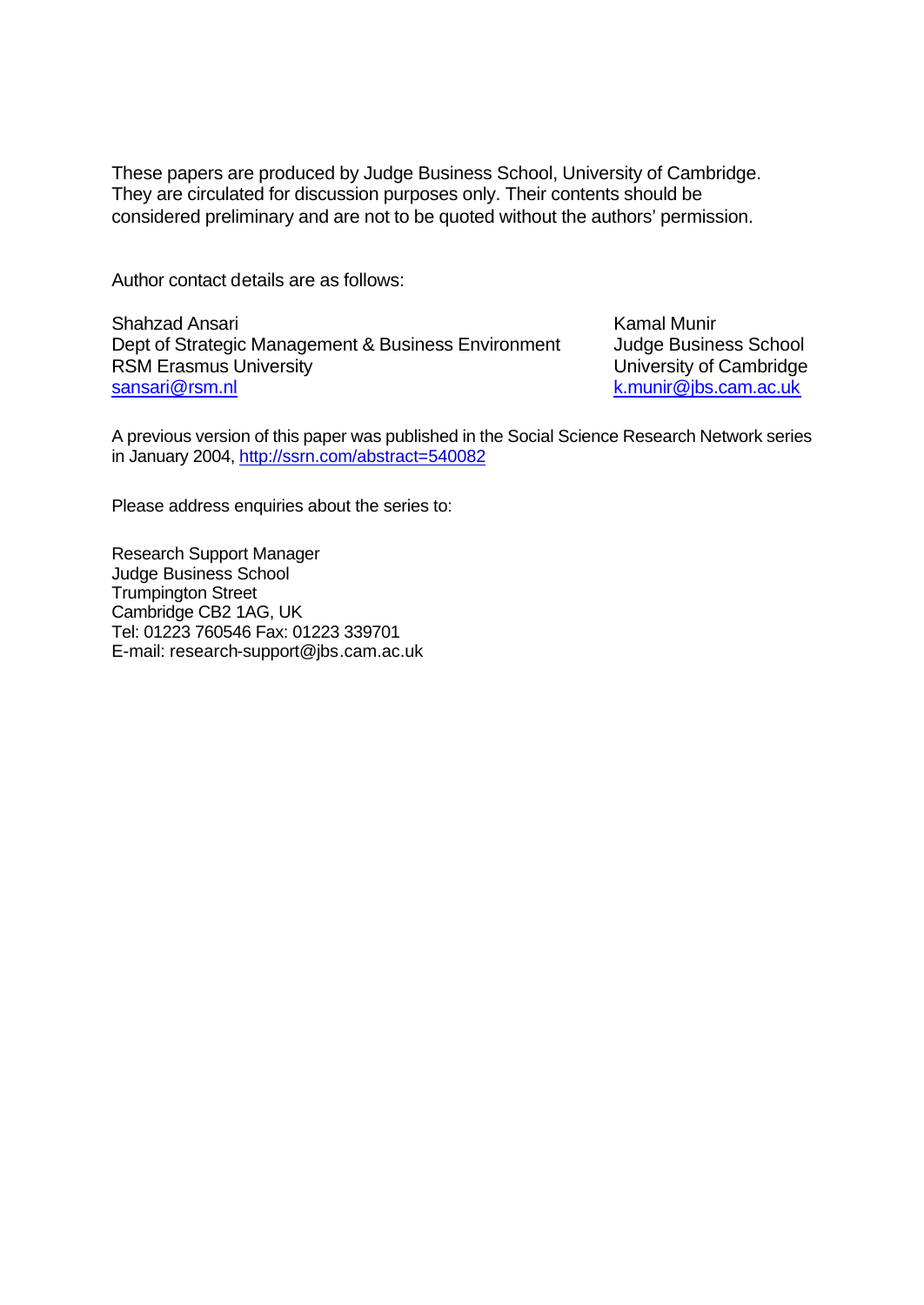## HOW VALUABLE IS A PIECE OF THE SPECTRUM? DETERMINATION OF VALUE IN EXTERNAL RESOURCE ACQUISITION

Shahzad Ansari

Department of Strategic Management and Business Environment RSM Erasmus University Burg. Oudlaan 50 3062 PA Rotterdam, The Netherlands E-mail: sansari@rsm.nl Phone: 0031- 10- 408 1996 Fax: 0031- 10- 408 9013

Kamal Munir

University of Cambridge Judge Business School Cambridge, CB2 1AG United Kingdom Phone: + 44 7887 600902 Fax: + 44 1223 339701 Email: k.munir@jims.cam.ac.uk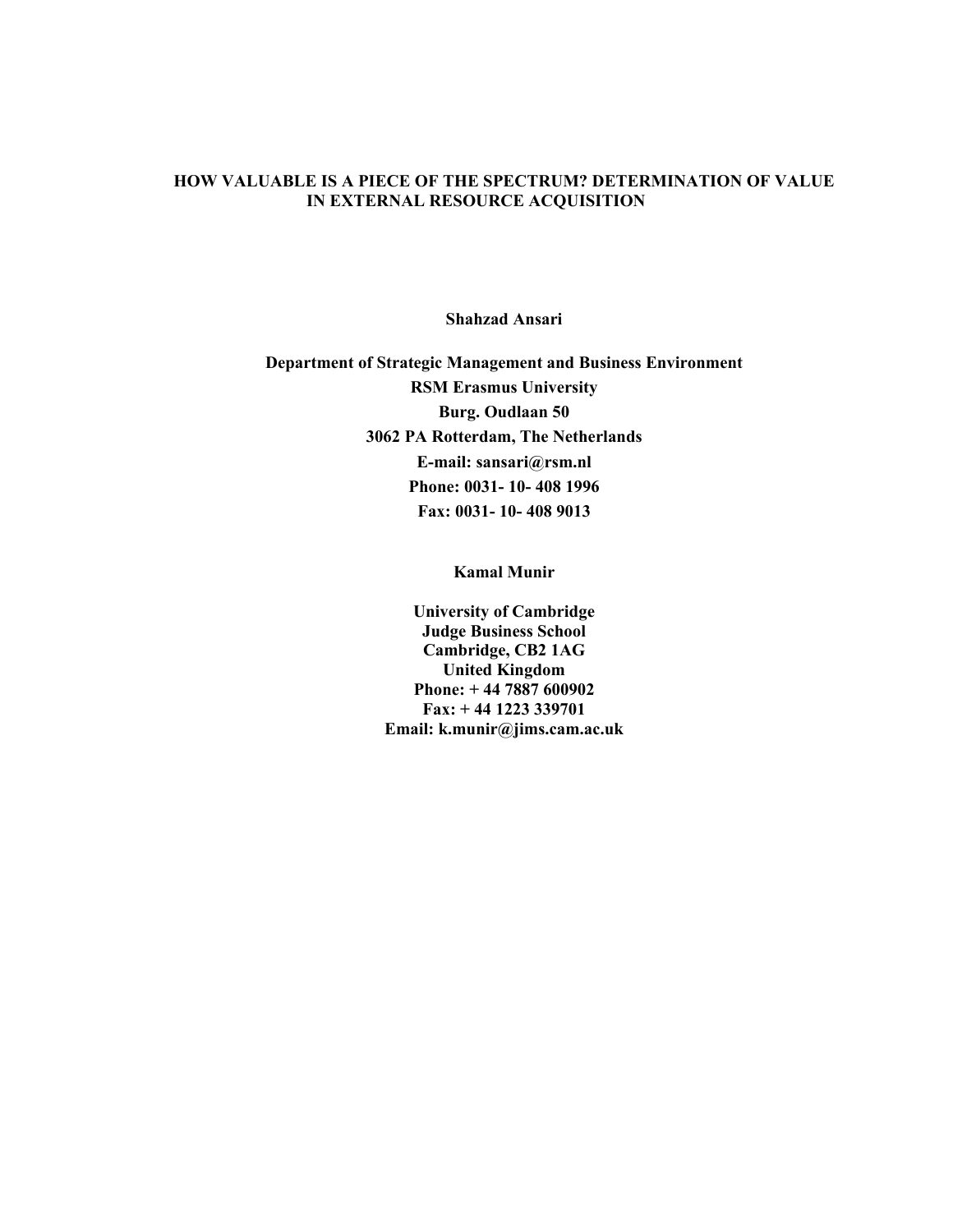# HOW VALUABLE IS A PIECE OF THE SPECTRUM? DETERMINATION OF VALUE IN EXTERNAL RESOURCE ACQUISITION

# ABSTRACT

Based on an in-depth study of third generation mobile telephony licenses in the UK, we explore the process through which externally acquired resources generate value for the acquiring firm. We find that value is determined both pre-acquisition as well as post. Pre-acquisition value is influenced by the competitive dynamics, as well as the discourse that surrounds a particular resource, whereas postacquisition value creation is influenced by the development of collaborative networks around the resource. Our analysis has important implications for firm-level capabilities

Key words: Resource-based and Dynamic Capabilities views; Mobile telephony; Value-creation; Competitive Dynamics; Collaborative Dynamics; Discourse.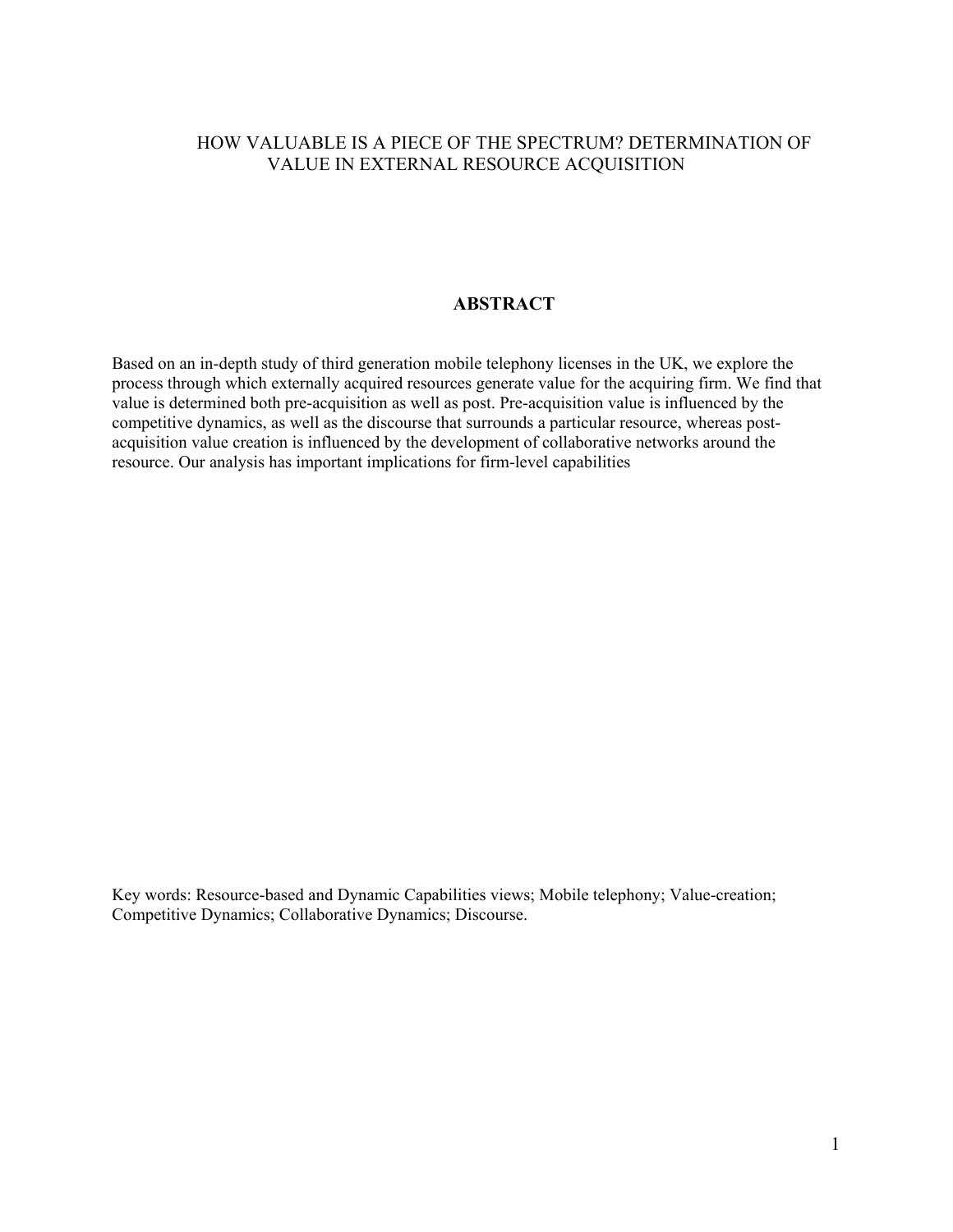#### 1. INTRODUCTION

Strategy scholars studying the genesis of rents now widely accept a basic principle of the resource-based view (RBV) (e.g. Barney, 1991; Wernerfelt, 1984), and the dynamic capabilities view (DCP) (Brown and Eisenhardt, 1997; Helfat and Peteraf, 2003; Teece et al., 1997; Teece, 2003; Winter, 2003; Zollo and Winter, 2002), namely that superior rents derive from the firm's unique ability to acquire, deploy, and reconfigure potentially valuable resources to serve the changing needs of a dynamic environment. Strategically successful firms are thus capable of creating greater value from resource combinations than could have been predicted given the *ex ante* value of the resources (Barney, 1986; Lippman and Rumelt, 2003a; 2003b; Peteraf, 1993).

Without question, research in the RBV and DCP streams has enormously enhanced our knowledge of how resources assume value. However, as some recent studies have pointed out (Lippman and Rumelt, 2003a and 2003b; Mathews, 2003) much research in this stream has focused on value generation from the internal development of 'un-priced resources' and the importance of potential synergies between existing and new resources (Conner, 1991; Mahoney and Pandian, 1992; Teece, 1986). With the growing importance of external resource acquisition in firms' strategic options (Ahuja and Katila, 2001; Arora et al, 2001; Matthews, 2003; Thomke and Kuemmerle, 2002), it is becoming increasingly important that more attention is devoted to externally acquired resources.

While researchers have pointed out the importance of strategic calculation in acquiring external, 'priced' resources (e.g., Lippman and Rumelt, 2003a and 2003b, Mathews, 2003), it remains less clear how the managerial perceptions of resource value are influenced by the material and discursive strategies of external actors. In particular, we need to understand how value is created, or destroyed, during the process of resource acquisition. How does the evolving societal discourse (Fairclough, 1992) about the common value of a resource affect the value of a resource to its owner? And how do particular configurations of actors, resources and capabilities, needed for value creation around any particular resource, come into existence? In this paper, we attempt to fill these gaps by examining the process of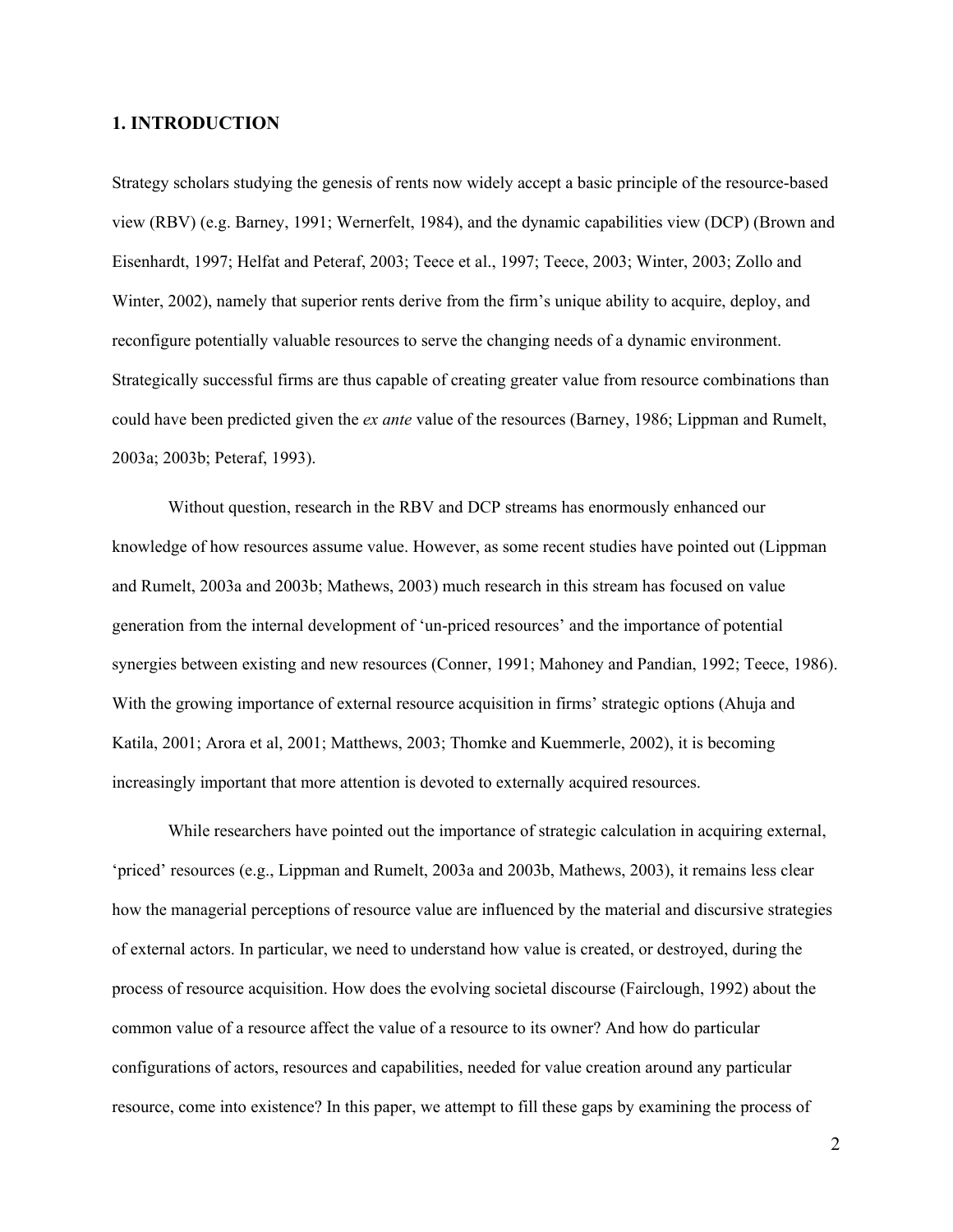value-creation, and destruction, around a priced, externally acquired resource, namely, third generation (3G) spectrum licenses awarded to UK firms. The 3G case reveals fascinating dynamics associated with the acquisition of a resource, and the creation (and destruction) of value around it, both before and after the resource was acquired.

This paper makes a number of contributions to the study of 'value' in the Resource-based View. First, by emphasizing the 'contextual' and socially constructed nature of value creation (March and Olsen, 1972; Mintzberg, 1978; Zajac and Westphal, 2004) by 'boundedly rational' managers (March and Simon, 1958; Daft and Weick, 1984), it furthers existing understanding of value creation dynamics around externally acquired resources. Second, it highlights the role of external actors such as the State, financial analysts and the media on firms and investors (Lounsbury and Glynn, 2001; Pollock and Rindova, 2003; Rindova et. al, 2006; Rao et al., 2001; Zuckerman, 1999) that frame information and form beliefs by orchestrating a particular discourse (Abrahamson & Fairchild, 1999; Fairclough, 1992; Green Jr., 2004; Phillips and Hardy, 2002; Strang & Meyer, 1994). This, in turn, illustrates how the value of a resource to a firm is not just a function of the price and complementarity with other resources, but also the material and discursive actions of the 'referent' others that influence capabilities at assessing and building value through a "social referencing" process (Abolafia, 1998; Zajac and Westphal, 2004). Finally, in contrast with firm level strategies for maintaining resource 'immobility' (Barney, 1991; Rumelt, 1987) it emphasizes the importance of industry-level strategies, both competitive and collaborative (Anand and Khanna, 2000; Brandenburger and Nalebuff, 1996; Child and Faulkner, 1998; Dyer and Singh, 1998; Powell et al, 1996; Sanchez and Heene, 1997) in order to develop 'resource sharing' capabilities for value creation (Conner, 1991; Das and Teng, 2000). By studying these dynamics we aim to enhance the understanding of the dynamics of value creation and dissipation around an externally acquired resource, both ex ante and ex post.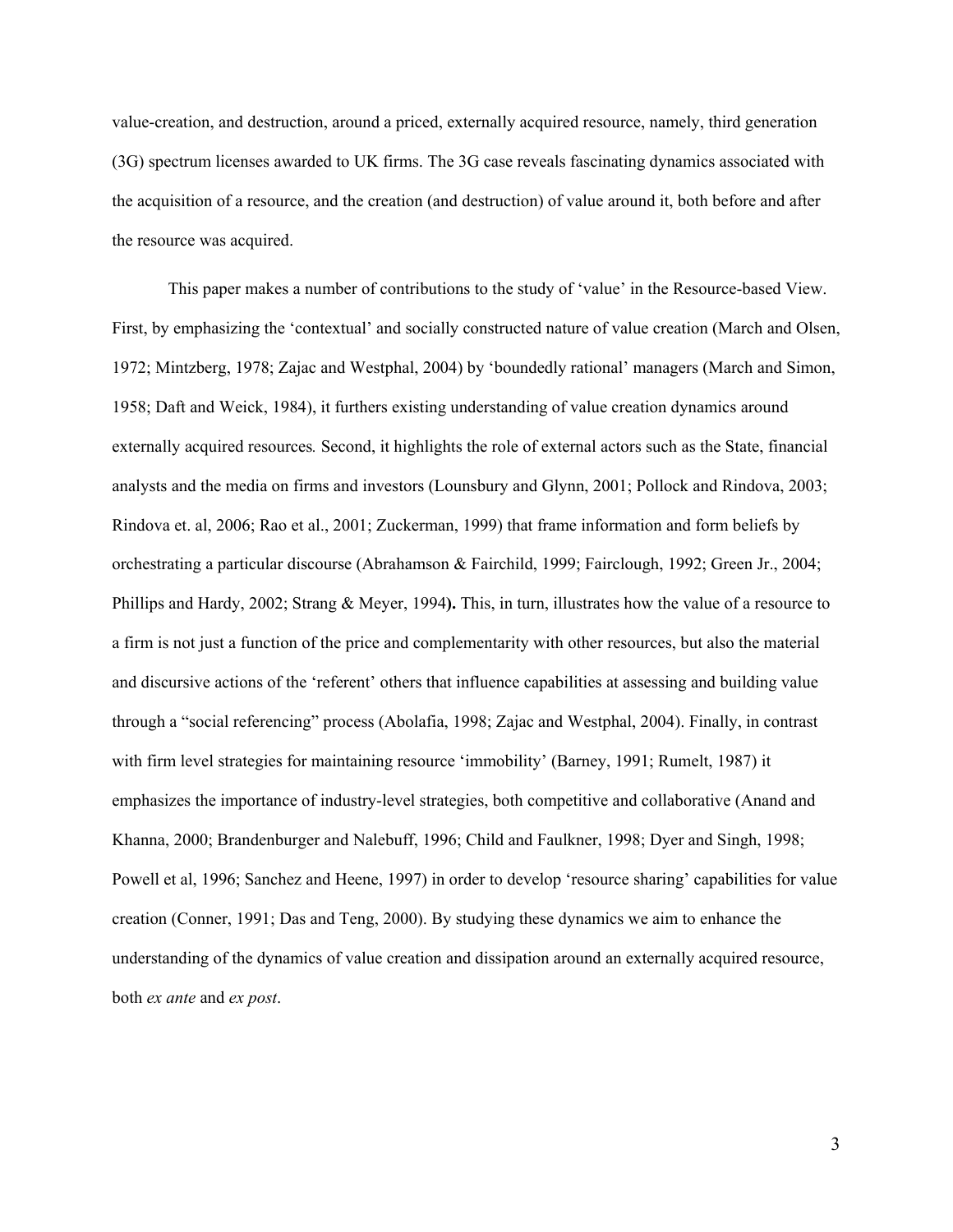#### 2. THEORIZING 'VALUE' IN THE RESOURCE-BASED VIEW

While the RBV and DCP have provided very useful insights into how heterogeneous resource endowments and firm level capabilities can become the source of competitive advantage (Amit and Schoemaker; 1993; Barney, 1991; Eisenhardt and Brown, 2000; Helfat and Peteraf, 2003; Rumelt, 1984; Teece, 2003; Teece et al, 1997), the emphasis has largely remained on firm-level capabilities in cultivating, nourishing and harnessing internally grown, and hence difficult to imitate, resources. In contrast, there is much less emphasis on the role of managerial capabilities in the acquisition and deployment of external or purchasable resources (Mathews, 2003) and building value around them. This is despite the fact that in corporate reality (Chandler, 1990; Mowery and Rosenberg, 1998; Mowery and Nelson, 1999), a lot of effort is continuously devoted to the acquisition of various resources and capabilities (Lippman and Rumelt, 2003a and 2003b; Matthews, 2003).

In this section, we lay the conceptual foundation for studying the creation (and destruction) of value around externally acquired resources. In particular, we discuss how the competitive environment and dominant discourse in which a resource is acquired may impact its value. Moreover, we discuss how sharing of a resource, as opposed to its 'immobility' may also enhance its value.

#### 2.1 The Value of a Resource

The value of a resource to the acquirer has both an exogenous element based on the evolving context (Miller and Shamsie, 1996) and an endogenous one (Barney, 2001; Makadok, 2001a), such as 'absorptive capacity' (Cohen and Levinthal, 1990), asset 'interconnectedness' and the synergies and complementarities generated with the firm's existing asset stock (Conner, 1991; Dierickx and Cool, 1989: Mahoney and Pandian, 1992; Teece, 1986). These dynamics differ for external and internal resources. While the value of internally developed resources can only develop diachronically that is it is subject to "time compression diseconomies" (Dierickx and Cool, 1989), external resource value, especially novel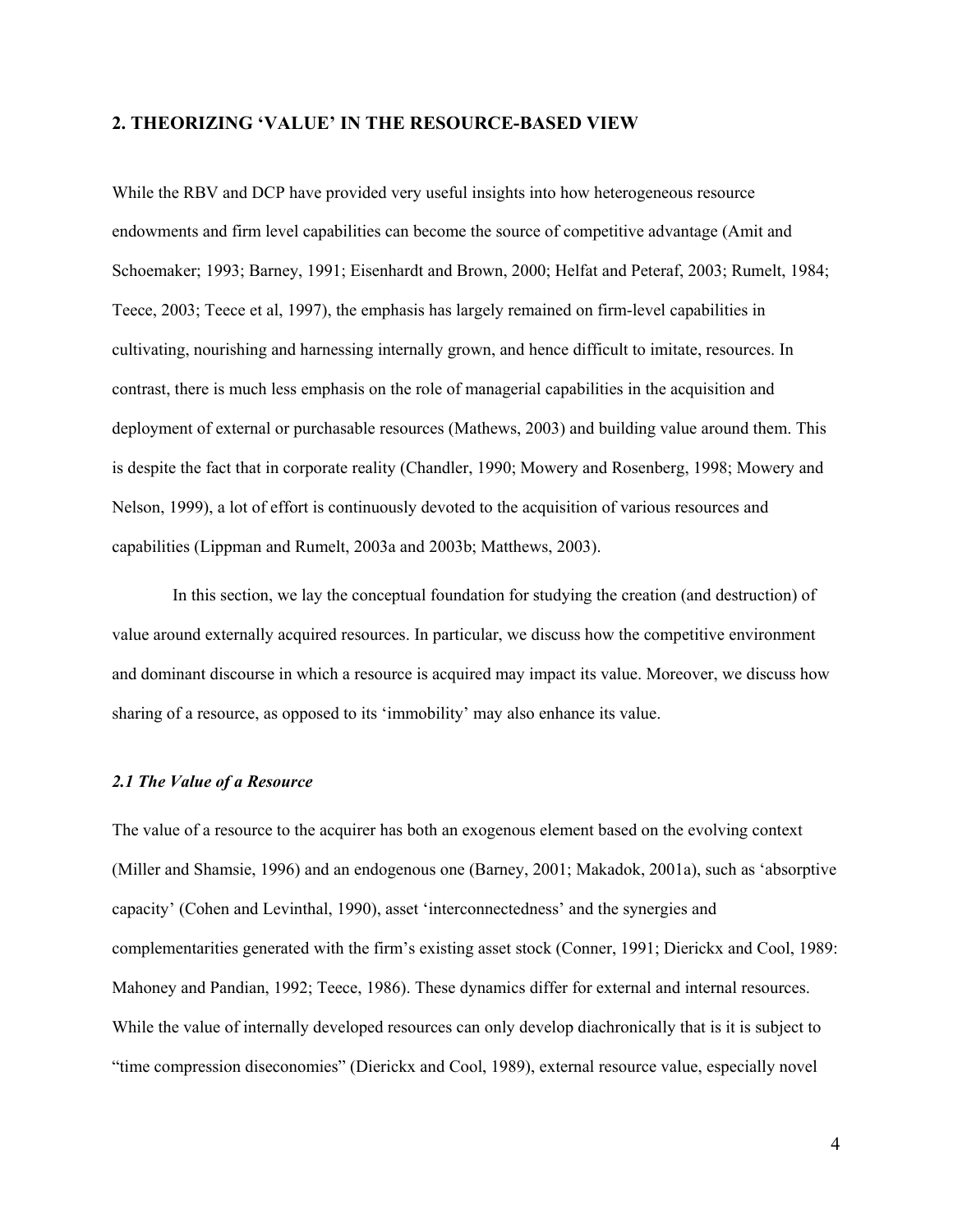technologies is subject to "time compression economies" (Matthews, 2003) where a firm can quickly gain advantage through resource acquisition.<sup>1</sup>

In order to put a price on a potentially attractive external resource, managers must be able to competently assess their existing resources and capabilities, as well as the commercial possibilities involving the resource to be acquired. At the same time, they must be able to acquire it at a 'reasonable' price, so as to avoid spending all future revenues upfront. For externally acquired resources, the last point is especially important since the acquisition process is usually intensely competitive, where, the psychology of bidding created during the bidding process (Jemison and Sitkin, 1986), can generate a momentum of its own. In such a competitive scenario it is in the interest of competitors to destroy value for their rival bidders by increasing the price of the resource (Milgrom and Roberts, 1982; Shapiro, 1989; Teece et al. 1997:510). Similarly, value of a resource that has already been acquired by a firm can be diminished by active promotion of substitutes or 'disruptive' innovations (Christensen, 1997).

Apart from 'Machiavellian' strategizing to keep rivals off-balance (Teece et al., 1997), the price paid for a resource is also influenced by what auction theorists (Kagel and Levin, 1986; cf. Milgrom and Roberts, 1982) call the 'common' and 'private' value of a good. Common value is the value of a good regardless of the acquirer's existing assets or capabilities, while private value reflects the bidders' idiosyncratic preferences for it. A useful analogy would be an art connoisseur bidding on an artwork to hang in his living room as against a representative of a commercial art gallery bidding on it for the purpose of reselling.

While for an art collector who happens to be a billionaire, private and common value may be separate notions, for most commercial organizations looking to maximize shareholder wealth, private value tends not to be completely independent of common value. The synergies that a firm can create with

<u>.</u>

<sup>&</sup>lt;sup>1</sup> For example a football club can acquire a talented player (resource) from the market to gain a quick advantage rather than invest in the training and development of a 'home-grown' player.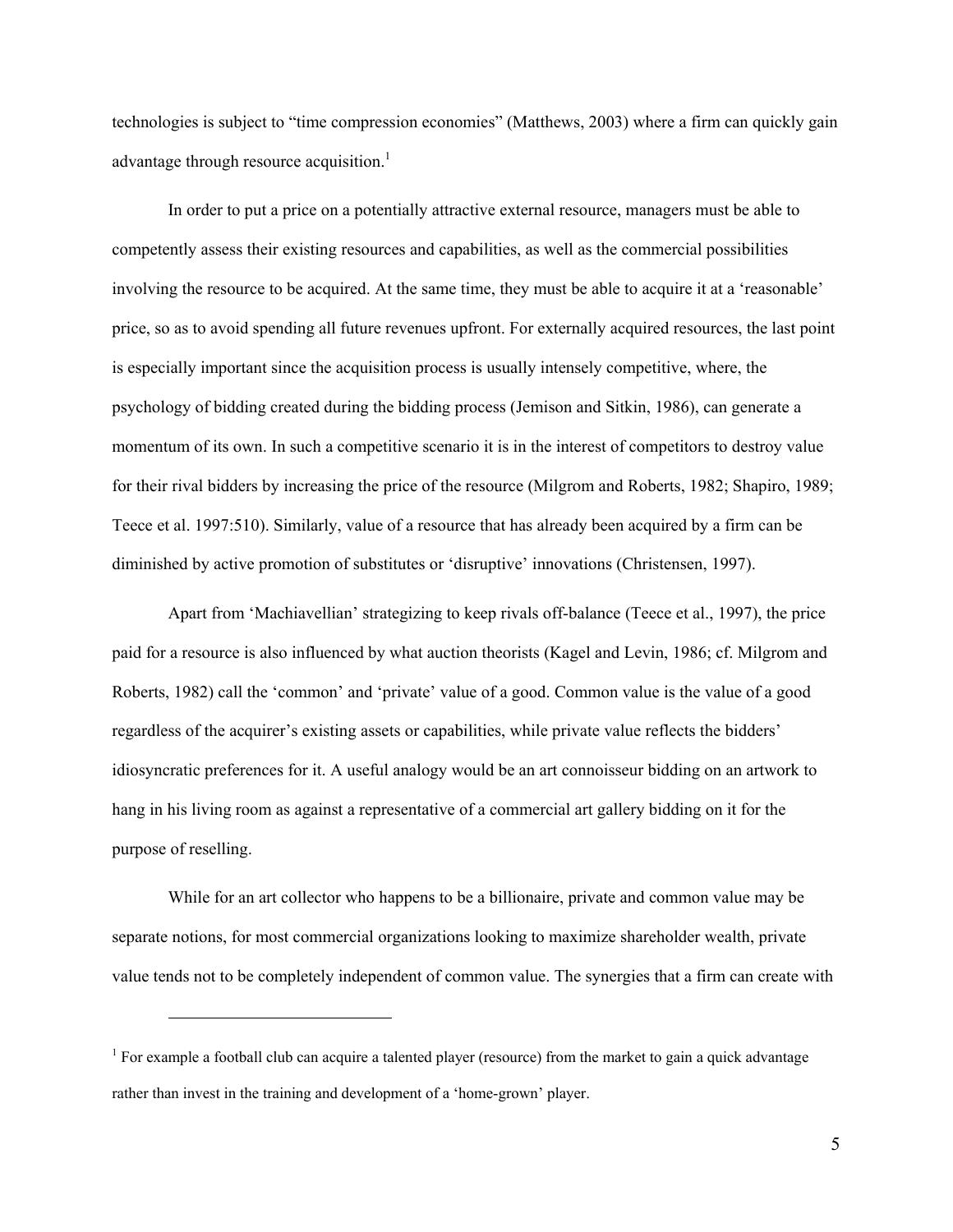existing and new resources may make a resource more valuable to it than reflected in the common value. Still, since the bidding is competitive, it may end up paying more than the entire value of the resource.

In order to avoid such a situation, firms must be able to establish that the potential value of a resource to them is greater than the price they pay for it. Techniques such as the calculation of net present value (NPV) assume a predetermined course of action, thus failing to properly incorporate managerial capabilities to adapt and revise later decisions in response to unexpected developments in stochastically changing environments (Kogut and Kulatilaka, 2001; Trigeorgis, 1996). By incorporating the uncertainty inherent in decision-making, Real Options theory (Adner and Levinthal, 2004; Bowman and Hurry, 1993) provides a superior technique in this respect. Still, this rather infrequently employed technique also requires a strategic assessment of the likely competitive and technological scenarios in the industry. Indeed, whatever the technique employed, in order to create a competitive advantage, firms need capabilities to competently assess the 'true' value of a resource in order to avoid compromising the resource's rent generating potential.

However, given the inherent uncertainty of the external environment (Dixit and Pindyck, 1994) when strategic factor markets are massively imperfect and complex (Stiglitz, 1993), investing firms find it difficult to determine, *a priori* what resources might lead the firm to have a sustainable competitive advantage, (Black and Boal 1994; Fiol, 2001; Peteraf, 1993). Moreover, even after such resources have been identified, it is difficult to establish a 'fair' price for these. This creates strategic opportunities for firms to influence the price at which a competitor or the firm itself acquires a resource (Denrell, et al., 2003).

Such 'valuation' capabilities, similar to what Makadok (2001b) calls "resource-picking" skills, are essential to value creation from externally acquired resources. Paying the right price for a resource is a capability for value *creation* just like setting the right price for products and services is a capability for value *appropriation* (Dutta et al., 2003: 619). Indeed, as Barney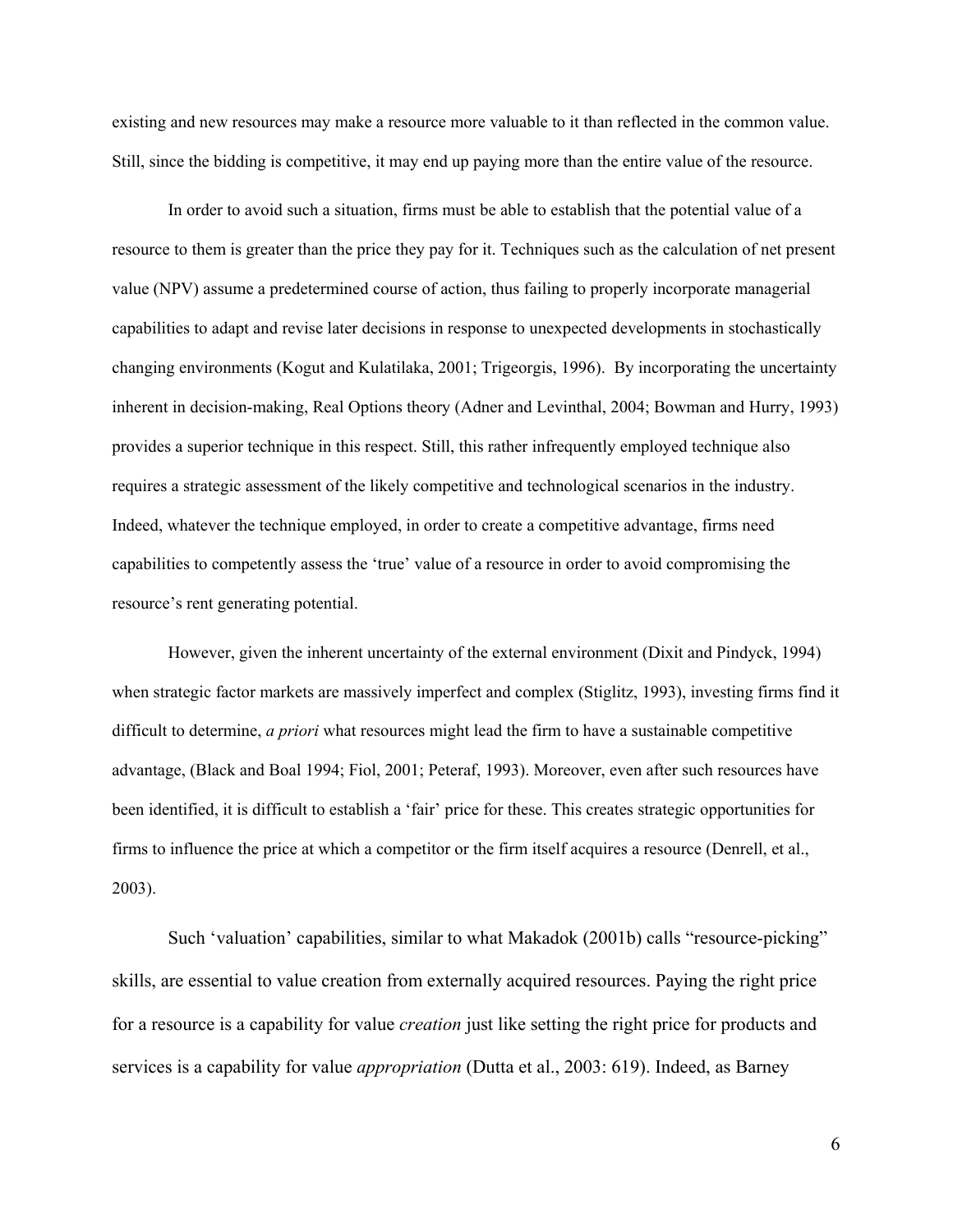(1986a) pointed out, a competitive advantage can accrue to a firm that acquires new resources at less than the going rate. However, the conceptualizations of how potentially valuable a resource is, depends on how it is understood, or made sense of. We discuss this in the following section.

#### 2.2 Discourse Surrounding Resources

By a discourse we mean an inter-related set of texts (which could be written texts, spoken words, pictures, or any other interpretable artifact that allows people to make sense of a particular event, object, technology, or phenomenon (Chalaby, 1996; Grant et al, 1998; Parker, 1992). Accordingly, the prevalent discourse or rhetoric surrounding a particular resource leads to particular types of actions on the part of managers (Green Jr., 2004; Rindova and Fombrun, 1999; Zbaracki, 1998). It can produce a context in which they may 'under value' a particular resource. Equally, it can lead to a context where managers feel 'irrationally exuberant' or unrealistically optimistic (Taylor and Brown, 1988), despite 'objective' information and exercises in 'due diligence.' In other words, the discourse of other market participants affects the managers' estimations of value and the financial valuation of resources may not reflect their true economic value (Abolafia, 1996; Westphal and Zajac, 1998). This is perhaps best exemplified by the 'war of discourses' that was witnessed around the 'real' value of Amazon.com. As Beunza and Garud (2005) point out, armed with the same financial information, some 'heavy weight' analysts framed Amazon.com as an Internet retailer, whose losses were actually investments into its future, while other, equally influential analysts projected Amazon.com as a bookseller whose losses were indicative of its weak business model.

Any dominant discourse, whether it is about Internet stocks, or the next technological 'revolution', is based on a particular conceptualization of the phenomenon in question (Phillips and Hardy, 2002). These conceptualizations are produced and perpetuated by various stakeholders, which include not only the managers bidding to acquire the resource, but also shareholders, media, analysts and the state. Thus investment behavior (bidding for a resource) is a "social referencing" process (Abolafia,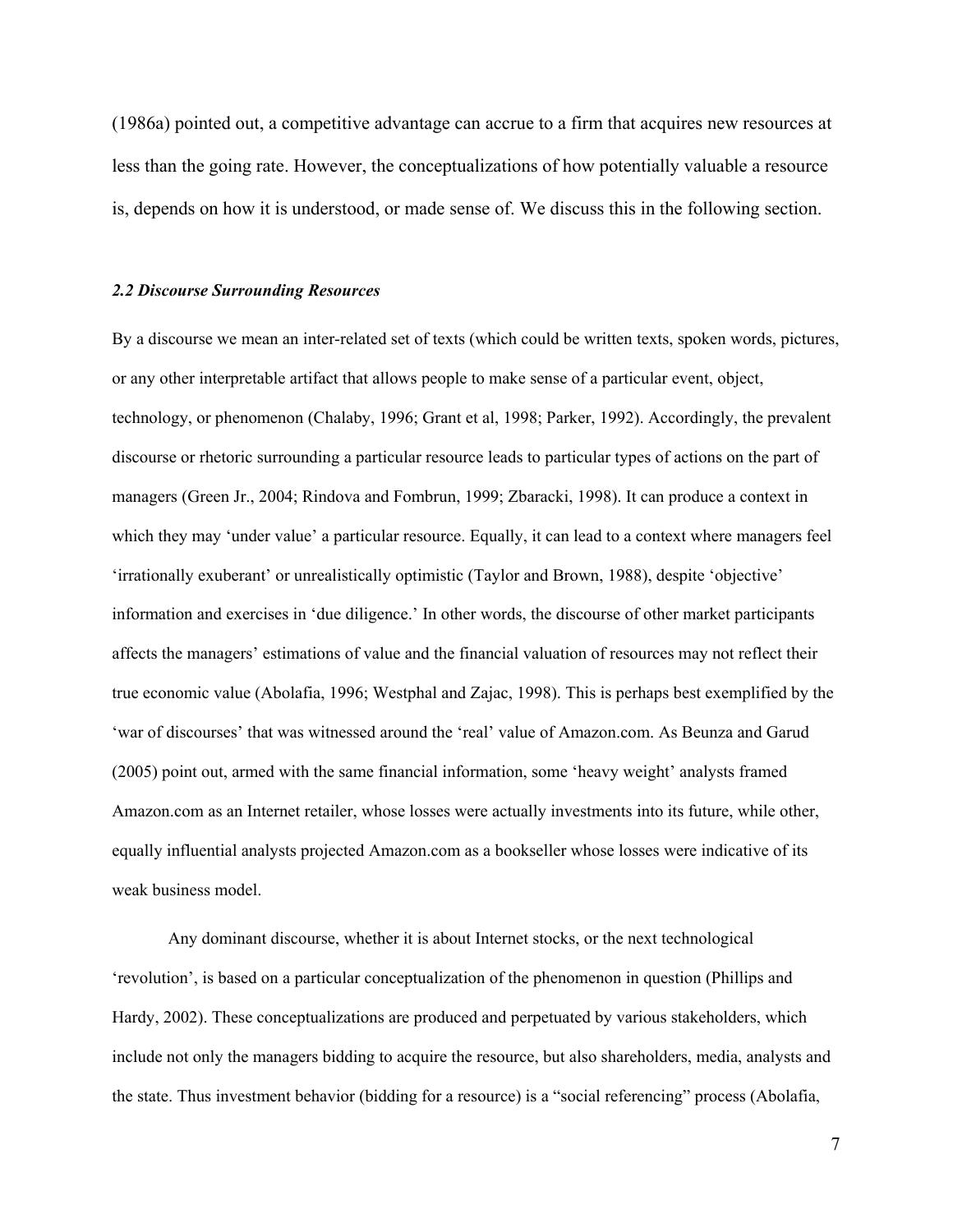1996; Westphal and Zajac, 2004:434) that is governed by the beliefs and actions of other market participant participants. Pollock and Rindova (2003) for instance have written about the significant influence of the media. By 'framing' information through the selection and interpretation of events, the media provides "social proof" (Rao et al, 2001) and helps form impressions and beliefs as it imbues organizational fields with meaning and symbols (Hayward et al., 2004: 637; Rogers, et al., 1993). Moreover, as Fombrun and Shanley (1990: 240) observed: "The media themselves act not only as vehicles for advertising and mirrors of reality reflecting firms' actions, but also as active agents shaping information through editorials and feature articles". Besides the media, various other actors, including brokers, (Pollock et al., 2004; Zuckerman, 1999), analysts (Beunza and Garud, 2005), academics<sup>2</sup> (e.g. Rynes, 2001) and the State<sup>3</sup> also offer particular sense-making devices to managers. Since decisionmaking is always contextualized (Cohen, March and Olsen, 1972; Mintzberg, 1978), prevalent discourses within the context can easily entrap managers within a course of action for a valued resource (Brockner and Rubin, 1985).

The constitutive role of discourse in the attribution of a particular 'value' to a resource, while salient in determining its price, continues even after the resource has been acquired. Obviously, while firms would like to influence this discourse in line with their interests (Beckert; 1999; Meyer and Rowan, 1977; DiMaggio, 1988), it is usually beyond the control of any single organization. For this reason, value generation from a resource is essentially a social process involving the creation and maintenance of mobilisation structures, organizations and informal networks that extend the influence of the resource-

-

<sup>&</sup>lt;sup>2</sup> For example business professors strongly supported the emission of reductions in the Global Climate Control regime and became the movement's 'organic' intellectuals in impacting the environmental strategies of major corporations (Reinhardt, 2000).

 $3$  For example, by defining environmentally friendly technologies as a corporate asset, the US Department of Energy lay a key discursive foundation for major reshuffles in corporate strategy as firms invested in emission reducing technologies (US DoE, 1996 in Levy and Egan, 2003).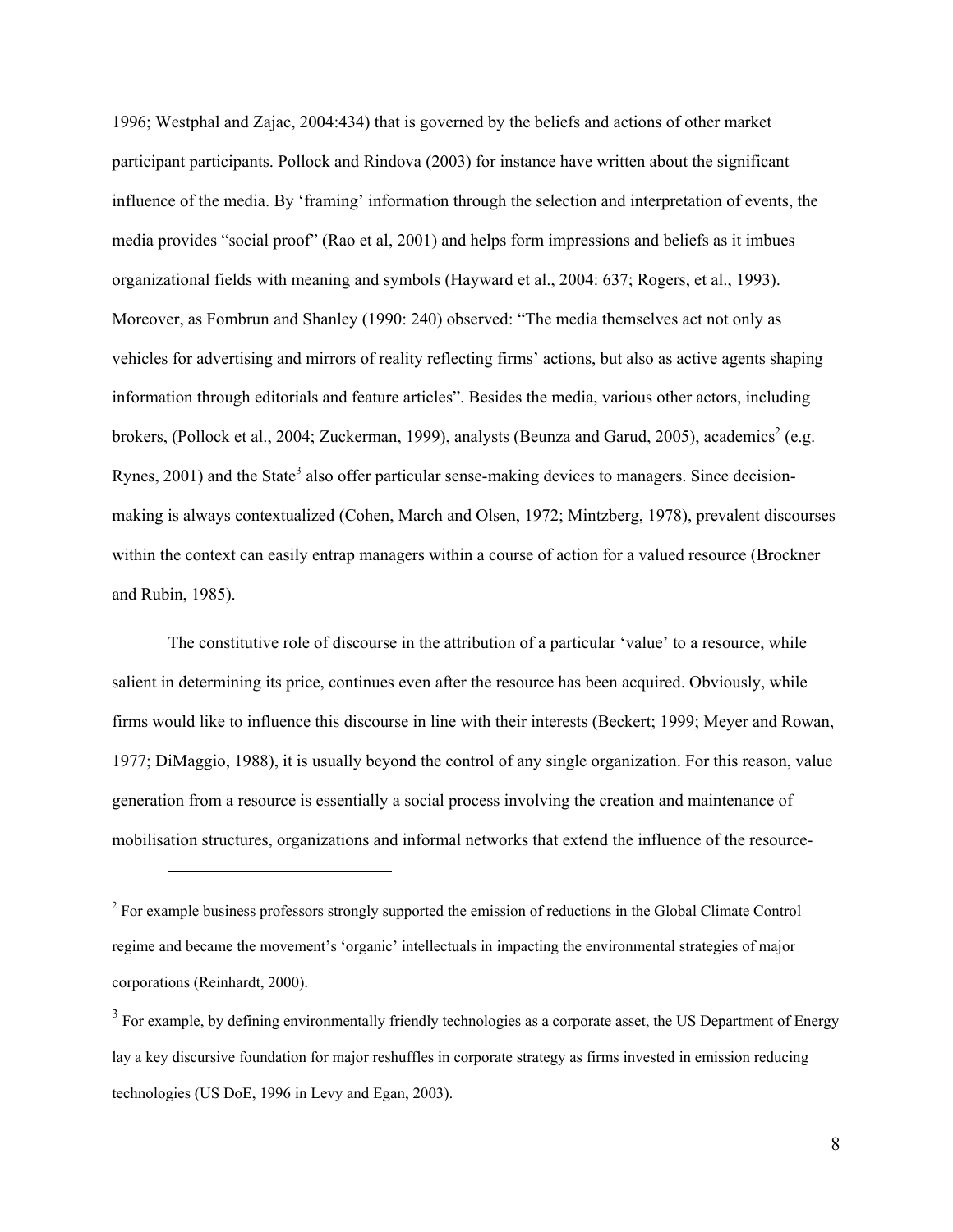owner. Achieving this mobilisation in turn requires capabilities from a variety of actors in framing processes and creating shared and socially constructed meanings amongst members of these organizations and networks (Abolafia, 1996; Zajac and Westphal, 2004). In other words, firms may also need to share their resources with external actors so as to allow others to embody their interests in them (Bijker and Law, 1997).

#### 2.3 Resource 'Immobility' vs. Resource Sharing

The role of external actors has been emphasized by a number of studies in the alliance and network literatures, emphasizing value creation and capability building through collaborative arrangements (Anand and Khanna, 2000; Child and Faulkner, 1998; Doz, 1996; Khanna et al,. 1998) between firms with complementary resource endowments and interdependencies (Pennings, 1981). This is consistent with the RBV. Effective inter-organizational networks across organizational boundaries can create "relational rents" through the "synergistic combination of assets, knowledge or capabilities" (Dyer and Singh, 1998:662) and the pooling of resources (Afuah, 2000; Hamel, 1991; Gulati et al, 2000) in the context of 'syncretic' rent generation. A notable example is that of the Star Alliance that provides a model for how competing organizations can co-operate in the pursuit of a common good. Competing airlines not flying particular routes can offer their customers extended network benefits as well generate "relational rents" for the alliance partners (Dyer and Singh, 1998).

However, the dynamics around sharing of resources and 'syncretic' rent seeking (Jarillo, 1988; Lado, et al. 1997) have certainly not received as much attention as the importance of immobility and idiosyncrasy of resources for value creation has in the literature. Indeed, as industry boundaries blur (Sampler, 1998), and existing competencies are rendered less useful (Abernathy and Clark, 1985) as is often the case in Schumpeterian competition (Garud, 1994; Rosenbloom, 1985; Schumpeter, 1934) firms need to partner, collaborate and share resource constellations (Sanchez and Heene, 1997), in order to create and appropriate value from the resources they own. As Foss (1997: 356) suggests: "One should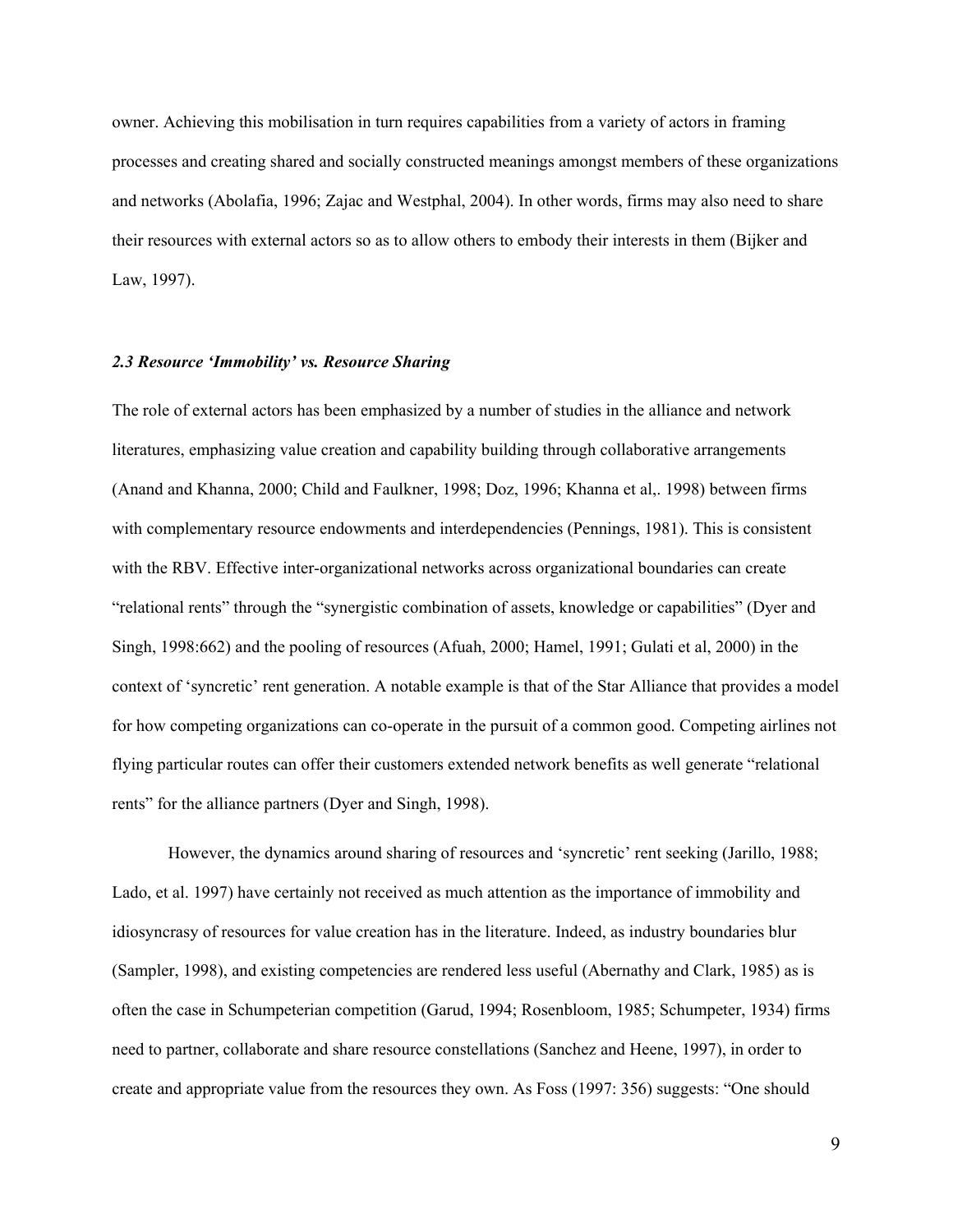exercise much care when analyzing resources on an individual and free-standing basis…. It may often not be the uniqueness or rareness of the resource that matters, but rather its ability to fit into a system."

Sharing of resources that require capabilities in collaboration becomes particularly important in markets with network externalities (Katz and Shapiro 1985; Sheremata, 2004), increasing return to adoption (Arthur, 1989) and 'positive sum' games where firms stand to benefit from collaboration (Klein, 1977; Lado et al, 1997) or in emerging technologies with no dominant standard (Abernathy and Utterback, 1978; Utterback 1994). For example in franchises, firms need explicit, easily transferable and communicable routines, or 'causal clarity' (Mathews, 2003), as against ambiguity (King and Zeithmal, 2001; Reed and DeFillippi, 1990) because routines are "one of the primary assets sold to the franchisees" (Knott, 2003: 931). To illustrate further the benefits of sharing resources, consider how the Internet browser, Netscape Communicator posted the source code for its browser software on the web for public access in order to attract a critical mass of programmers to contribute in its software development (Yoffie and Cusumano, 1999). Similarly, von Hippel and von Krogh (2003) argue that open source programmers often revealed their 'code' in order to earn greater private benefits than they would by adopting a strictly proprietary approach to software development. Thus in these cases rarity had to be "sacrificed to availability" (Mathew, 2003: 1176).

In other words, value is something resources generate in the context of other resources<sup>4</sup>. For instance, despite possessing a potentially valuable resource that was critical to the development of a massmarket around photography in the late 1880s, Kodak was unable to build that entire market by itself. The birth of the 'Kodak Moment' was a result of a shift in the larger discourse that 'explained' photography to the people (Munir and Phillips, 2005) and the active enrollment of a network of actors (camera and film manufacturers, photofinishing services etc) that allowed (or allows) one to capture a Kodak Moment (Callon, 1986; Latour, 1987; 1999).

 $\overline{a}$ 

<sup>&</sup>lt;sup>4</sup> We are grateful to a reviewer for this insight.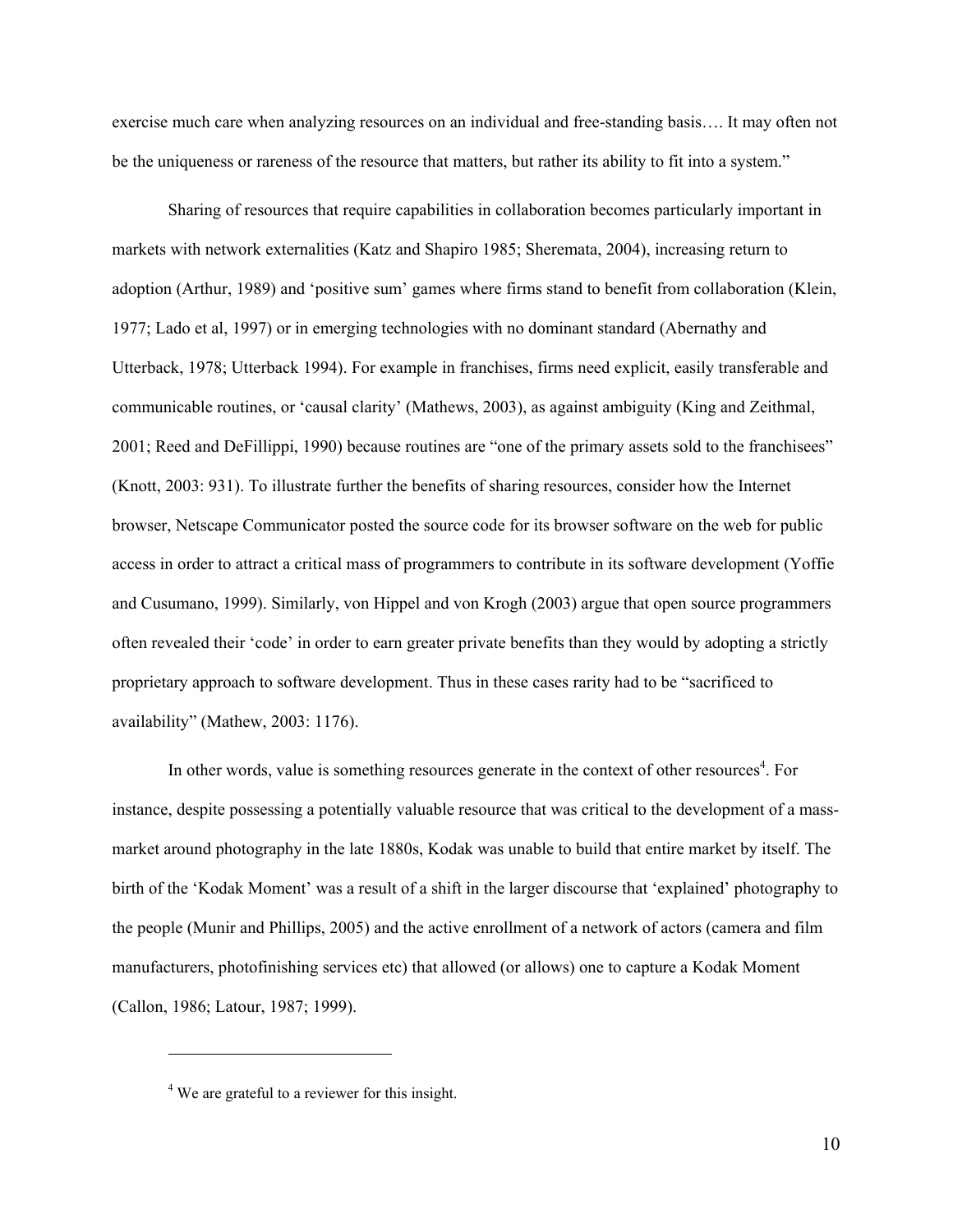To summarize, we would expect the generation of value from a particular resource to at least partially depend upon the price which is paid for it, the prevalent discourse which allows people to appraise its value, and the configuration of other resources around it. We explore these dynamics in our study of the 3G mobile telephony market paying particular attention to the competitive and collaborative dynamics surrounding the acquisition as well as leveraging of a 3G license.

## 3. METHODS

Our central concern in this study is the examination of the process through which resources assume or shed value. Several complicating factors and the actions of various stakeholders influenced the value of 3G licenses. These stakeholders mainly included competing firms (mobile network operators, both incumbents and new entrants), regulatory agencies (Office of Telecommunication (OFTEL), the State (Treasury Department of the British Government) and financial and other intermediaries (investment banks and consultants).

Our qualitative methodology was in line with calls within the RBV to use a broader set of research methods to tackle issues associated with the resource-based view (Rouse and Daellenbach, 2002). Since our central concern was capturing the processual dynamics, and because the context of our study was in many ways unique, the use of a case study based method was particularly relevant (Yin, 1991).

#### 3.1 Sources of Data

Data concerning the actions of all these stakeholders was acquired primarily through three sources. First, we interviewed several key executives in many of the firms, which were affected by, or directly influenced, the value of these licenses (Appendix A lists the organizations which the interviewees (names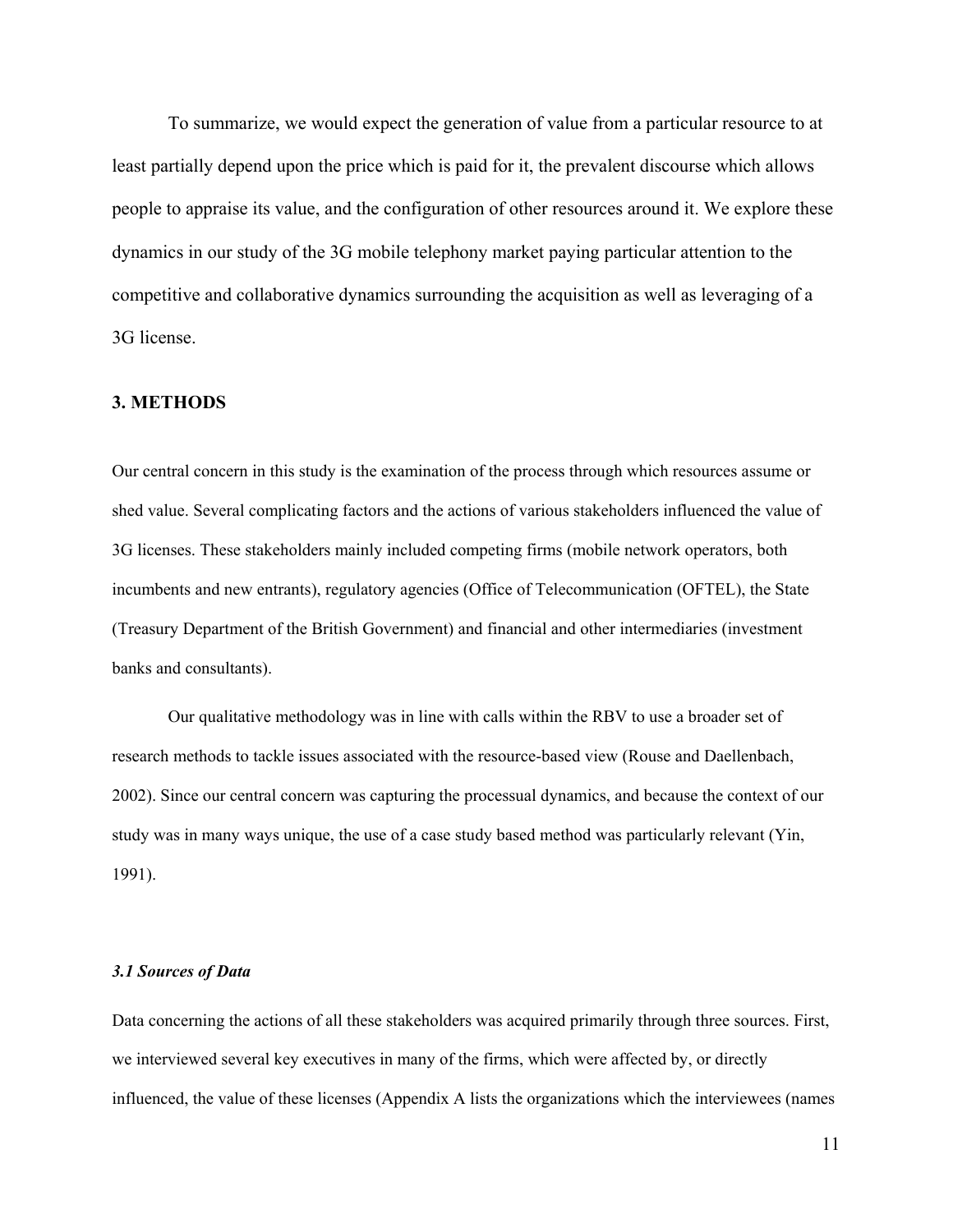withheld for confidentiality) represented. Through semi-structured interviews, we examined these executives regarding their motivations and strategic role in the process during and after 3G license auctions in the UK. Wherever the auction process in other countries was germane, we interviewed the relevant people in those countries as well. Similarly, executives in financial and other intermediaries, who served in advisory positions to participating firms, were interviewed regarding their role in the process.

Secondly, we also participated in several conferences on a variety of aspects of mobile telephony. These conferences were attended by key decision-makers representing all stakeholders in the field. The topics included the future of 3G, the need to develop supporting infrastructure, the auctioning mechanism, and strategies to create a market around 3G.

Thirdly, we carried out an exhaustive survey of archival and secondary material available on the topic. As the topic is politically charged and current, there was copious material available. We downloaded all relevant articles from 1997 to 2003 from a number of publications sensitized by out study (e.g. Financial Times, The Guardian) and trade magazines (e.g., Wireless Review, Wireless News, Wired News). We also accessed data from company websites, internal reports, dedicated websites (e.g. www.telecom.com, 3Gnews.co.uk, Zdnetuk.co.uk), online databases (e.g. Lexis-Nexis, Reuters) and scholarly journal articles. We also accessed press releases, white papers and articles pertaining to 3G from the UK telecommunication regulatory agency OFTEL. Similarly, the UK Radiocommunications Agency and its official Auction website (which provides a detailed record of the bidding process in each of the 150 round of auction), the Department of Trade and Industry (DTI), Universal Mobile Telecommunications Systems (UMTS), and the International Telecommunications Union (ITU) were immensely useful sources of information. Documents available from these sources provided extensive information on 3G-related technologies, important milestones in their development, the licensing process, and the competitive dynamics surrounding the licenses. Finally, we read and took notes from several books on cellular telephony's various technical as well as socio-economic aspects.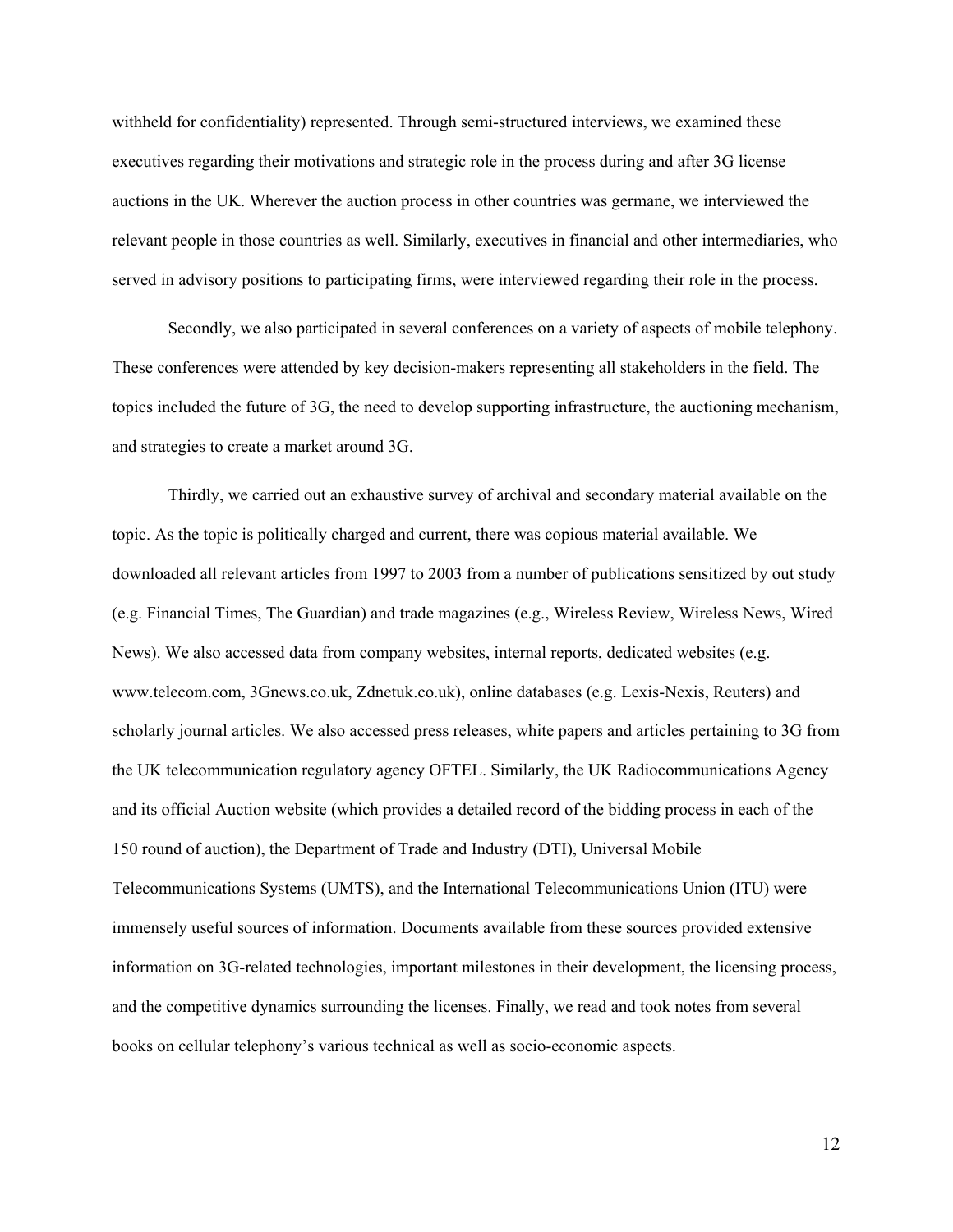#### 3.2 Analysis of Data

 $\overline{a}$ 

We systematically analyzed all notes gathered from interview transcripts, archival sources, informal interviews and observations. We assessed the nature of change in the field as a result of the discontinuity caused by 3G license auctions and its aftermath. We then juxtaposed the archival accounts with the actors' evaluations of events. This helped us identify broad themes in the data and reduced them into more precise categories, (Miles & Huberman, 1994; Yin, 2003), noting patterns where they emerged (Kvale, 1996). We constructed a database of salient events in chronological order, the sources from which we had identified these events and our interpretations (Glaser and Strauss, 1967; Miles and Huberman, 1994). The process of interpretation itself was emergent and iterative between data and theory (Eisenhardt, 1989; Pettigrew, 1997). For most part, interpretations of the events were very consistent between the two researchers involved. In presenting and developing our developing findings, we attempted to ensure that the steps by which we came to our conclusions were clear, replicable and reliable (Yin, 2003).

#### 4. WHERE DOES VALUE COME FROM? THE CASE OF 3G LICENSES

In fixed-line telephony market, rents for operators have long been based on the exclusive ownership of the copper wire network. Similarly, in mobile telephony, they have traditionally been based on the exclusiveness of owning spectrum or bands of radio frequencies. The operators however need to share the available space on spectrum with television and radio broadcasters, the military and private users (such as taxi operators). This makes spectrum a physically scarce resource. And because it is finite<sup>5</sup> the number of firms (operators) using it must also be in order to prevent congestion and interference. Moreover, since spectrum is also used by the military and emergency services, it is strategically important (Levinthal,

<sup>&</sup>lt;sup>5</sup> While space on the spectrum is finite, it is subject to better 'farming' through technological innovations. The efficiency of spectrum utilization improved with successive generations of technological improvements.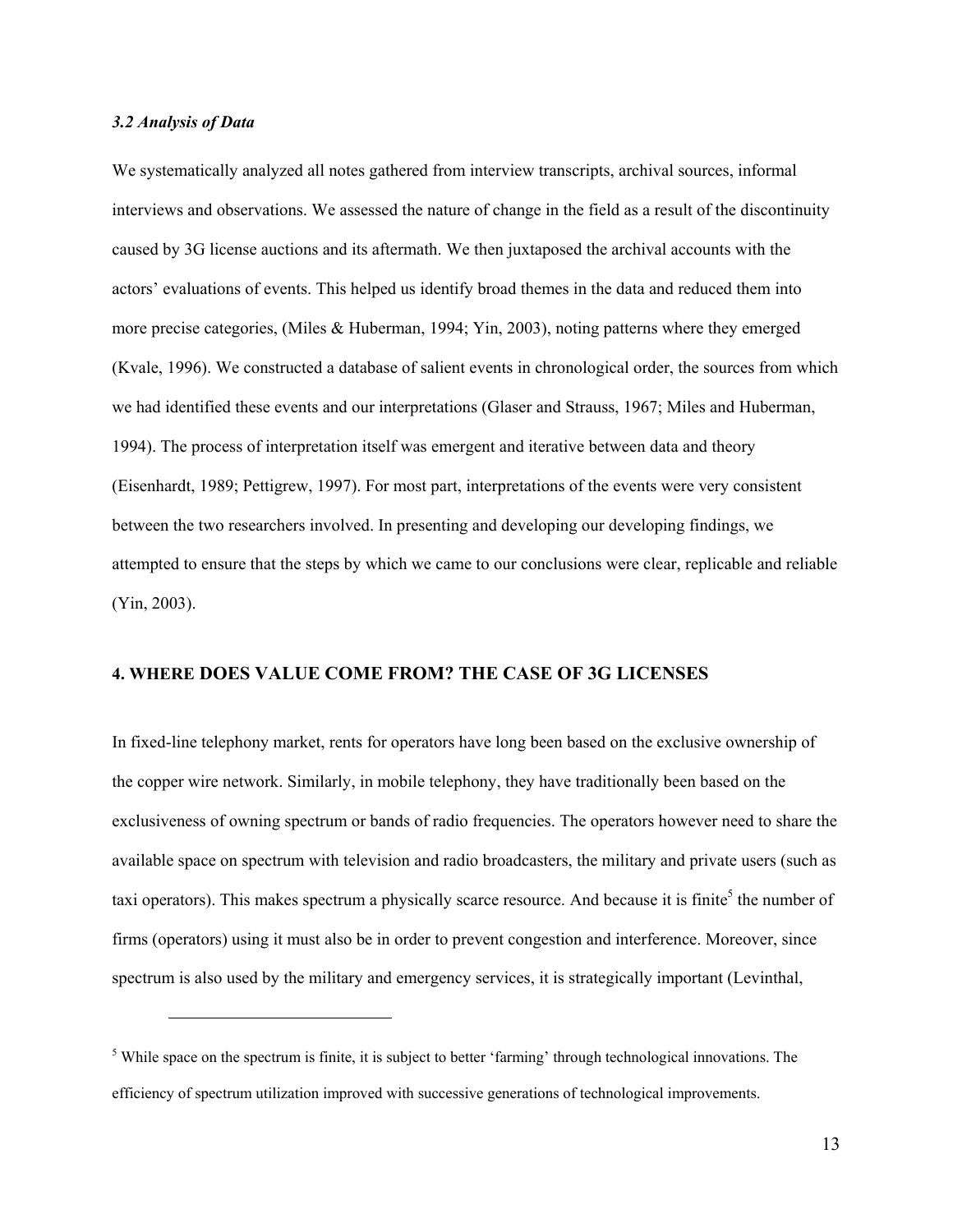1998). Thus its use by private firms needs to be managed and controlled by the government through issuing licenses. Thus is done either administratively (beauty contests) or through market mechanisms (auctions).

Spectrum space for first generation (analogue) mobile telephony was allocated in the UK by the state regulator Oftel, which 'awarded' licenses to 'capable' network operators (BT Cellnet – the mobile arm of the fixed line operator British Telecom and Vodafone - a pure-play<sup>,6</sup> mobile operator) while charging a nominal fee to cover administrative costs. At the time, mobile telephony was limited to business users. With the introduction of digital technologies (commonly known as second generation or 2G) mobile phones began their transformation into a consumer good (Agar, 2003). Adoption by consumers was also helped by improved sound quality, lower prices, and Europe's decision to adopt a single 'open' standard (GSM), creating significant network effects (Katz and Shapiro, 1985) as it became the *de facto* global standard.<sup>7</sup> These developments created significant rent earning opportunities for the operators as the industry grew at an average of over 60% from 1995 to 2000, with penetration rates peaking at over 80% in most of Western Europe, including the UK.

Spectrum for 2G was also awarded administratively by issuing licenses to the two incumbents from 1G as well as two new entrants; T-Mobile (the mobile arm of the German telecom giant Deutsch Telecom) and Orange (a pure-play mobile operator now owned by France Telecom). The ownership of a state regulated scarce resource (spectrum licenses) helped these four operators erect resource barriers that yielded significant Ricardian rents from the exclusive provision of mobile telephony services.

However, during the second generation as in the first, mobile telephony remained voice-centric essentially the wireless equivalent of fixed-line telephony. For the operators, value creation was mostly a

 $\overline{a}$ 

<sup>&</sup>lt;sup>6</sup> Pure play refers to specialization in a particular service such as an operator offering only mobile and no fixed-line telephony services.

 $7$  GMS is the dominant standard worldwide with over a billion subscribers and over 70% market share.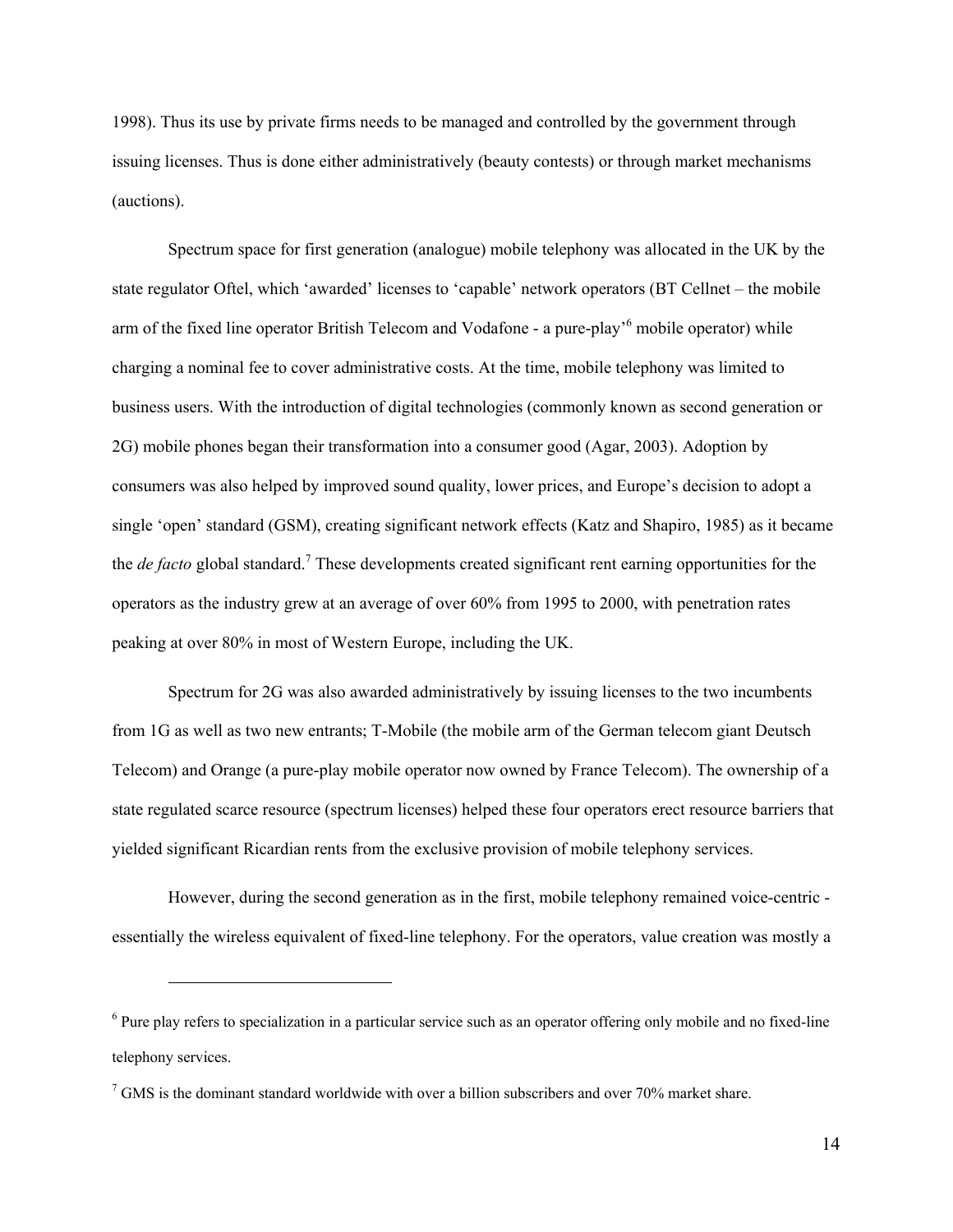matter of making people 'talk' more. The almost saturated penetration rates had precluded further growth in customer numbers while the intense competition between the service providers had begun to commoditize 'voice' services. While network operators could own the customers unambiguously they seemed no longer able to increase usage or the average revenue that each user generated (ARPU). Figure 1 depicts the network of players involved in providing mobile telephony services during 2G.

#### Insert Figure 1 about here

The increasing pervasiveness of the Internet led mobile telephony firms as well as others to view mobile phones as another possible channel through which the World Wide Web could be accessed (Fransman, 2002). Such a prospect was appealing for it promised additional revenue and differentiation in service. However, while the idea quickly gained currency, there were numerous constraints, such as the limited capacity within the existing spectrum. A new set of technologies, popularly known as third generation or 3G somewhat alleviated the technological constraints, promising, in addition to web-access, faster downloads, and video telephony facilities. All this had the potential to transform the mobile phone into a hybrid device functioning as a camera, a music player and a more sophisticated business tool (Durman, 2003).

For the operators, the 3G model offered many more types of revenue streams, although with the possible influx of a large number of 'content' providers, 'ownership' of these streams was not going to be as straightforward as it had been until then. Moreover, a major attraction of 3G was the use of a single standard worldwide that would provide operators with substantial economies of scale and scope in contrast to the fragmented 2G global market. The enormous potential for profits associated with 3G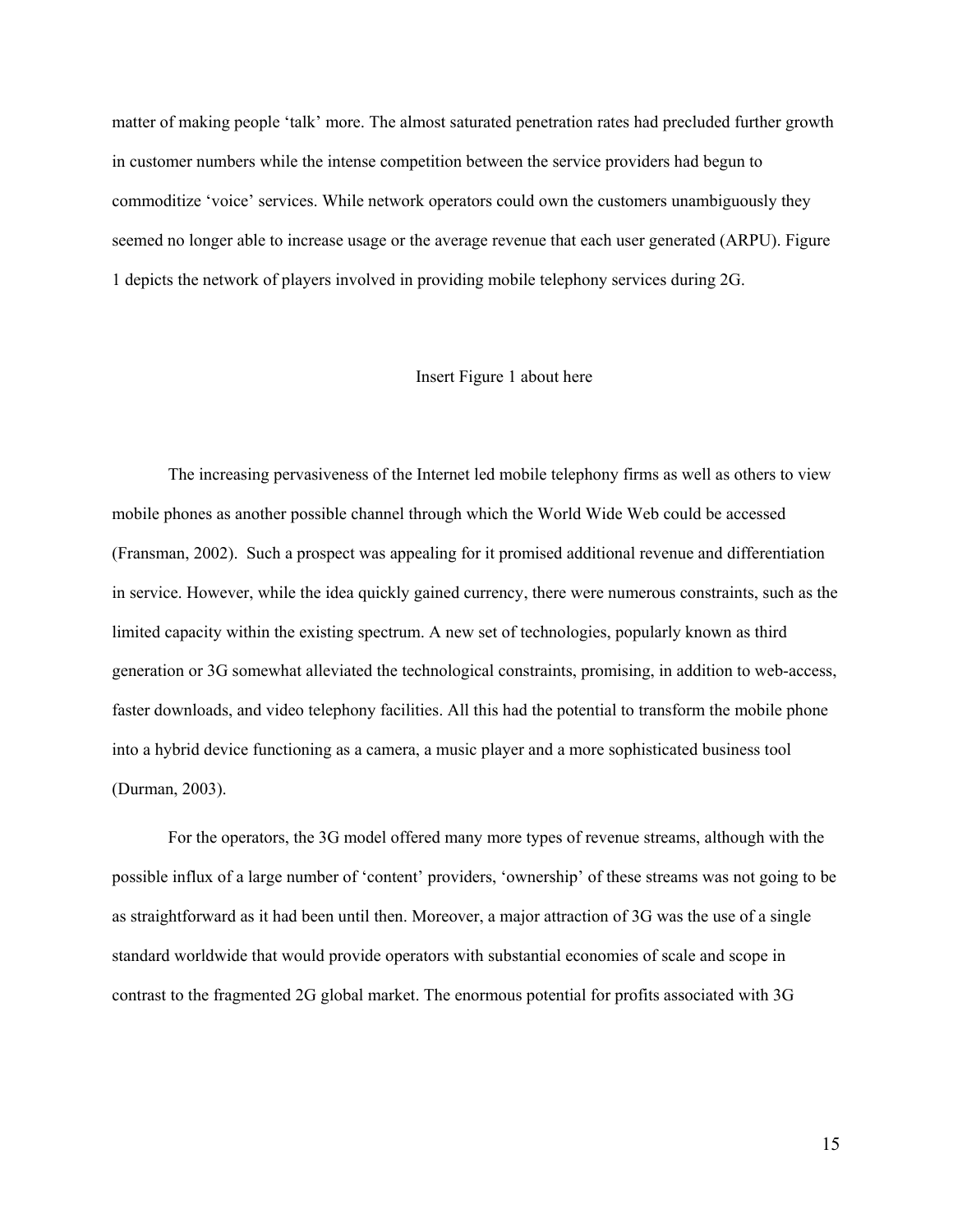compelled the UK government to auction this resource through its regulator, Ofcom.<sup>8</sup> The aim was to seek rents from firms seeking to build capabilities for the next generation of mobile telephony (Kogut and Kulatilaka, 2001; Lewin and Volberda, 1999). See Figure 2 for the evolution of the three generations (1G to 3G).

#### Insert Figure 2 about here

#### 4.1 The Auction

 $\overline{a}$ 

Auctioning of the 3G licenses put the mobile phone companies in a quandary. Their customers and other stakeholders expected them to 'graduate' to 3G. However, there was, at the time at least, no market for 3G services. Moreover, it wasn't clear if the benefits of 3G would really be that valuable. Indeed, it was possible for operators to differentiate their services within 2G through new domains of application (Levinthal, 1998) by upgrading it to  $2.5G<sup>9</sup>$  (sometimes called '3G-lite' in the industry). These technologies offered many of the  $3G<sup>10</sup>$  benefits for a fraction of the cost and could serve operators well in the short-run at least. Many argued that 3G technologies did not represent a dramatic breakthrough. For instance, Alan Harper, Group Strategy Director of Vodafone stressed at the 3GSM World Congress in 2003, that 2G and 2.5G would continue to deliver many of the services that the industry once thought could only be delivered by 3G (Telecom Review, 2003).

<sup>&</sup>lt;sup>8</sup> Office of Communications. The regulator Oftel (Office of Telecommunications) was renamed Ofcom as 3G was expected to transform 'telephony' into 'communications' that would involve many actors from outside of telecommunications.

 $9$  2.5G were basically upgrades for 2G technologies, operating in the same spectrum and using the same infrastructure while using packet-based data that allowed faster downloads (Fransman, 2002).

 $10$  The only service that was exclusive to 3G was video telephony.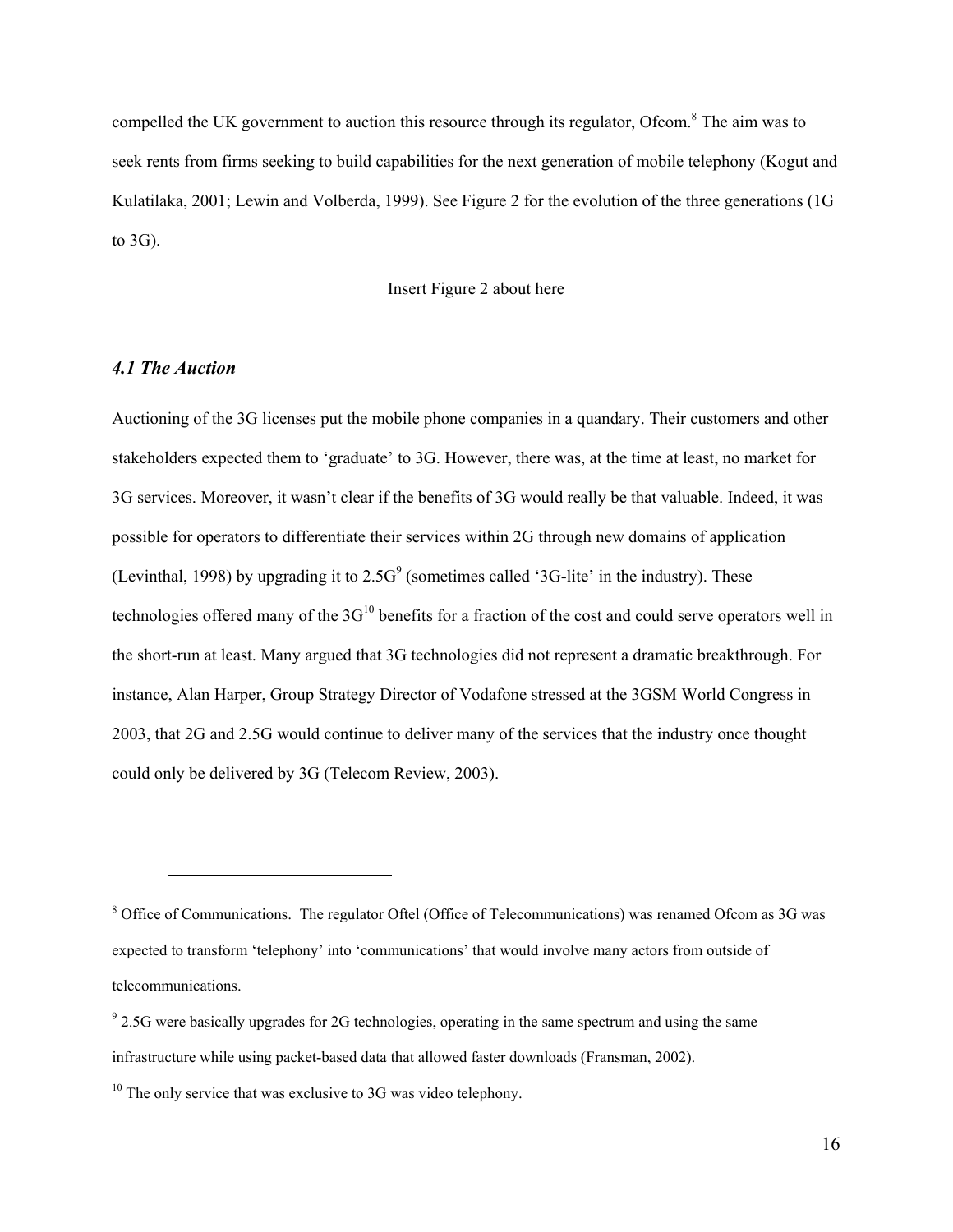#### 4.2 Initial Estimations of Value

Despite the uncertainty surrounding the value of the licenses, all incumbents and several new comers participated in the auction with the intention of opening up options for themselves. The auction involved selling a total of five licenses of various capacities, with the highest capacity license being reserved for a new entrant. Minimum prices were set for each license (these prices are provided in Table 1, which lists all participants in the auction held in the year 2000, the licenses they acquired (or not), and the eventual prices that they paid.

#### [Table 1 About Here]

The auction participants, despite being mostly telecom companies, were significantly heterogeneous in terms of their resource endowments or competitive positions (Teece et al., 1997:518). For instance, Hutchison 3G had diverse interests in shipping, construction and telephony while Virgin was a well diversified company with interests in music and travel and also operating a 'virtual' mobile network operation by renting spectrum from the incumbent, T-Mobile.

4.21: Value estimation: New entrants versus incumbents: While the primary goal of the heterogeneous group of participants was the same, i.e., to stake a claim in the windfall profits that 3G technology was expected to bring, their motivations were different depending on whether they were newcomers or incumbents (Hoopes et al, 2003: 894). For the incumbents, with a well established customer base in 2G, the valuation for the license for incumbents was based on the expected generation of synergies from asset interconnectedness and resource complementarities (Dierickx and Cool, 1989; Mathews, 2003), while ensuring backward compatibility (Gawer and Cusumano, 2002) with the 2G platforms. As they were running up against the limits of their existing spectrum assignments, the objective was to strengthen their competitive positions by investing in additional 'capacity,' while leveraging their assets in marketing and distribution (Teece, 1986). A senior executive from Vodafone explained to us: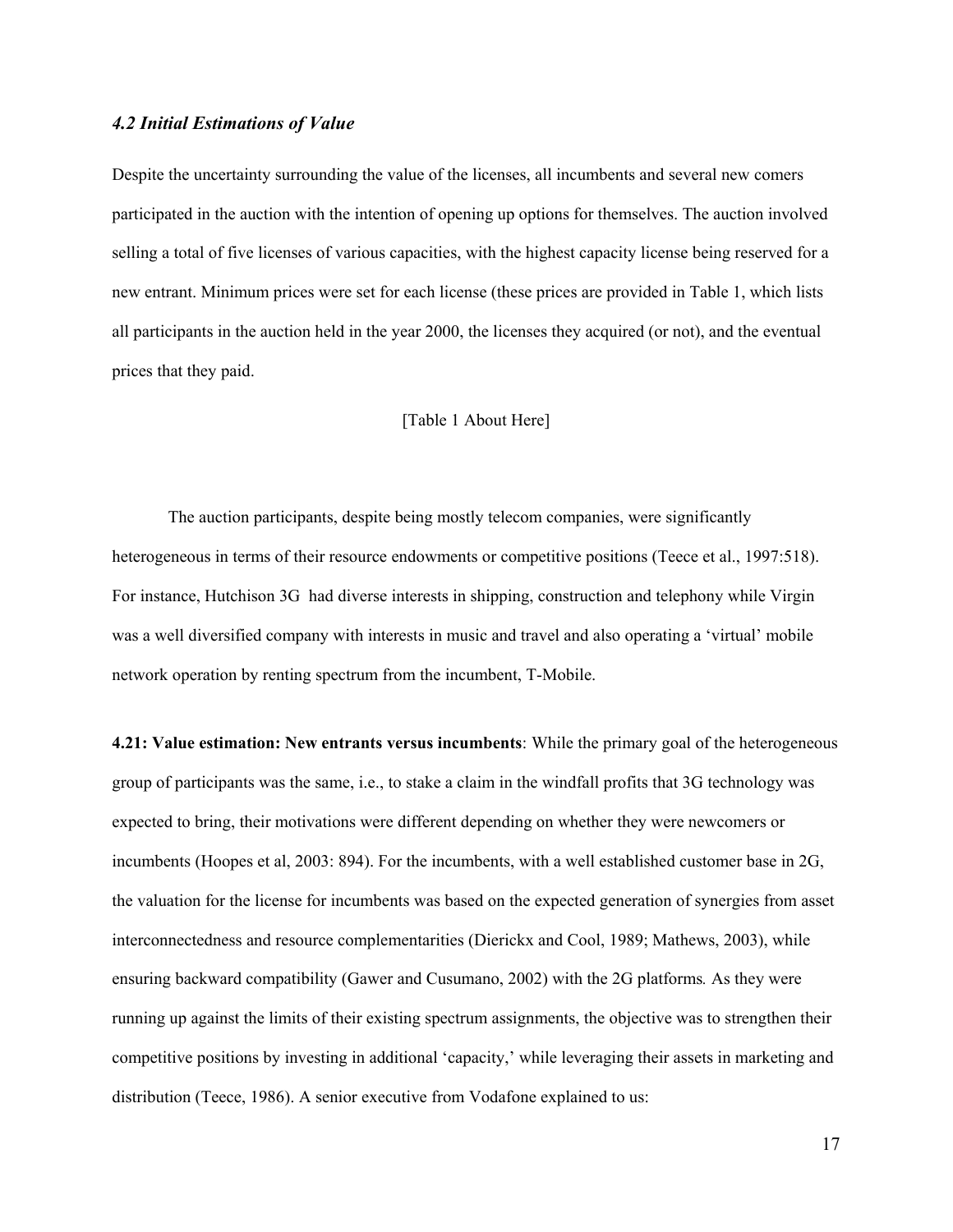"Valuation was based on firm-specific factors included the current stage of network and customer relationships, systems and capabilities" (Interview with authors, 12/04/01).

To begin with, almost all participants, incumbents and new entrants utilized the well-established Discounted Cash Flow (DCF) method for calculating the value of the license. The CEO of PA Consulting Group that acted as a consultant to a major participant emphasized:

"I know of no better way of analysing the value of such licenses than using a straightforward discounted cash flow valuation of the cash profits flowing from such licenses" (quoted in Moynihan, 2002).

Similarly, various other executives whom we interviewed acknowledged the use of formal financial models to arrive at a 'reasonable' economic value for the resource. It was easier for incumbents to calculate the value of this 'additional' capacity than it was for new entrants who had no existing assets to leverage. The new entrants considered themselves at a disadvantage given little previous experience, and looked for templates or reference points to come up with the 'true' value of the license. Thus, a large new entrant looked at UK-based Freeserve as a benchmark. Freeserve, one of Europe's biggest Internet service providers, was a very different business model but, as an investment banker advising a large new entrant pointed out:

"Since there was no existing customer set or network, Firm X, looked at an ISP, Freeserve. If an ISP, which has weak control over Internet users, is worth about \$12 billion, then certainly this thing has more value because you have more control over customers. Plus you have subscription streams coming from users, which Freeserve doesn't, so it is a more valuable franchise to have" (Interview with authors, 04/26/01).

Also, the reasoning went, as mobile operators had stronger brands and closer relationships with their customers with their products constantly in the hands of their customers and the capacity to bill individual terminal users, rather than households or companies that have fixed lines, they would be worth more. As the Managing Director of Hutchison UK stated:

"I think the mobile operator with the capability to bill for telephony but also for 'service packages,' has a big advantage over Internet service providers with no direct billing relationships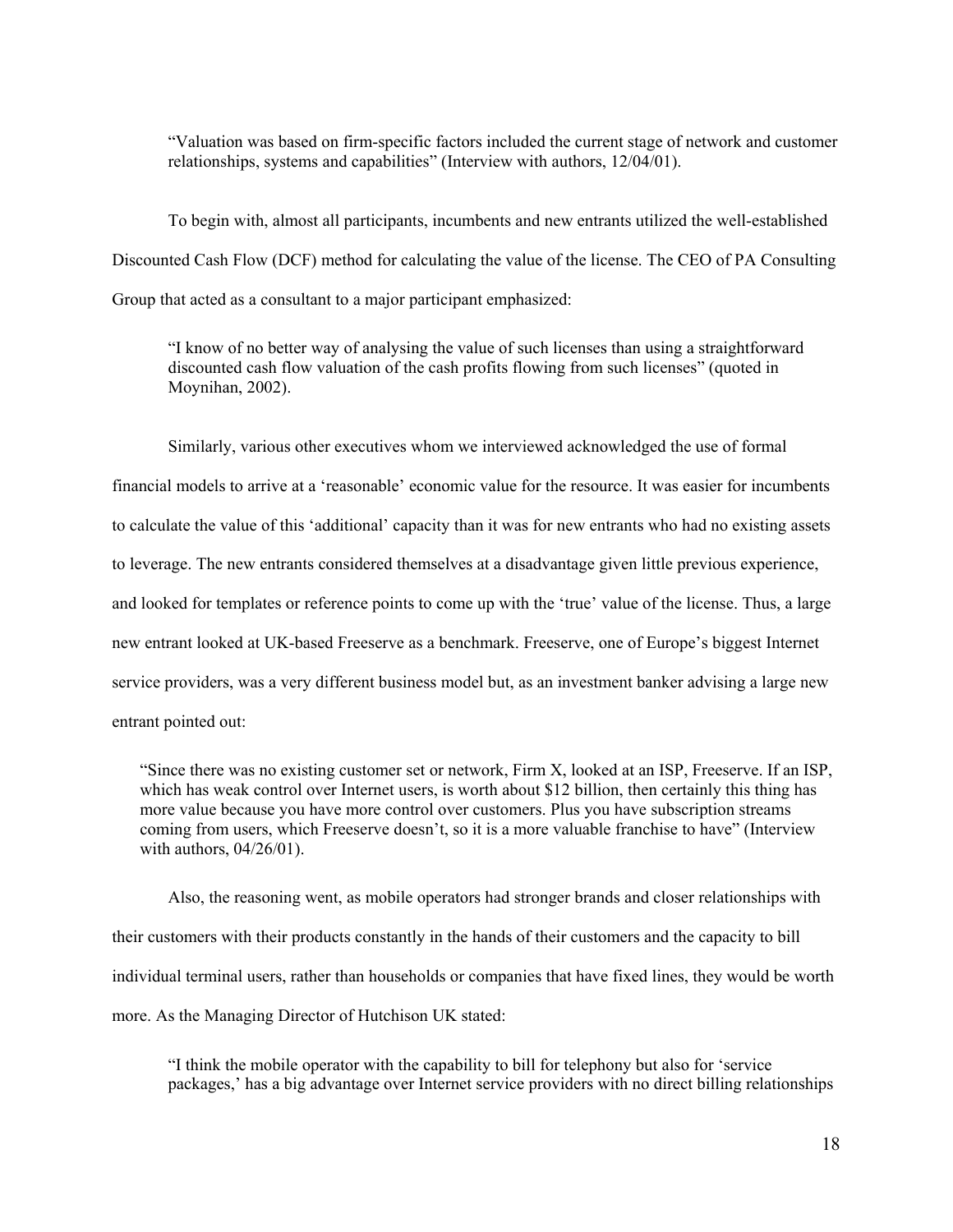and even the fixed operators who normally bill a home or an enterprise, rather than an employee or a person" (Interview with authors, 01/12/2003).

4.22: Auction Dynamics and Discourse: All participants went into the auction armed with their own estimates of how valuable a 3G license would be to them. However, once the auction began, new dynamics materialized, with prices and expectations of 'common value' (Kagel and Levin, 1986) becoming profoundly influenced by the prevailing discourse and strategic actions of competitors. Aggressive bidding for the five licenses while going for this 'land grab' became increasingly disassociated from the financial models that had been constructed earlier. Indeed, most participants were seen to be revising their forecasts. At the time of the UK auction, the consensus was that each license would sell for roughly £500 million (Hong Kong Shanghai Banking Corporation Report (HSBC), 2001). However, when the auction took place in 2000, it lasted two months and after a staggering 150 rounds of bidding, the five licenses collectively sold for £22.5 billion. This sum was roughly 4,000% higher than the minimum price set by the UK government.

A key reason for this rather dramatic price hike was the discourse that bidders and their stakeholders drew upon to make sense of the situation (Rindova and Fombrun, 1999). These scenarios were put forward by a variety of actors - the government, academics, consultants and the participating firms, each of whom had a stake in the proceedings. The state, for instance, had strong motivations for auctioning these licenses, and the creation of a new market in mobile telephony. The UK economy would conceivably benefit by means of the new ventures and jobs that would be created by the convergence of media, telephony and Internet computing. As UK had pioneered the auction<sup>11</sup>, its institutions could export

<u>.</u>

<sup>&</sup>lt;sup>11</sup> While auctioning spectra licenses was unprecedented in Europe, the UK regulators had taken a cue from the spectacular success of the US spectrum auctions, described as the 21<sup>st</sup> century equivalent of the Oklahoma land rush" (Wheeler, 1993) where the US Federal Communications Commission had raised an astonishing \$42 billion $^{11}$ between 1994 and 2000. The figure of \$42 billion had far exceeded the US Congressional Budget office projection of \$10 billion - a figure that itself had been considered over-inflated by the telecommunications industry with the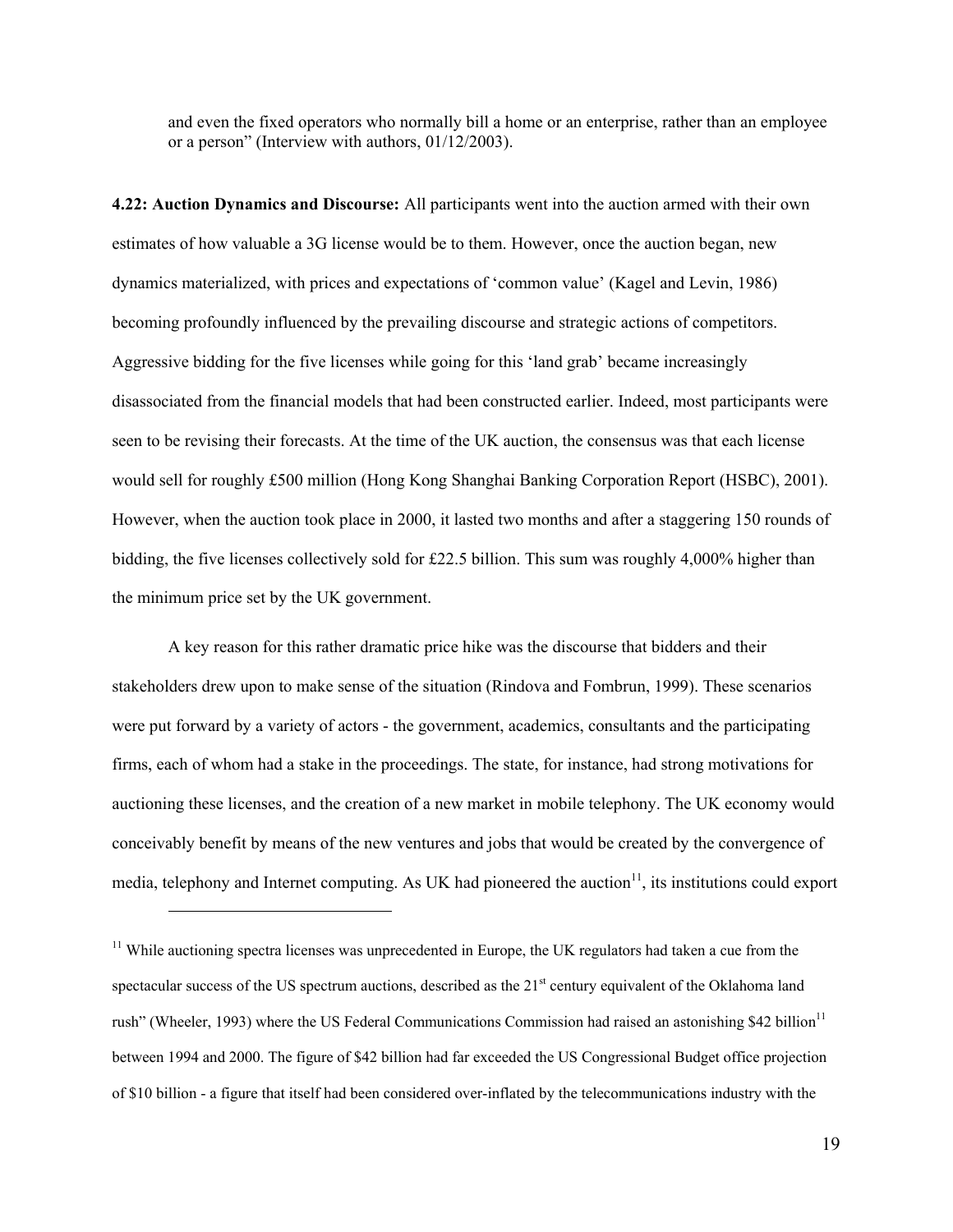expertise in mobile multimedia and in auction design and management to other countries. At the same time, the exchequer would benefit from the licenses' sale at high prices<sup>12</sup>. While the government always publicly denied conducting the 3G auction merely to raise funds, it was a major contributor to creating the positive sentiment that sent prices soaring.

In the UK, the state had hired renowned academics, Paul Klemperer and Ken Binmore to help design a 'clever' auction format – an Anglo Dutch design that was purported to maximize revenue generation for the treasury. Besides designing a 'smart' auction, the UK academics also openly advocated the use of auctions for the allocation of a public resource, while the government engaged in a sustained marketing campaign to attract entrants (Binmore and Klemperer, 2002). The following quotes from UK government officials represent the state's attempts at creating a favorable impression about 3G.

"The auction offers a unique opportunity to be part of a revolution in digital mobile information technology. High speed access on the move to the Internet, high quality video, and multimedia, electronic retail, banking and information services, are just a few of the potential uses of Third Generation Mobile technology" (Michael Wills, Telecommunication Minister quoted in RadioCommunications Agency report, 1999).

"Third Generation (3G) mobile technology will transform how we access information, creating applications and opportunities, we are only beginning to imagine. Along with Interactive TV, it will bring the Internet to people who would never dream of having a computer at home" (Patricia Hewitt, Small Business and E-Commerce Minister, quoted in Financial Times,1999).

chairman of a major operator, MCI stating: "The government is smoking something to think that they are going to get \$10 billion for these licenses" (McAfee and McMillan,1996).

<u>.</u>

 $12$  Although the UK government always denied conducting the 3G auction merely to raise funds, one indication of its interest in maximizing the proceeds was the rather fortuitous timing of the Stewart Report. This was a report commissioned by the government on the potential hazardous effects of using mobile phones. While the report was not conclusive it pointed to potential health problems arising from prolonged usage of mobile phones. This report was released exactly one day after the auction was completed. All the managers interviewed for our study confirmed that had the report been released earlier it would have had a dampening effect on the prices.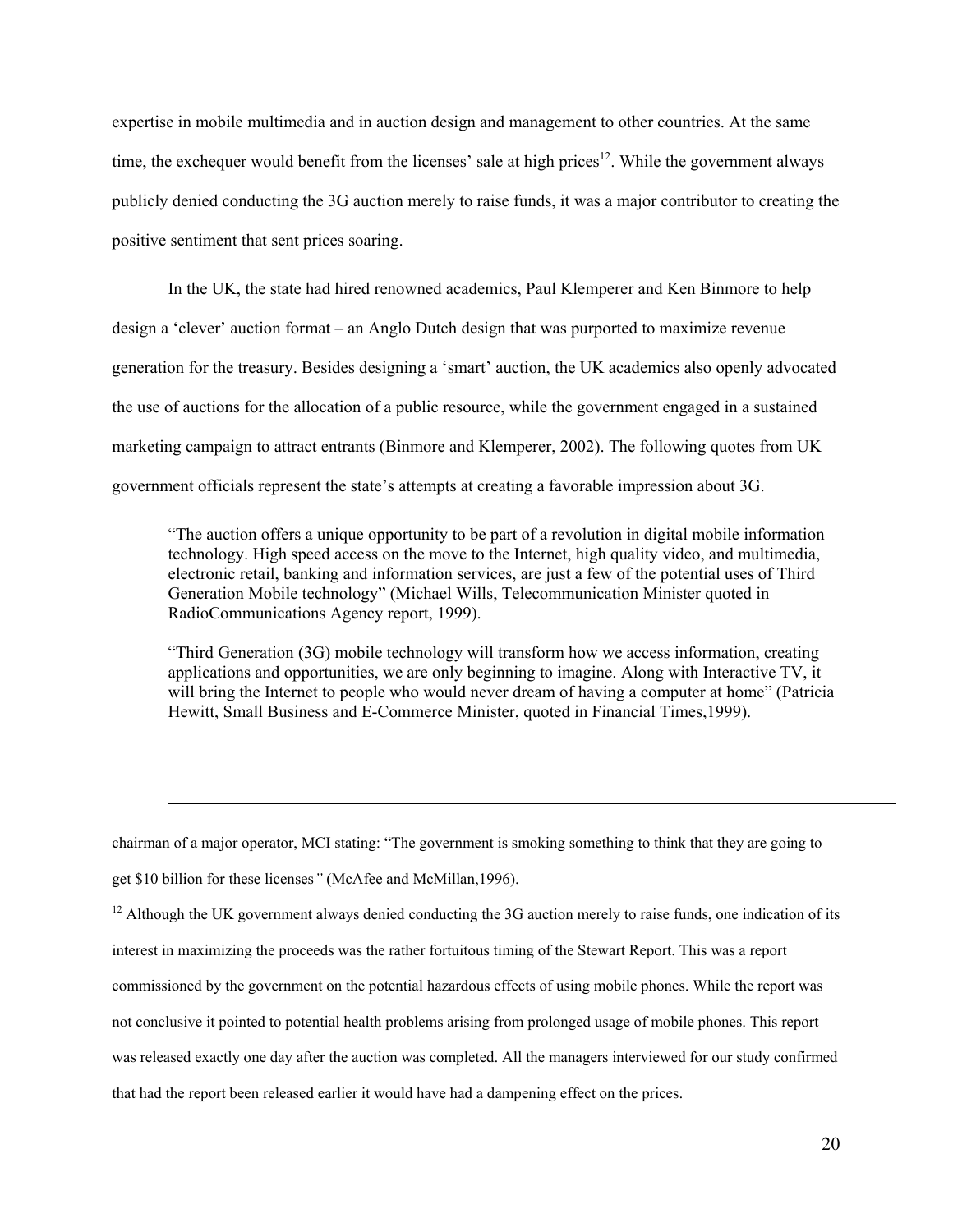The UK government was not the only stakeholder promoting the many virtues of 3G. An excerpt from a report from the industry's own standards body, the International Telecommunication Union (ITU) also gives a sense of the high hopes for 3G:

"…..The new mobile handset will become the single, indispensable 'life tool', carried everywhere by everyone, just like a wallet or purse is today" (Quoted in The Economist, 2004).

Intermediaries such as 'independent' analysts and consultants were too engaged in raising expectations about 3G's potential. The motivation behind the security analysts' and consultants' promotion of 3G seemed to be the desire to 'atone' for the past mistakes of grossly underestimating the rise of mobile telephony, apart from the attraction of higher commissions which would result from higher prices.

The success of the mobile telephony revolution had taken most analysts by surprise. In the early 1980s, for instance, a McKinsey & Company study estimated the number of cellular phones in 2000 to be 900,000 globally (Cairncross, 1997; Fransman, 2002). The actual number of cellular phones in 2000, however, was in excess of 400 million globally. McKinsey was not the only consulting company to have been caught by surprise, most firms were caught on the back foot. A number of managers pointed out how "under-forecasting" had been the problem with 2G mobile and dial-up Internet.

Understandably, just prior to the bidding in the year 2000, security analysts found themselves under some pressure to come up with optimistic estimations of the 3G market, and to make them even more optimistic as the bidding proceeded. For instance despite the numbers of its earlier revenue forecasts not 'stacking up' to justify the high license price, the firm Jardine Fleming (advisor to the new entrant Hutchison 3G) subsequently revised its estimates under pressure to come with up with more optimistic findings (Jardine Fleming Research, 2000).

In many cases, completely new ways of framing the license's potential were devised by advisors in order to justify the high prices being paid by clients. For instance, in their 2001 report on the UK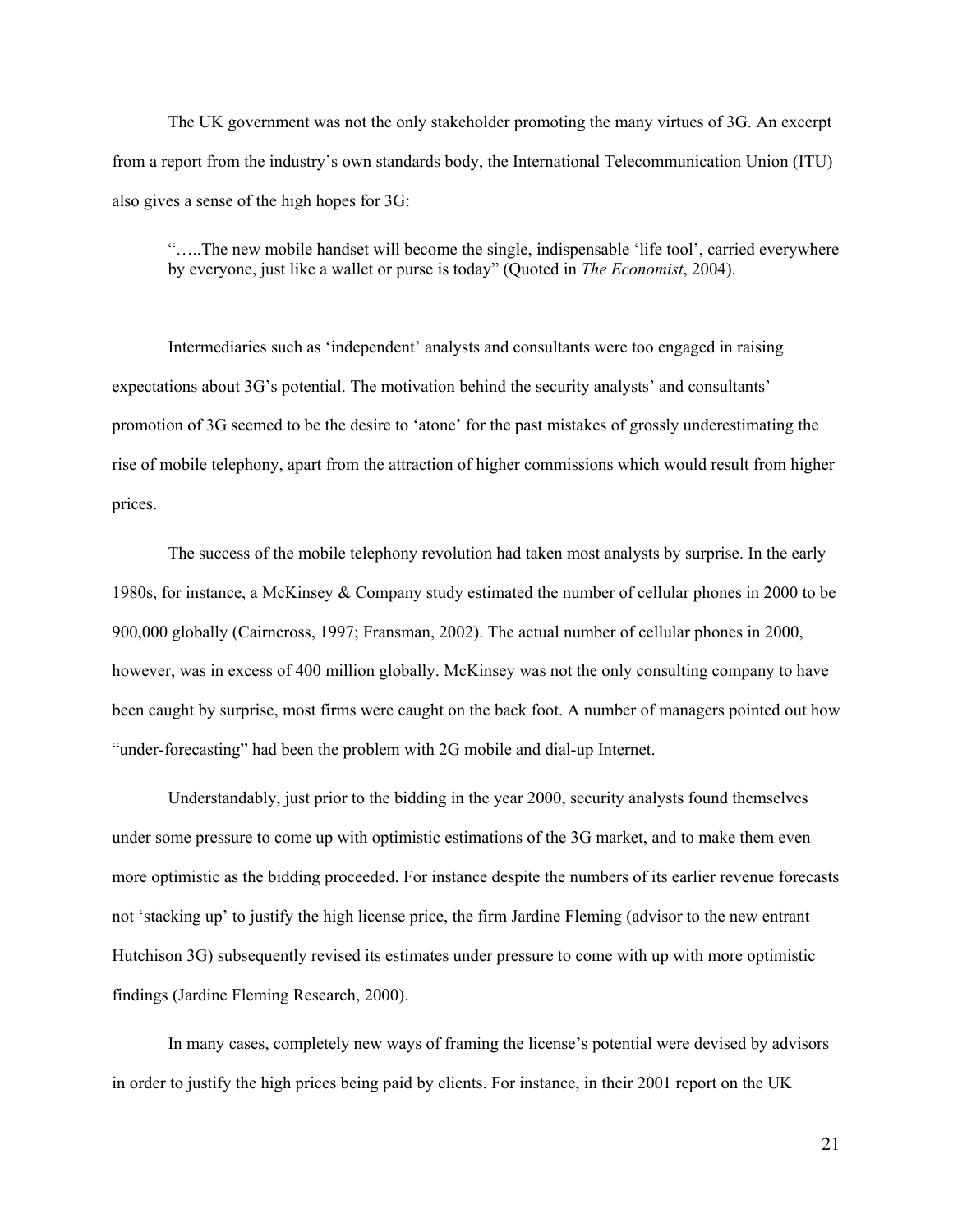license winner, Orange, HSBC claimed that the initial forecasts for the prices that the licenses would fetch were vastly underestimated because bidders were looking at the resource from an 'overlay' perspective rather than a 'holistic' view. From an 'overlay' perspective, the report argued, 3G services were treated as just one layer of additional services. Such a view overlooked the fact that 3G represented a leap for the entire mobile market (HSBC Report, 2001).

Such buoyant attitudes were echoed in the popular press, where journalists reinforced the emerging discourse around licenses (Pollock and Rindova, 2003; Rao et al, 2001), portraying 3G mobile telephony as a gigantic shift in the way people communicated with each other. Thus, the Daily Telegraph (1999) highlighted how "the telephone will be an intelligent universal gadget that we use far more for shopping, video-conferencing and watching video than for making voice calls." Other notable business leaders such as Jeff Bezos of Amazon.com added to the hype by predicting that by 2010, all of his firms' customers would use wireless devices to make purchases and described mobile-commerce, enabled by 3G technologies as the "most fantastic thing that a time-starved world has ever seen" (The Economist, 2001). Finally, contributions to the hype were also forthcoming from equipment manufacturers such as Nokia and Ericsson, which also stood to benefit from the development of the 3G market with their 2Gproduct lines nearing obsolescence.

The highly optimistic narratives that were being spun constantly around 3G did not always lead to managerial action directly. Indeed, in many cases we discovered that managers themselves did not entirely believe that the high prices were justified, but under stakeholder pressure (Deephouse, 1996) felt compelled to play along. An Orange executive referred to the highly optimistic market sentiment prevalent at the time, which made it 'unthinkable' to be left out of the race and ultimately destroyed value:

"A financial market related factor is how much of a hit you take on your share values, if you don't get the license that would far outweigh the price that you have actually paid for the license. At the end of the day a debt of £4 billion is massive but if your share price drops 40% it's a lot more than £4 billion. The share prices did fall after buying the license, but it's better than if you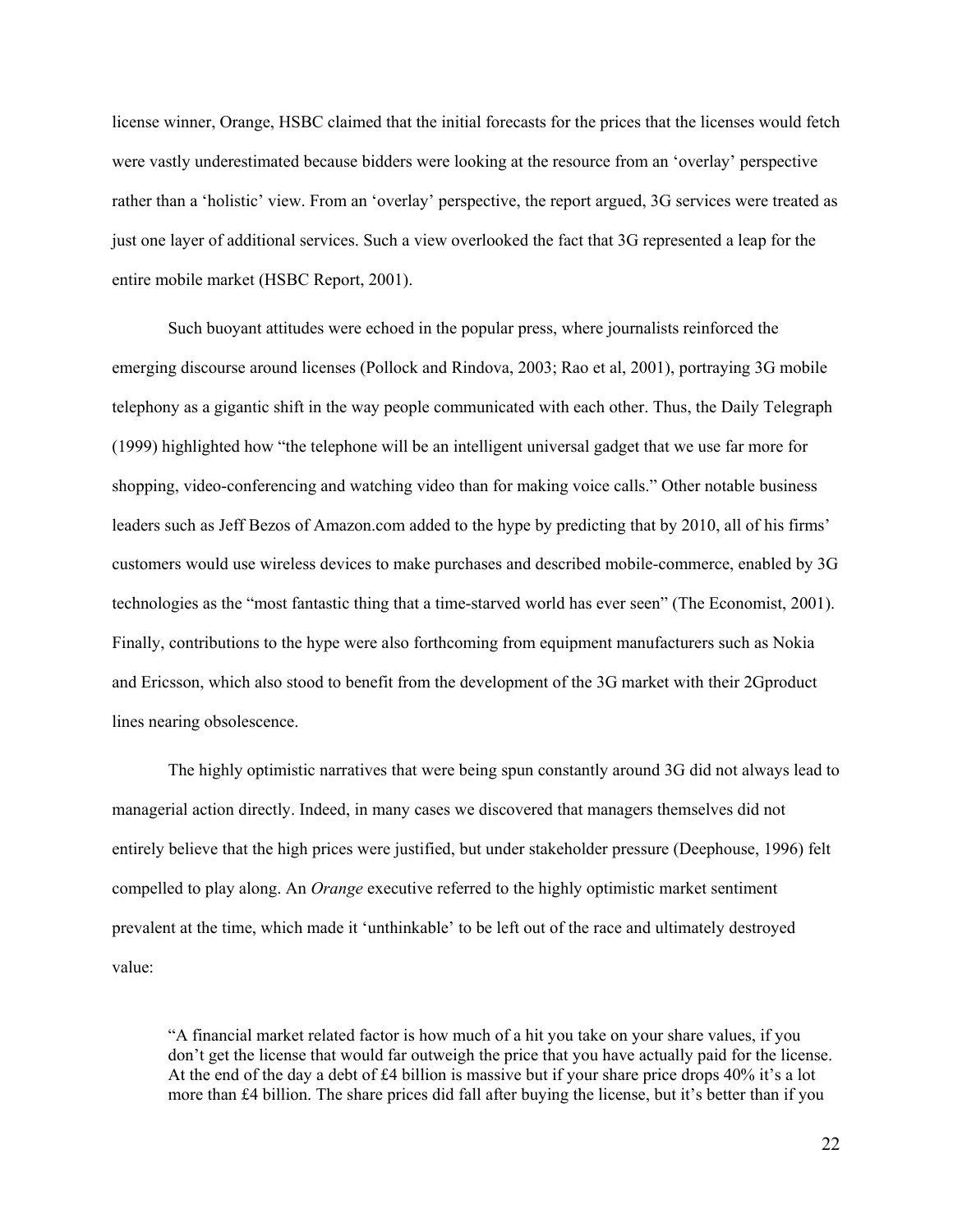didn't buy the license. The market was so keen on 3G that, either you die instantly *if you don't* get it or you die slowly if you do get it......You have to please your shareholders! We started with a business plan like everybody else and then ended up, throwing it in the trashcan." (Italics added).

Thus, at each stage, increasing prices were justified by citing those 'in the know' (such as Jeff Bezos), framing the potential of 3G differently or simply treating the acquisition, with all its uncertainty, as a land grab. The government, consultants, analysts and the like played their role well in positively influencing the perceived 'common value' of the resource and send the prices skywards. The eventual winners, with vastly different existing capabilities, were always in hot pursuit, sometimes of their own volition, at others under pressure from their shareholders.

4.23 Strategic Bidding: Apart from the prevalent discourse, another determinant of eventual prices appeared to be strategic bidding. The behaviour of participants during the auction was revealing. It emerged that participants were not only trying to acquire the license as cheaply as possible, but also ensure that competitors paid exorbitantly high prices for it. Take the example of BT Cellnet's change of tactics during bidding (Borgers and Dustmann, 2001). In Round 17, when the difference between the minimum required bids for the larger license  $(B)$ , and a smaller one  $(C)$  was £280 million, BT gave up bidding for the larger license and started to bid for the smaller one. However, in Round 142, when the difference in the minimum bid for the two licenses was £1,860 million (more than 6 times as much) BT again started bidding for the larger license. Eventually, BT settled for the smaller (and cheaper) license.

BT's strategy is difficult to rationalize from the standpoint of bidding theory. Indeed, Borgers and Dustmann (2001:28) concluded, "BT's bidding behavior was driven by considerations other than an evaluation of the difference between large and small licenses." While BT did not get the larger license eventually, its strategy of bidding for it raised the price for the eventual winner and its main competitors, Vodafone, by another £2 billion. After the auction BT claimed that through bidding tactics, it had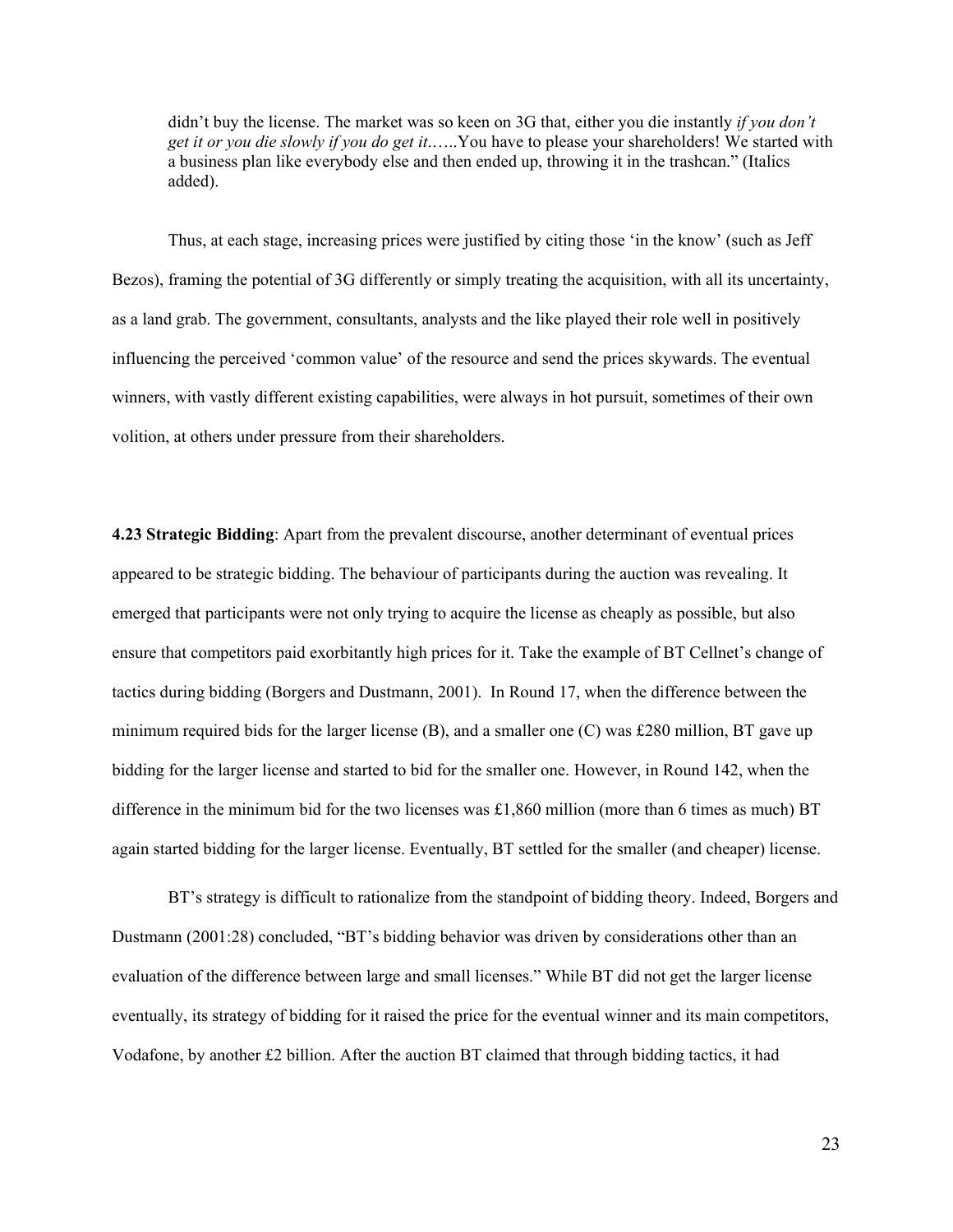deliberately pushed up the price that its archrival Vodafone had paid (Cane and Owen, 2000). Many other interviewees were equally straightforward in their description of these dynamics.

Just as firms recognized that their interest lay in raising the price of a resource for competitors, they similarly acknowledged the value of acquiring a resource at the lowest possible price (Barney, 1986). Thus, there is always a possibility that competitors may collude to keep the price of a resource low. While in the UK case, there was no evidence of such activity; in other European countries there were reports of signaling and collusion, which could partly explain the generation of less-than-expected revenues<sup>13</sup> in the Dutch and Italian auctions (Klemperer 2002a; Roberts et al, 2000). In the Netherlands, with just 5 licenses for the 5 incumbents, the only new entrant, VersaTel did not fancy winning and was eager to get concessions from the incumbents as was indicated by the following pre-auction press release (Van Damme, 2002):

"We would however not like to see that we end up with nothing whilst other players get their licenses for free. Versatel invites the incumbent mobile operators to immediately start negotiations for access to their existing 2G networks as well as entry to the 3G market either as a part owner of a license or as a mobile virtual network operator"

To the rival Telfort (an incumbent) this seemed 'unfair tactics' as it accused Versatel of malafide bidding to drive up competitors' prices (Klemperer, 2002a; Van Damme, 2002).

"Expert opinion indicates to Telfort that you will soon reach a bid level that is not in the interest of your company and its shareholders. The ulterior motive for such a bid must be that Versatel is attempting to raise its competitors' cost or to gain access to their 2G or 3G networks…… A bid

 $\overline{a}$ 

 $<sup>13</sup>$  For example, the Netherlands auction with just five licenses for six bidders raised a quarter of what the Minster of</sup> Finance had expected, achieving US\$159 per capita in comparison with US\$580 per capita in the UK. The situation represented a "closed shop" arrangement (Van Damme, 2002) where there are as many licenses as incumbents, and new entrants have little chance of winning.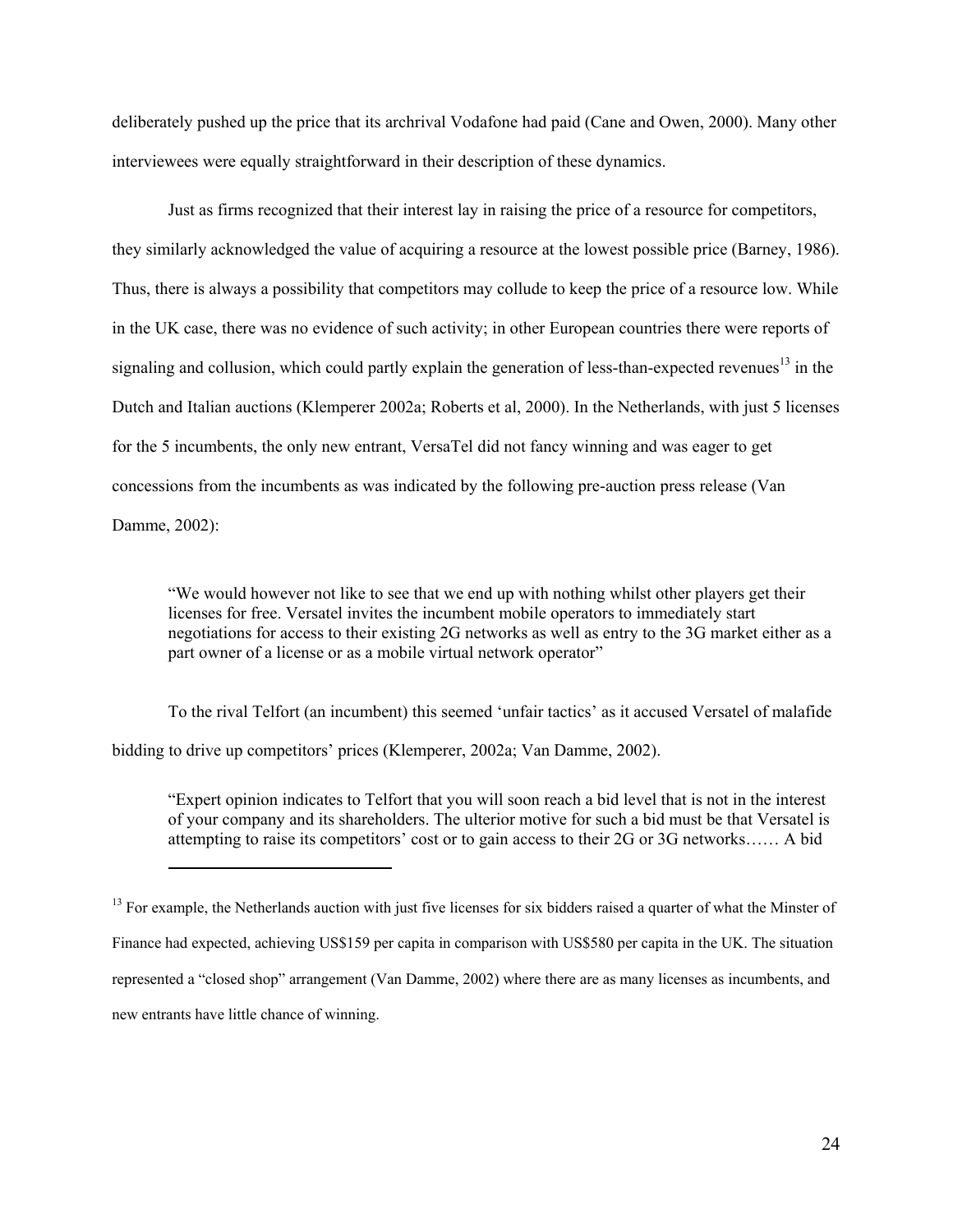strategy with such a motive constitutes a tort towards Telfort, who will hold Versatel liable for all damages as a result of this……

Under pressure from the threat of legal action from Telfort, Versatel quit the auction early and the final prices were much lower than expected. In Italy on the other hand, Blu, a firm backed by British Telecom, quit the auction prematurely and was accused of collusion by the Italian government. In both the Netherlands and in Italy, legal battles ensued but lack of conclusive evidence prevented indictments (Van Damme, 2002).

The dynamics associated with resource acquisition through a competitive process extend our understanding of value. Strategic posturing, whether through timing of entry or exit from the acquisition process or bids, for instance, served to increase or decrease the price of the 3G license to the acquirer. Naturally, more cheaply the license could be acquired the higher its value would be to the owner. Conversely, overpaying would destroy potential value for the resource-owner.

## 4.3 Value and Post-Acquisition Dynamics

By the time the auction ended, and vast sums of money were paid for the licenses, a market for 3G services still did not exist. In a trigger-happy financial market context, the absence of a ready market, or even hardware, combined with efforts of all non-winners of the auction to develop alternative technologies cast a long shadow over the prospects of 3G licenses. It was perhaps not surprising then, when soon after the auction closed, most analysts pronounced the licenses to be 'ridiculously' overpriced:

"It's increasingly obvious that the whole 3G vision isn't going anywhere, at least as the industry has imagined it. The telecom industry has always done a bang-up job with voice service, but attempts to add radically different kinds of service have fallen apart (Sullivan, 2000).

"Call it the biggest bath ever.….. It's the end of an era. Phone companies had no choice but to ante up for third-generation mobile licenses or risk kissing their future good-bye. And national governments got greedy with 3G auctions that fattened their coffers but nearly bankrupted the industry they were trying to ignite" (Reinhardt, 2002).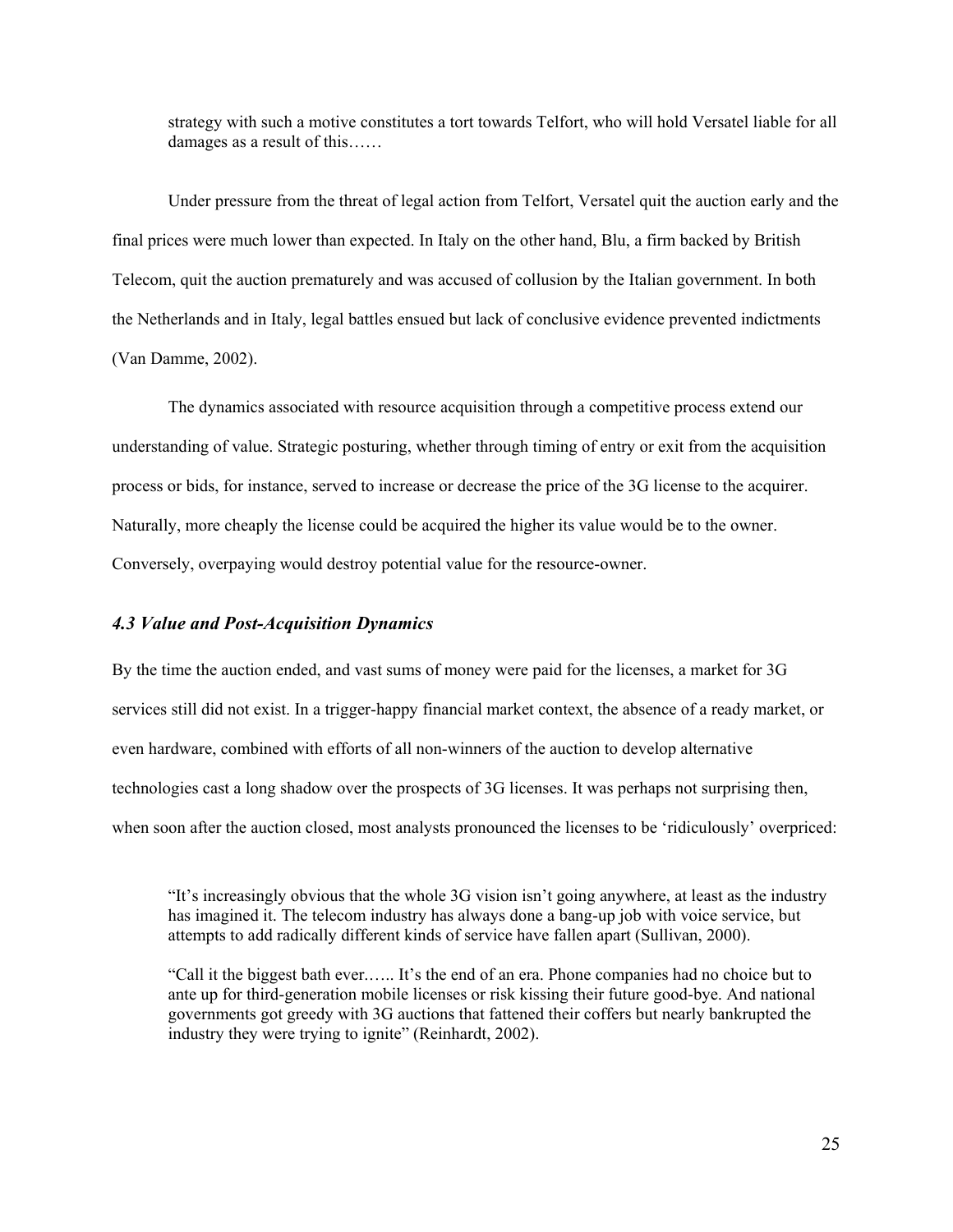A few academics, such as the US-based Dr Nicholas Negroponte also criticized the auction calling it "a mistake," based on "shortsightedness" and "not economically viable." He opined that the high costs of licenses would impede investments in infrastructure rollout and retard the uptake new mobile networks that would cost Europe its best chance of countering American dominance of the Internet (The Economist, 2000). Thus, while there were hardly any articles exhorting caution at the time of the auction, immediately afterwards there was a spate of material pouring freely, about the auction being a gamble, with 3G "Universal Mobile Telecommunication Services" (UMTS) being sarcastically referred to as "Unproven Market, Technology and Services." A former BT executive, Peter Cochrane told BBC television's Money program (quoted in BBC news, (2001)) that the 3G auction was "a serious game of poker," and described the bidding process as a bit like "lemmings going over the edge of a cliff."

While it is difficult to postulate the direction of causality, such pessimistic forecasts were accompanied by a general decline in the market valuations of telecommunication companies which fell by an average of 60 per cent from their high point just before the auctions. The Financial Times summed up the situation in these words: "Taking into account the write-offs, bankruptcies and closures worldwide, probably \$1,000 billion has gone up in smoke" (The Financial Times, 2001).

Most analysts as well as shareholders were now openly skeptical about the future of 3G. Combined with the fall in the market this forced out many executives, including the Chairman and CEO of British Telecom. The chief executive of BT Cellnet, stated:

"There is a recognition that too much was paid for 3G licenses three years ago at the top of the market, and since then, time in which to recoup that investment has shortened."

The firm wrote down the value of its third generation licenses in 2003 by £5.9 billion, of which £2 billion was for the UK license that its former parent, British Telecom had bought for £4 billion. However, with escalating commitment to the new technology and a 'valued' resource (Brockner and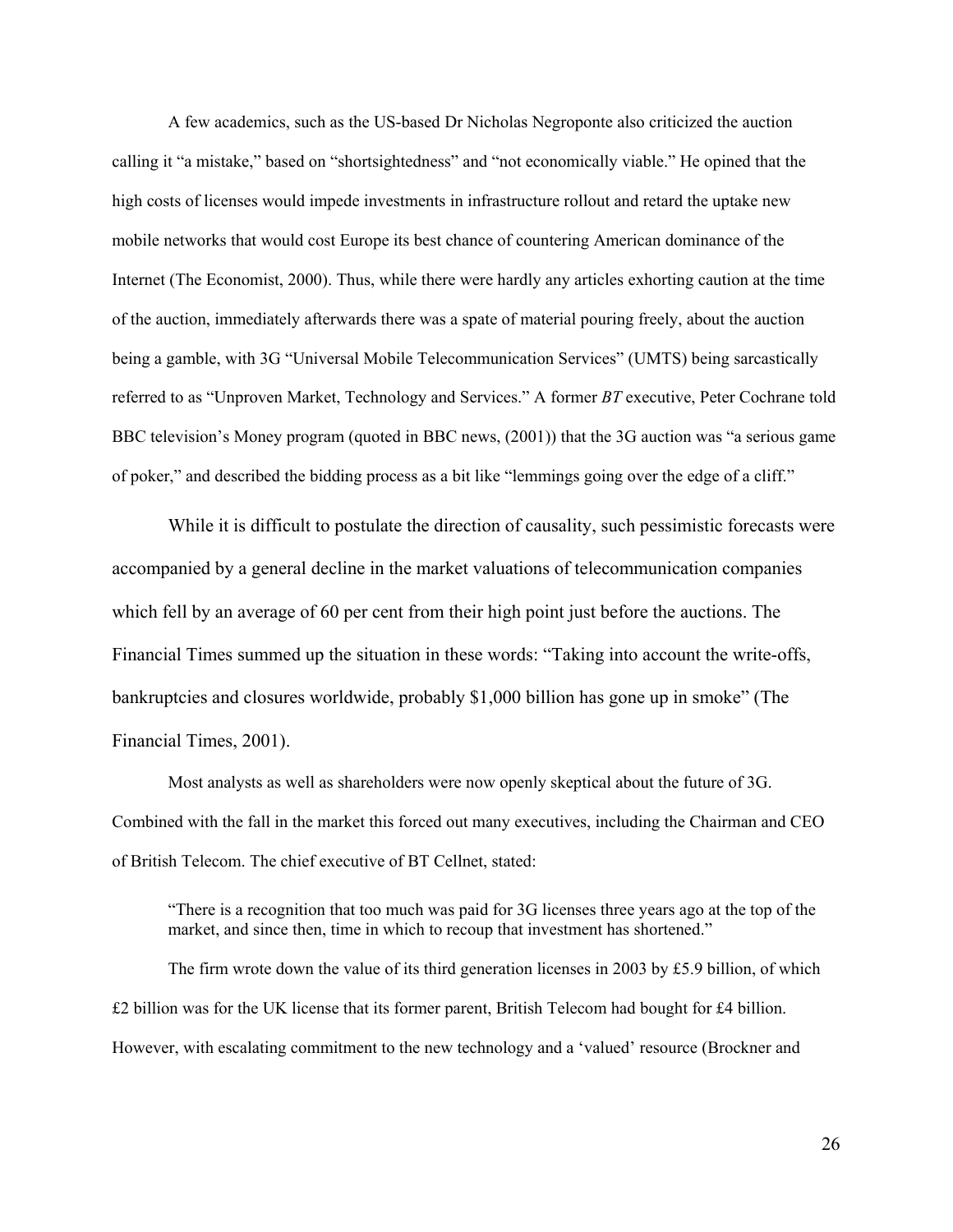Rubin, 1985), the other operators, Vodafone, Orange, T-Mobile and Hutchison 3G continued to value the licenses at the purchase price.

However, even these optimistic actors realized that rents would only accrue once a market developed around 3G technologies (Kay, 1993). Specifically, in the transforming competitive landscape with new configurations of the actor-resource architecture that 3G was inevitably going to introduce, the license winners needed to ensure that rents accrued proportionately to the investments that had been made.

4.31 Process of value creation and appropriation ex post: In order to understand the dynamics surrounding value appropriation from the licenses, it is important to realize that they were the two main currents in the field. One was the expanded 3G domain that allowed the entry of outsiders and the other the competition between license winners (haves) and losers (have-nots).

First, with phones becoming 'hybrid' devices (offering voice, video, Internet access and so on) and entering the realm of consumer electronics, the boundaries of the telecommunication industry were being altered significantly. Apart from the traditional 2G telecom players, who were still leading infrastructure development, there was an influx of several new competitors in the manufacturing sector. Challenging Nokia's or Motorola's traditional dominance were formidable consumer electronic giants such as Samsung and Sony- Ericsson (The Economist, 2004). Similarly, the industry swelled with the emergence of several new content providers (just like the Windows operating system requires innovative application development for its success, 3G needed effective 'content'). These included, among several others, firms such as Jamster (musical ringtones, logos and games designed especially for the mobile) and First Direct, a financial institution which offered 'regular' online banking services through the mobile device.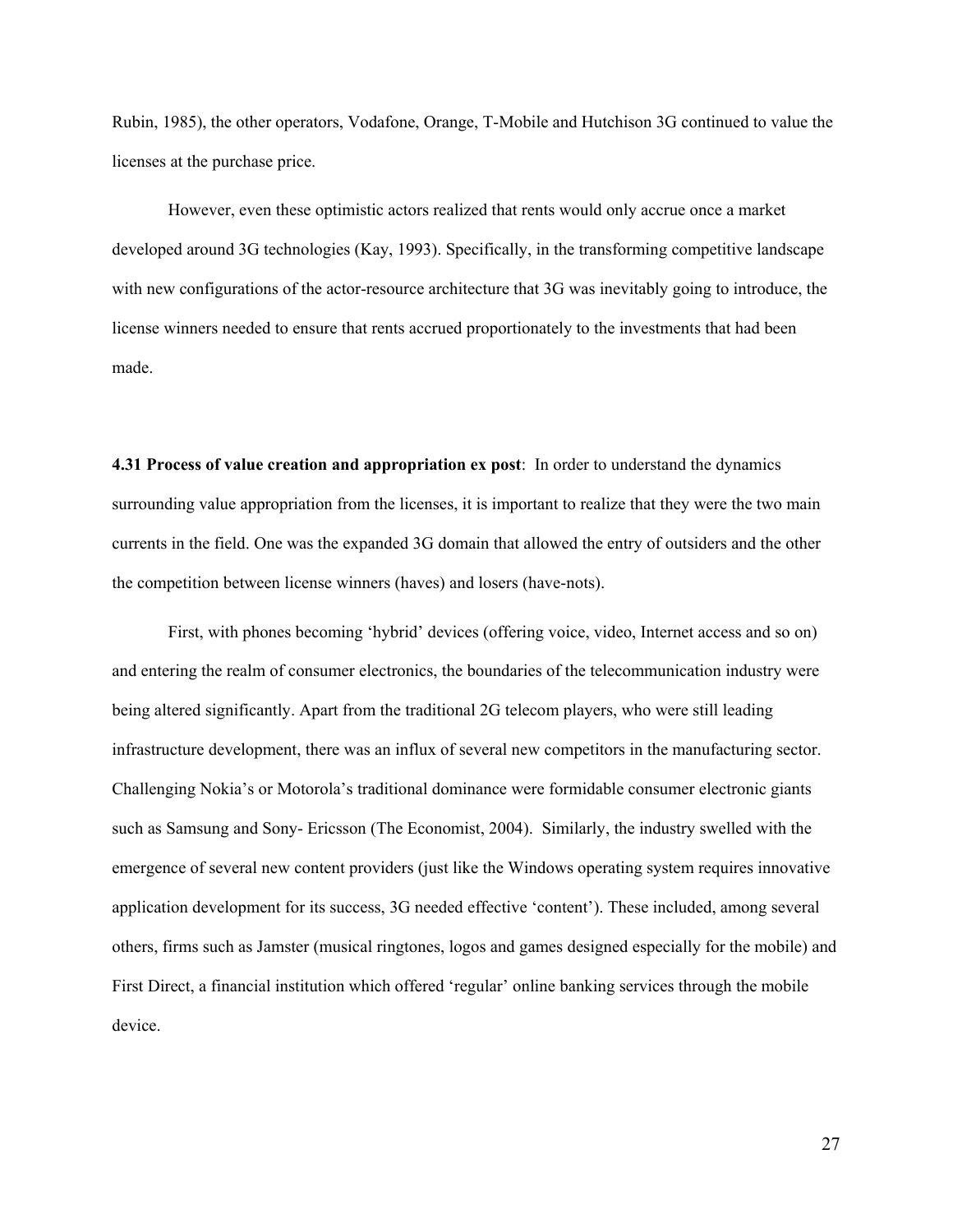While in 2G, all customer revenues went to mobile operators, with the influx of content providers in the expanded domain of 3G, this revenue would have to be shared. Also, with end customers paying for content, the operators would need to 'divide the spoils' not just with the content providers but also with credit card companies and banks that had competencies in payment processing and finance. See Fig 3 for a 3G network.

#### Insert Figure 3 about here

Thus, at one level, operators could no longer count on generating Ricardian rents from resource ownership alone as had been the case for 2G. Instead, they needed to develop new business models and build new capabilities by collaborating with other actors in order to generate Schumpeterian rents (Levinthal, 1992; Rumelt, 1987). As the CEO of Hutchison acknowledged at a FT Mobile Communications conference that there was a fundamental difference between running 2G and 3G networks:

"3G operators need to be pluralists. You are in telecoms. You are in retail music. You are in games. You are in broadcast. The old strategies that worked well in 2G are no longer applicable. You need to be able to understand all these markets not just one of them……..(quoted in Daniels, 2005).

Since none of the mobile telephony firms possessed all the resources and competencies to create a 3G market, they had to enter into mutually beneficial relationships with others (Borys and Jemison, 1989; Contractor and Lorange, 1988), entailing a complex set of horizontal and vertical interdependencies (Aiken and Hage, 1968; Pennings, 1981). In other words firms had to enroll a wide range of stakeholders, in order to increase the value of the network (Latour, 1987). Vodafone signed a deal with Sony Music Entertainment to provide content (music) to its customer base, increasing the potential ARPU while allowing Sony, access to multiple markets on the global Vodafone network, with over 200 million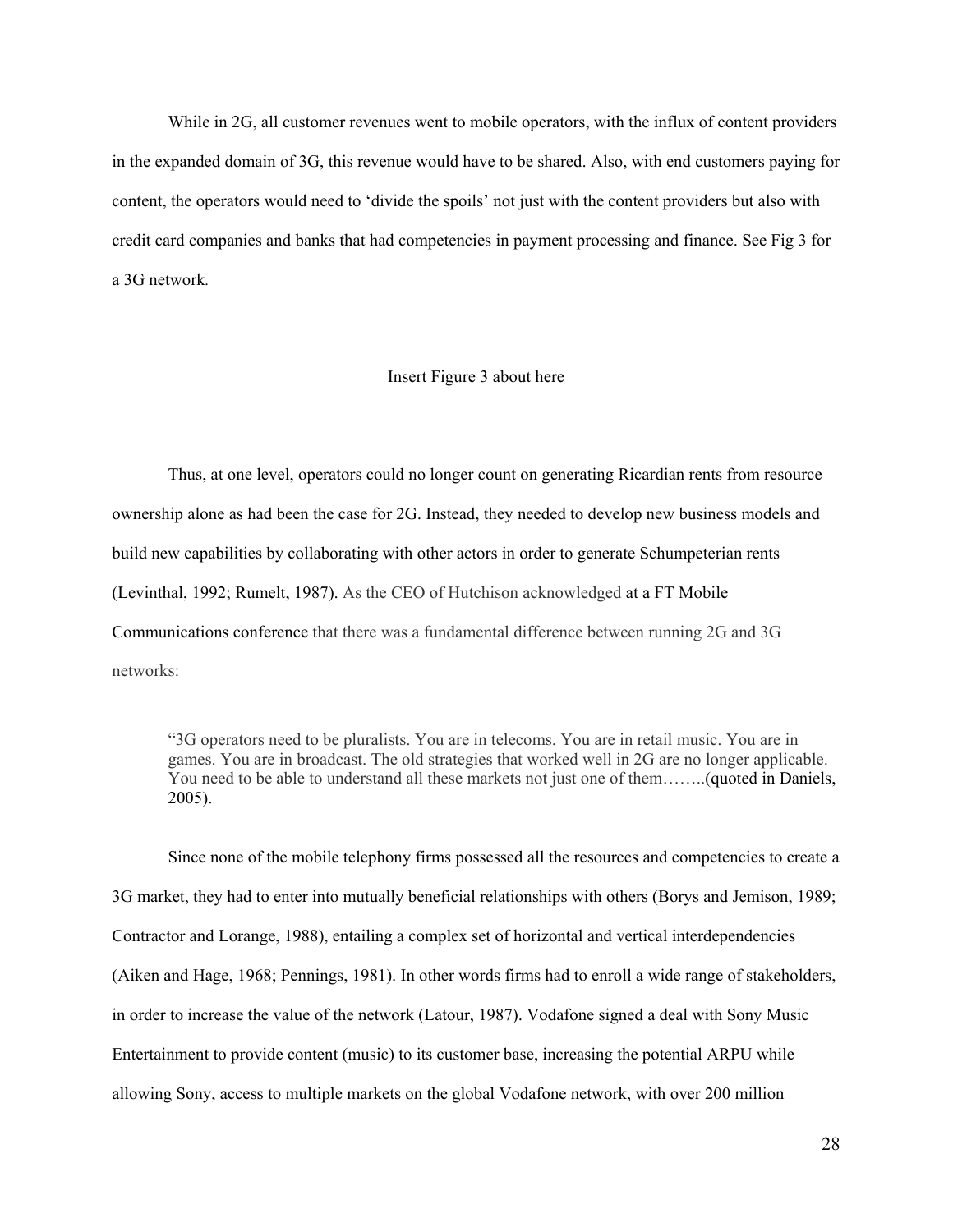subscribers. To generate such value, Vodafone was willing to share 40% of the additional revenues generated.<sup>14</sup> It was obvious to these firms that they couldn't go it alone (Powell et al, 1996) and that the value of each firm's resource could be synergistically improved. An Orange executive in an interview concurred:

"We have come around thinking that we can be everything all at once. We cannot be a bank or an Internet content provider. Fostering relationships is absolutely crucial to the success of our business model" (Interview with authors, 11/05/01).

While the need for such resource sharing in the changed 3G network were new to European operators, the very successful i-mode service (a 2.5G technology), launched by Japan's NTT DoCoMo had already demonstrated its success (Ratliff, 2002). From the very onset of its launch, DoCoMo kept its platform 'open,' as it was also willing to share a large portion of revenues generated through the use of third party applications on its network. In contrast, the 2.5G equivalent in Europe, WAP<sup>15</sup> adopted a 'walled garden' approach as the operators wanted to establish a proprietary hold on the content offered on their networks. The service failed to attract many content providers to the platform and performed well below expectations.

It was clear that in the expanded domain of 3G, firms needed to collaborate with others and access resources from outside the firms' boundaries (Powell et. al, 1996; Sanchez and Heene, 1997). Without such capabilities, the networks of these firms could be reduced to 'plumbing' pipes with little control over what 'flowed' through those pipes – a scenario the 3G operators were eager to avoid. Thus resource value did not depend solely upon the capabilities of the firm acquiring it, but on the ability to

<u>.</u>

<sup>14</sup> www.vodafone.com and www.the3gportal.com.

<sup>&</sup>lt;sup>15</sup> WAP (Wireless Application Network) enabled mobile consumers to access audio-visual 'content' through the Internet but at far lower speeds than 3G.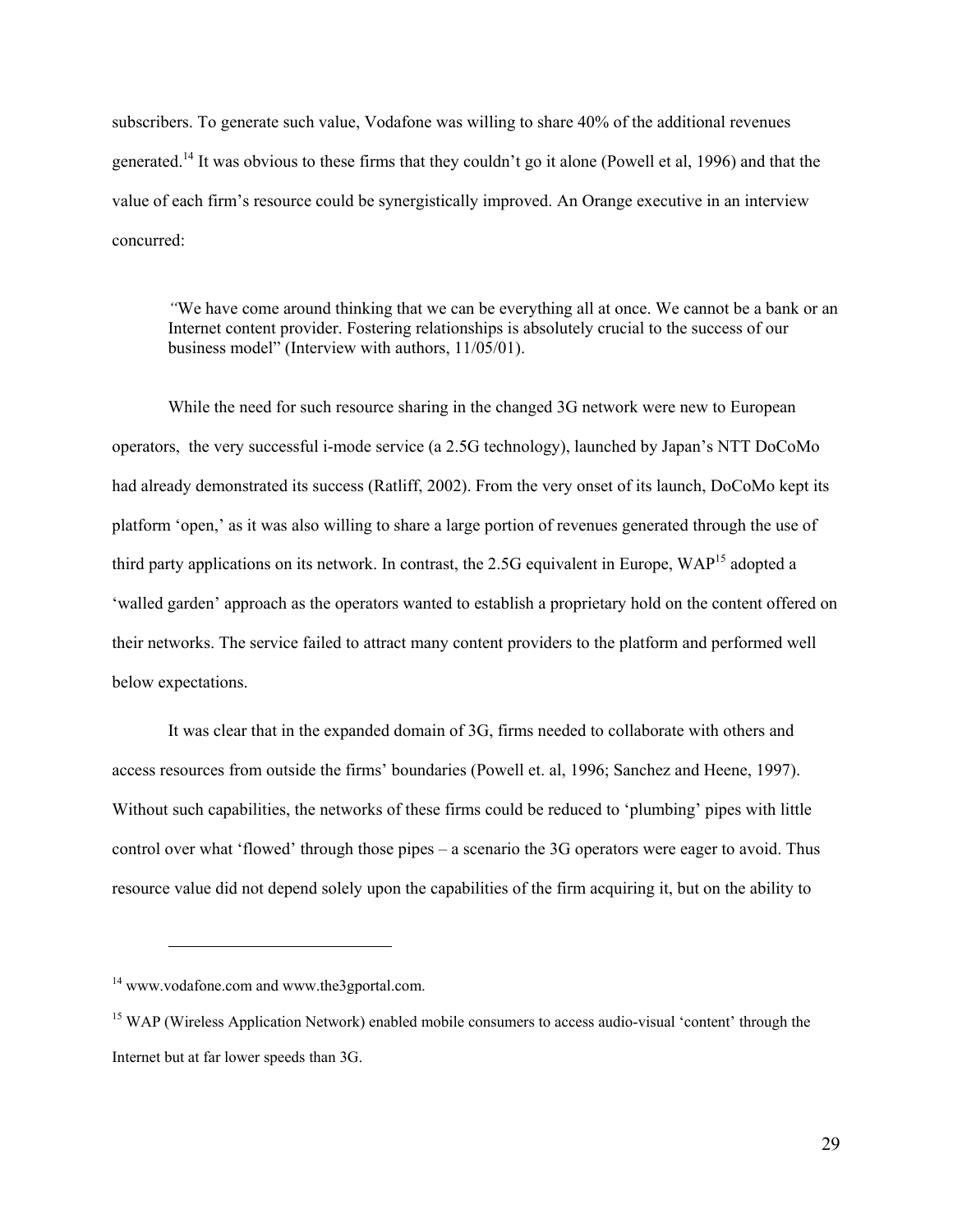compete, collaborate and enroll other actors (Brandenburger and Nalebuff, 1996) in order to generate 'relational' rents (Dyer and Singh, 1998).

4.32 The competition between the haves and the have-nots: At the same time, however, there was a second current of competition between telephony firms which also influenced value appropriation. Within this evolving field ownership of the 3G licenses had split the field into haves and have-nots. The haves, or the 'winners' of the licenses, had an obvious interest in maximizing the value of this resource, with incumbents seeking to renew their competitive advantage through "creative accumulation" (Breschi et al, 2000). On the other hand, the have-nots' interest lay in minimizing it by disrupting the 3G market (D'Aveni, 1994).

Within the 'haves,' as in resource acquisition the heterogeneity in the "positions" of the incumbents and the new entrant led to the pursuit of different "paths," ex post (Teece et al, 1997). For instance in 2002, the only new entrant, Hutchison, with no 2G legacies or fears of cannibalization (Henderson, 1993) was the first to launch 3G services in the UK. The firm re-branded itself as '3' and offered voice telephony (typically an established 2G service<sup>16</sup>) at dramatically low prices<sup>17</sup> relative to competition, with 3G services initially bundled in for free to induce trial. These aggressive tactics benefited consumers as incumbents were also forced to reduce tariffs for voice services. At the same time, Hutchison offered 'value-added' services such as exclusive UK Premier League soccer coverage to its customers (Budden, 2002) in a bid to pioneer innovative 3G services in the UK and establish first-mover advantages (Lieberman and Montgomery, 1998). The UK Managing Director of Hutchison 3G stated:

 $\overline{a}$ 

<sup>&</sup>lt;sup>16</sup> While the market is still evolving with more emphasis on content and applications, many analysts have argued that the 'killer' application for 3G remains voice (chat) rather than content.

 $17$  An important advantage of 3G technologies is that they can offer cheaper voice (about one tenth of the cost of 2G networks).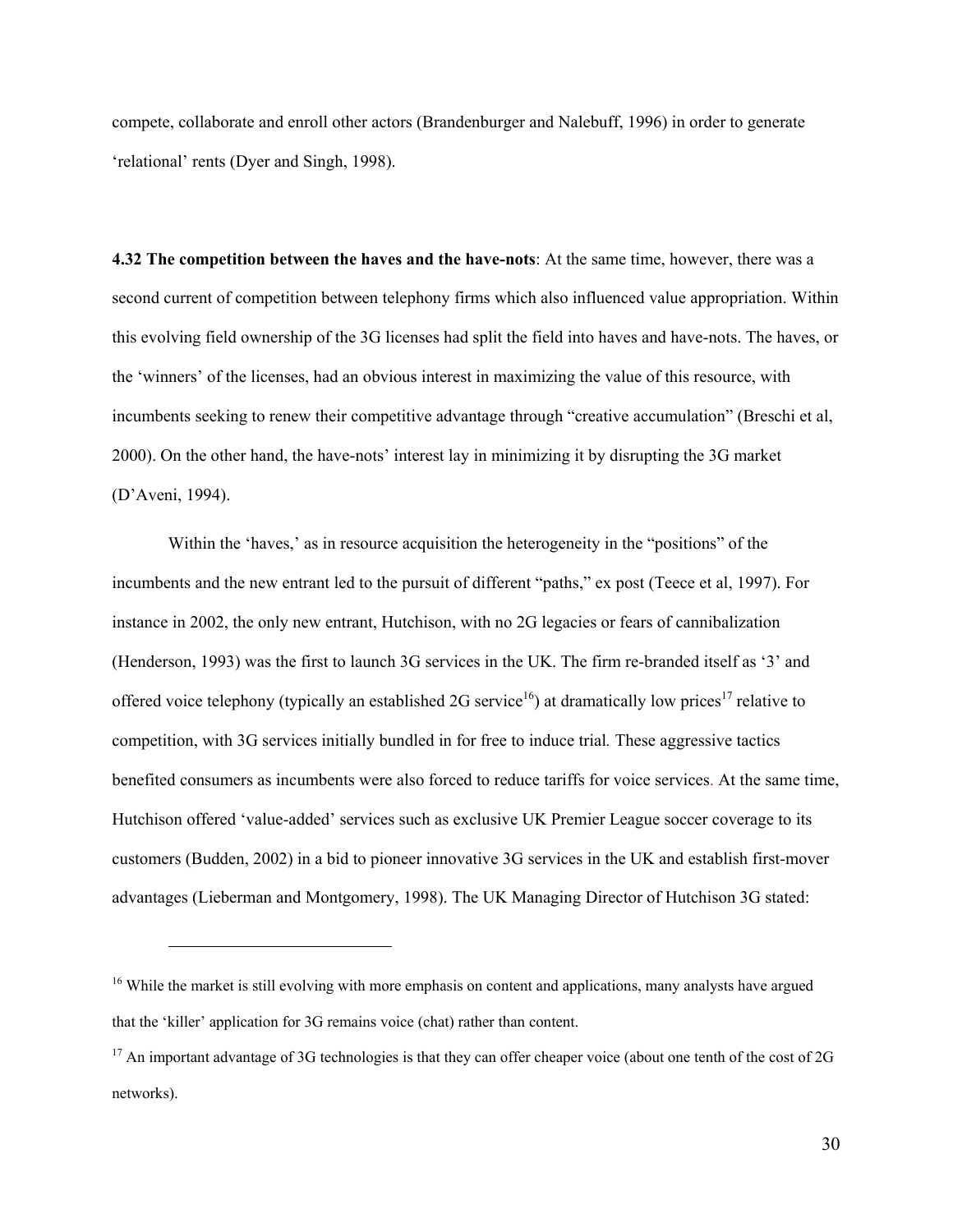"As Hutchison was a pure-play new entrant, it had more 'headroom' in its strategic approach. Others were embedded in voice technology (2G) and it made economic sense for them to protect it for longer. Having no legacies of 2G networks, we will have significant first-mover advantages and help define what 3G telephony means to people and exclusively occupy the space for video telephony" (Interview with authors  $-01/12/2003$ ).

While the new entrant, Hutchison sought to benefit from moving first in 3G, the incumbents with a significant installed base of 2G customers opted to upgrade them to 2.5G before launching full blown 3G in 2004, almost two years after the new entrant. The idea was to "free ride" on the pioneering firm's investments in developing the market for 3G (Lieberman and Montgomery, 1988:47).

Just as the winners, both incumbents and the new entrant were acting to minimize the value of 3G licenses; the losers were trying to ensure that the licenses did not become a barrier to entry to the evolving 3G. Failure to get the resource did not mean that the power of the 'losers' to influence the value of the resource had been eliminated. While in 2G, operators without a license were effectively shut out from telephony services, in the expanded domain of 3G and to some extent 2.5G, they (the losers) were afforded the opportunity to create 'strategic equivalents' (e.g. Barney, 1991) to compete the rents away from winners.

This was done, for example, by promoting alternative solutions (Cane and Owen, 2000) something that NTL, a losing incumbent, was trying to do. Soon after NTL quit bidding in the UK auction, it launched the first TV-based UK Internet service and claimed that the TV rather than the mobile phone would likely become the preferred mode of Internet access for most online activities. BT (now without a 3G license) on the other hand was betting on the continuity of the PC as the principal mode of Internet access by investing heavily in broadband technologies. Similarly, a senior executive from One.Tel, which quit bidding late in the process, claimed that not obtaining a 3G license had been a blessing in disguise:

"Consumers have no need for 3G….Companies that won licenses overpaid for them, had no strategic position and have distressed themselves financially. We can gain a competitive edge by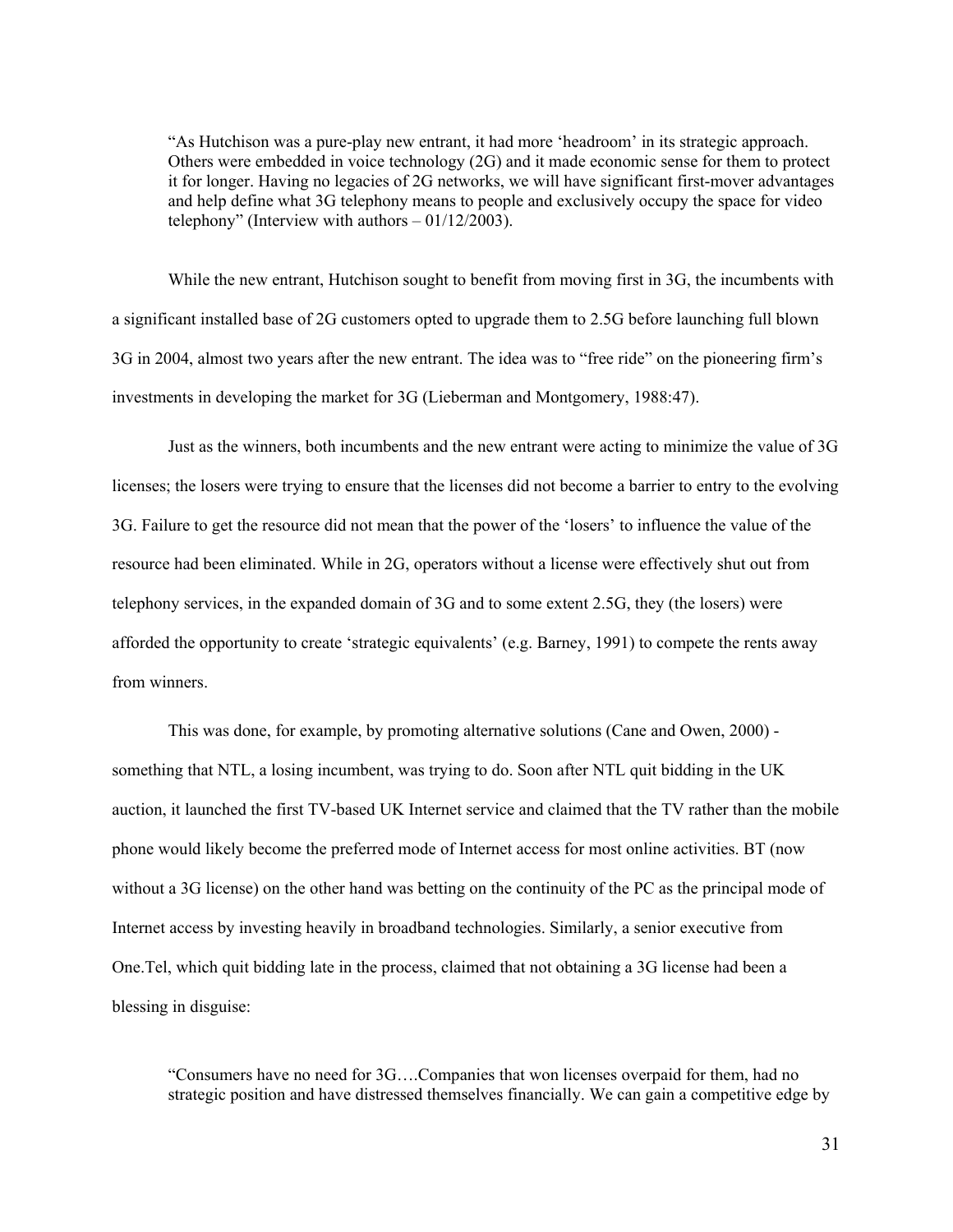focusing on what customers need now, as compared to what they may need in the next 10 years. One.Tel's expected valuation of the license was £1billion but when prices reached surreal levels due to bidding frenzy, we thought it prudent to quit. By not bidding for 3G, we will not be excluded from any service method, only the opportunity to obtain more spectrum capacity" (Interview with author, 01/05/01).

Another potentially disruptive technology for 3G was Wireless Fidelity (WiFi) that uses free or unlicensed spectrum while providing mobile information access in designated locations, known as 'hotspots.' While at this stage, hotspots were limited to airports, coffee shops, or universities, where laptops and PDAs were generally used, there was speculation in the industry that in the near future, all the hotspots could be linked together to create a seamless universe for users. While some firms with 3G licenses such as T-Mobile were also offering WiFi access on their networks, it was likely that WiFi could siphon data traffic away from 3G networks.

Finally, firms that had lost out in the auction could opt to become a Mobile Network Virtual Operator (MNVO) and bypass 'resource' ownership (Sanchez and Heene, 1997) by renting spectrum from license holders to serve the mobile needs of their customers under their own brand. In 2G for example, Virgin Mobile had successfully used the strategy of buying airtime (spectrum) from the licenseholder, T-Mobile and leveraging its brand name for attracting customers to the mobile services it provided. Having failed to win a license in the auction, the firm through employing 2.5G upgrades was able to deliver much of what 3G promised. Steven Day, Virgin Mobile's corporate affairs director stated:

"You don't need to own your own train tracks to own a railroad company; you don't need to build your own planes to have an airline; and you don't need your own network to run a mobile phone company, either" (quoted in Lauchlan, 2001).

Recently, there been a spate of activity, with established brands in completely unrelated industries such as Tesco (supermarket chain) and MTV (music and media) setting up as MVNOs. These brands see themselves as more effective than "boring, technology-driven" mobile firms in filling up the expensive excess capacity of their 3G networks (The Economist, 2004). The strategy is to bring about a reversal of roles, similar to what had happened in the PC industry, with Intel and Microsoft capturing most of the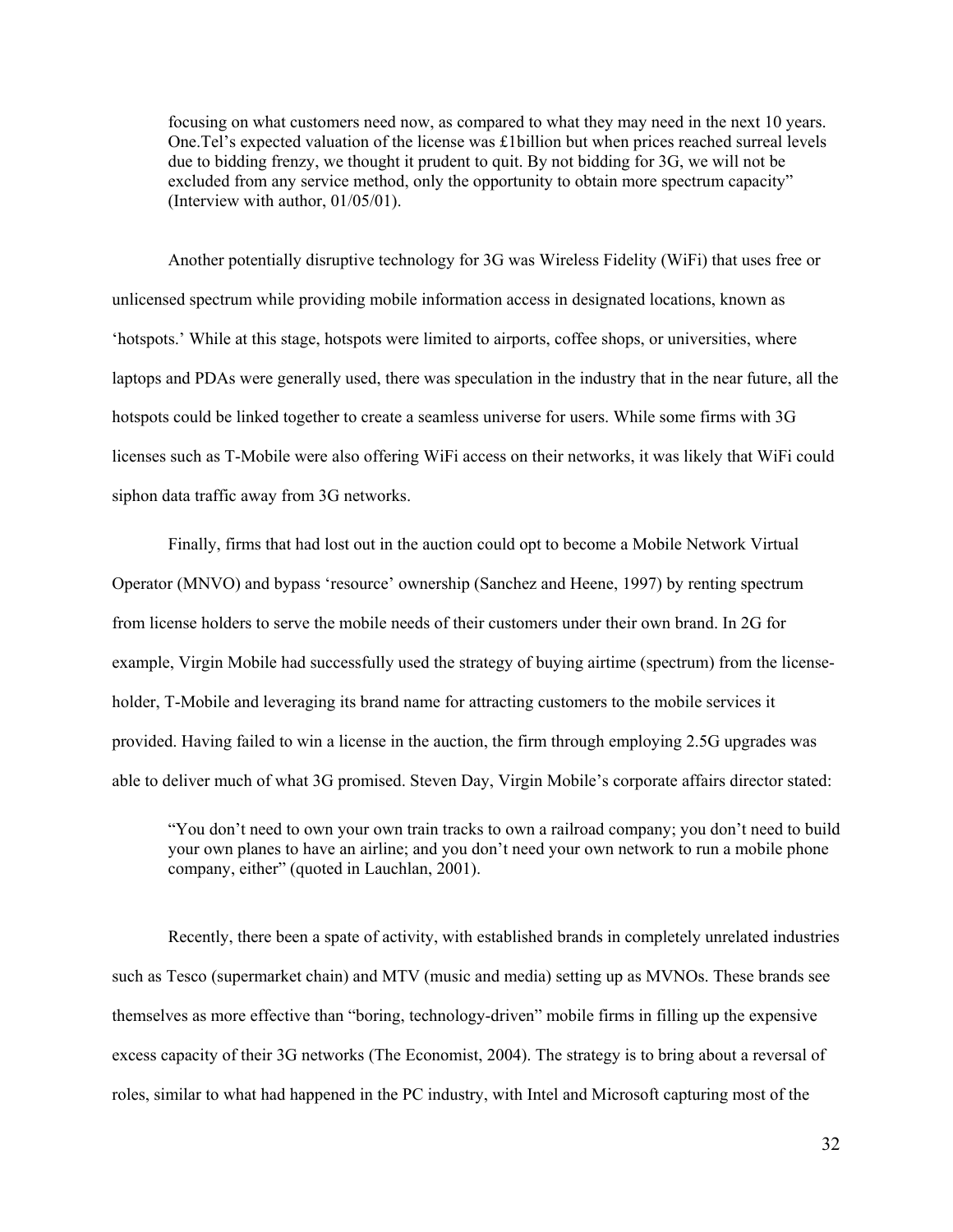total profits with the Wintel standard (Hart and Kim, 2002), while the pioneers (e.g., IBM and Apple) were left behind.

It is evident from the discussion above that the value of the resource continued to evolve even after it had been allocated in the market. The two destabilizing currents of competition changed the rules of engagement (Hamel and Prahalad, 1994) as well as the mechanisms of rent generation in mobile telephony. While operators sought to maintain a 'Ptolemaic<sup>18</sup>' world with resource (3G license) ownership central to rent generation, outsiders sought to make the compelling content and disruptive substitutes the essence of rent generation. In short, the reconfigured and enlarged field not only created new opportunities but also opened new competitive fronts for the distribution of rents between the various actors involved.

#### 5. DISCUSSION AND CONCLUSIONS

<u>.</u>

As the pace of technological change intensifies in various industries, the external acquisition of resources is becoming a central concern for most organizations struggling to keep up with ever changing industry dynamics. The resource-based view, however, has so far mostly chosen to focus on internally developed resources and their contribution to competitive advantage. While this focus has led to important insights into the success and failure of firms the exploration of value dynamics around externally acquired resources adds new dimensions and theoretical insights to the RBV. First, a shift in focus from internally developed resources to externally acquired ones introduces Schumpeterian competitive dynamics into the discussion of resource value (Levinthal, 1992) that are markedly distinct from the usually emphasized Ricardian dynamics (Garud, 1994). Second, value - a function of the ex ante price paid for a resource and

<sup>&</sup>lt;sup>18</sup> Essentially referring to operators seeing themselves as at the center of the mobile universe by virtue of owning spectrum licenses.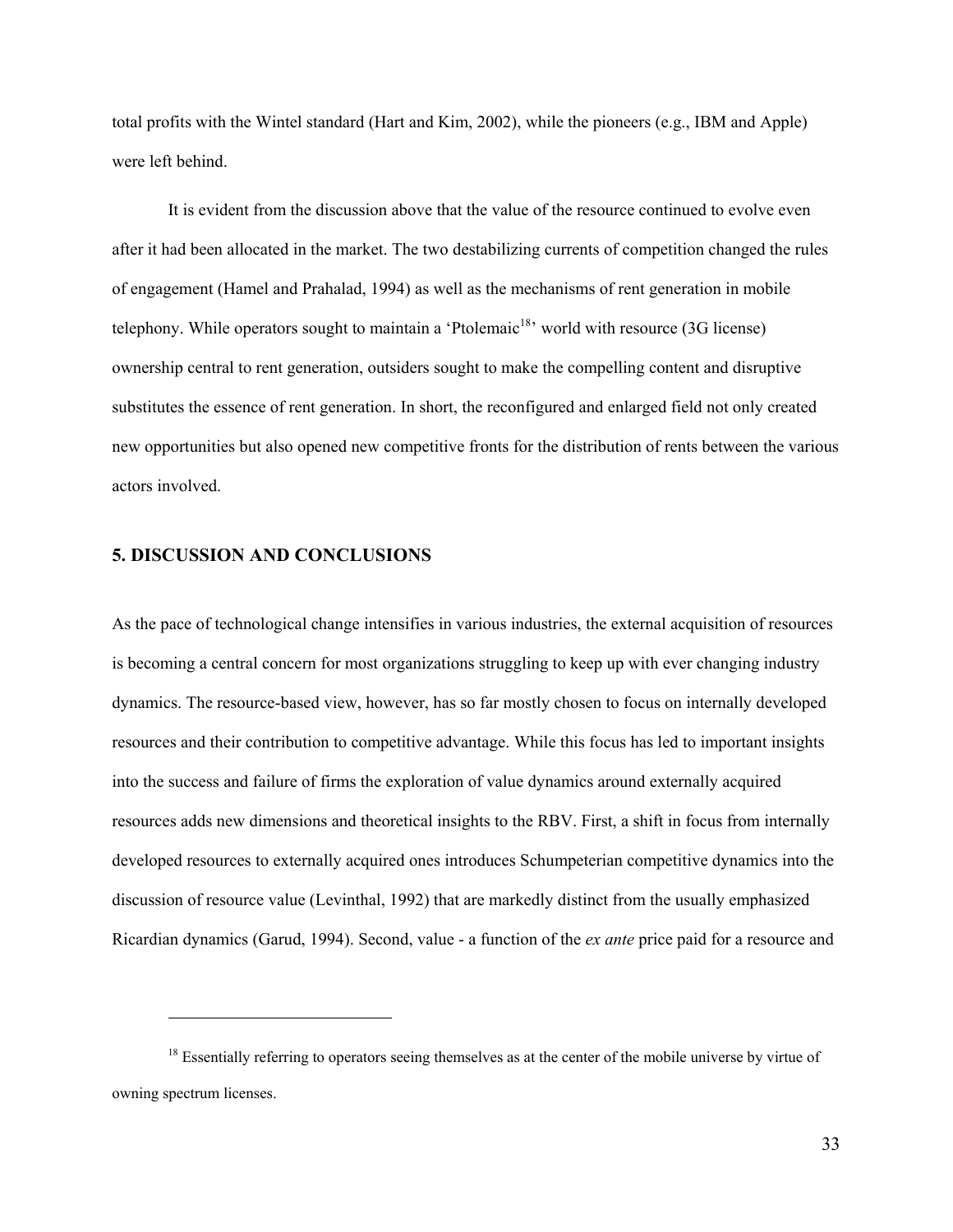the *ex post* deployment of the resource - depends on the competitive and collaborative dynamics as well as the discourse constructed by market participants. We discuss these in turn, both ex ante and ex post.

#### 5.1 Schumpeterian dynamics

In Ricardian contexts, value is mostly generated from the proprietary ownership of naturally scarce resource, such as valuable land and patents by erecting resource competition barriers in stable environments. These dynamics were evident during the second generation in mobile telephony such dynamics. With changing technologies and converging industries however, a firm's competitive position and environment is destabilized as the innovative recombination or reconfiguration of resources problematize the existing advantages from the proprietary hold of resources. Insofar as the value from such reconfigurations is not widely known or anticipated, it creates a wedge between the *ex ante* appraisal and the ex post realization of value. In other words it creates room for Schumpeterian dynamics or the exercise of entrepreneurial insight into an uncertain and complex environment (Garud, 1994; Mahoney and Pandian, 1992). The third generation in mobile telephony introduced such dynamics around 3G licenses. The decision to adopt a market mechanism (auctions) for the hitherto 'awarded' resource created new competition for its acquisition while the 3G technology redefined the industry boundaries, extending them well beyond telephony. Generating value from the resource under these conditions of change and uncertainty needed both competitive and collaborative interactions not just with existing actors but also with new actors from other industries. The emphasis on actors and Schumpeterian dynamics is consistent with the Austrian school of economics (Jacobson, 1992; Kirzner, 1997) emphasizing managerial agency as against the more neoclassical economics reasoning of erecting resource barriers for Ricardian rent generation (Mathews, 2003). Under such Schumpeterian conditions, value creation (or destruction) around an external resource, ex ante is a function of the price paid for a resource. This involves both competition and collaboration.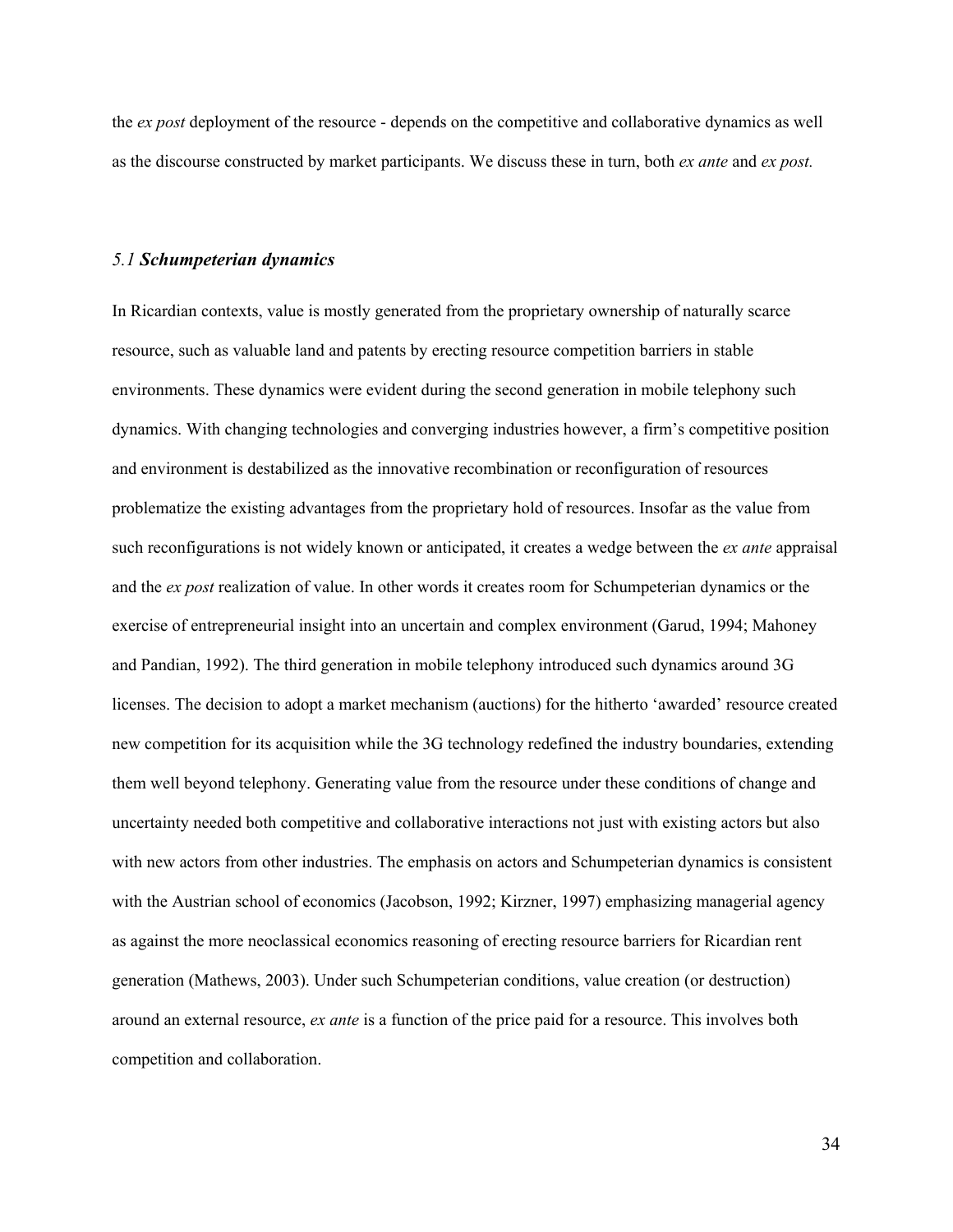#### 5.2 Ex ante competitive and collaborative dynamics

The actions of competitors in influencing the *ex ante* resource value for a particular firm play an important role as they attempt to create options for future survival. Ex ante capturing of value is thus not just a function of luck or superior foresight about the resource in imperfect markets (Barney, 1986; Denrell et al, 2003). Moreover, firms strategize not only to maximize the value around their own resources - a typical focus of RBV, but also to destroy value for their competitors' resources. Solely focusing on the dynamics of value creation at best provides only a partial understanding of the competitive dynamics underpinning the process.

Indeed, as we observed the strategic posturing by firms, aimed at improving their own resource positions by upping the cost of acquisition for rivals, drove prices up for various players. In externally acquired resources then, the 'winner's curse' becomes an important consideration. For instance, BT's bidding strategy raised the price of a license for Vodafone by an estimated £2 billion. There are many examples of exclusionary practices involved in strategic investments that can include bidding up costs for rivals. Take the case of the recent battle between Vodafone and Cingular for the acquisition of AT&T. Some industry observers believed that Vodafone's bidding patterns were an elaborate game of poker, with the aim of forcing Cingular to pay more (Durman, 2004). Vodafone's 'tactics' eventually made Cingular bid \$41bn to snatch AT&T Wireless from Vodafone, even though it had initially valued the underperforming AT&T Wireless at \$30bn (a premium of 37%). From a competitive standpoint, having a competitor overspend would constrain its ability to make the necessary investments to generate rents from the resource. While such Machiavellian tactics may destroy overall value by retarding long-term market development, the short term objective of weakening the competitor through the winner's curse can dominate in highly competitive environments.

Our observations regarding the winner's curse, while made in the context of 3G auctions, are by no means limited to it. Despite years of evidence demonstrating that most mergers and acquisitions (firms acquiring a bundle of resources) don't create value for the acquiring company (Hitt et al, 1998), many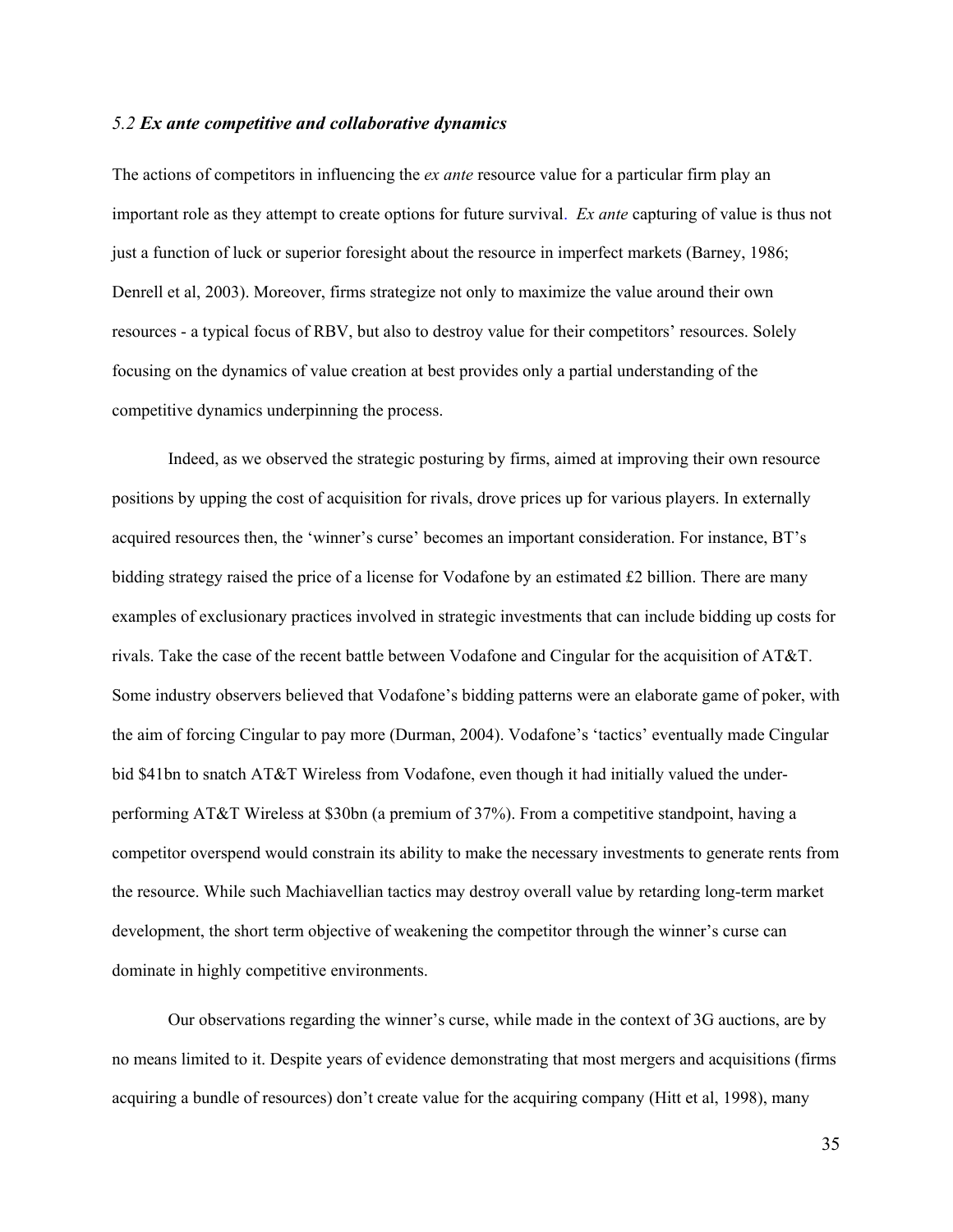executives in their obsession to win at all costs end up paying 'too much' for a resource that reduces the likelihood of value creation (Datta et al, 1992). For example in 2001, the Tyco CEO bought CIT Financial for \$9.5 billion and ended up selling it for \$4.6 billon in less than two years. Despite vocal criticism of the deal at the time of purchase, the CEO had argued that "CIT (the purchase) will be one of the best deals we have ever done" (Symonds, 2002).

In short, *ex ante* dynamics involve competitive interactions that influence resource value. However, the construction of value during investing for resources also involves collaborative dynamics. We highlight an important but relatively under explored dimension of ex ante where not only rivals cooperate to keep prices low through capabilities at cooperation such as mergers and joint ventures. For example, the a high level of cooperation was achieved amongst participating firms in many European contexts to keep license prices low through forming joint ventures and agreements for resource sharing. One reason was that he auction format and lessons from the pioneering and excessively competitive UK auction allowed some European firms (for instance in the Netherlands and Italy) to develop better capabilities at cooperating in order to keep prices down (Van Damme, 2002).

Firm capabilities at cooperation are however influenced by other market participants such as the state. Since value creation for firm by keeping prices low was value destruction for the state, the cooperation among bidding firms was construed by states as illegitimate collusion. While the UK state was able to generate higher than expected revenues from the sale of licenses by preventing cooperation among the bidding firms, the governments at various other European locations fell far short of their revenue targets. Unlike the effective UK auction which took three years in planning and development, with the state hiring prominent academics for auction design, the subsequent European actions were "rushed, last minute affairs" (Klemperer, 2002b). For instance in the Netherlands, the state came up with an 'inefficient' and 'non transparent' auction design that failed to generate competitive dynamics. The Dutch firms on the other hand drew on the expertise of auction theorists that enabled them to bid wisely and keep prices low.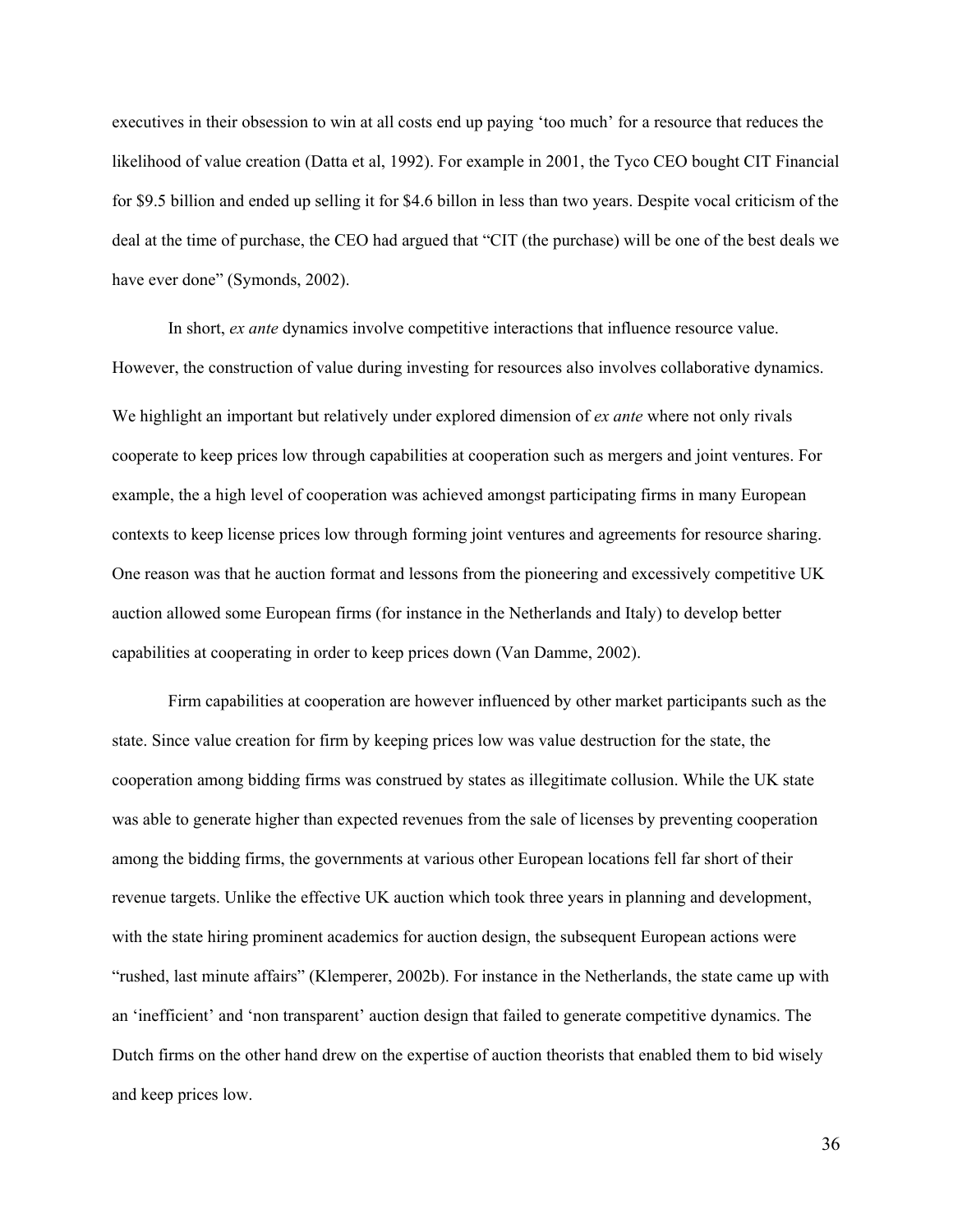Just like *ex ante* dynamics determine resource value by influencing the price paid for its acquisition, ex post dynamics also affect resource value through capabilities at appropriation. Again, they involve both competition and collaboration.

#### 5.3 Ex post competitive and collaborative dynamics

As Schumpeterian competition often destabilizes a firm's existing competitive position in an environment of changing technologies and reconfigured industries, it can provide rivals (even the non-winners of a resource) the opportunity to influence its value, *ex post*. Competitive dynamics involve developing alternatives or 'strategic equivalents' to compete the rents away from resource winners. In our context, one of these potentially disruptive alternatives to 3G was Wireless Fidelity (WiFi) that used unlicensed spectrum for providing many of the 3G services. Another alternative for non-winners to reduce the value of resource ownership was to bypass it (Sanchez and Heene, 1997) and become a Mobile Network Virtual Operator (MNVO) by renting spectrum from license holders.

Besides competition, collaboration also becomes imperative for firms when an innovation threatens to radically shift the basis of competitive advantage and render obsolete existing competencies by creating new industry space (Hamel and Prahalad, 1994) and a complex set of interdependencies. While firms have a shared interest in creating a market for the innovation, rarely would they singlehandedly possess all the required resources and competencies (Garud, 1994). Firms thus stand to benefit by making their resources mobile and available (Knott, 2003; Mathews, 2003) to others in order to appropriate value. This is in contrast to the typical emphasis in RBV on building isolating mechanisms (Lippman and Rumelt, 1982 ) and creating and sustaining uniqueness (Barney, 1991).

In our study, the resource winners (telephony specialists) while pressing ahead with maximizing resource value had no special competences in the new industry space that the technology stood to create and needed to engage in collaborative arrangements with firms in other sectors (content specialists). The mutual benefits of such relationships (Contractor and Lorange, 1988) were recognized when Vodafone had decided to share revenues with Sony. Thus instead of viewing competition and cooperation as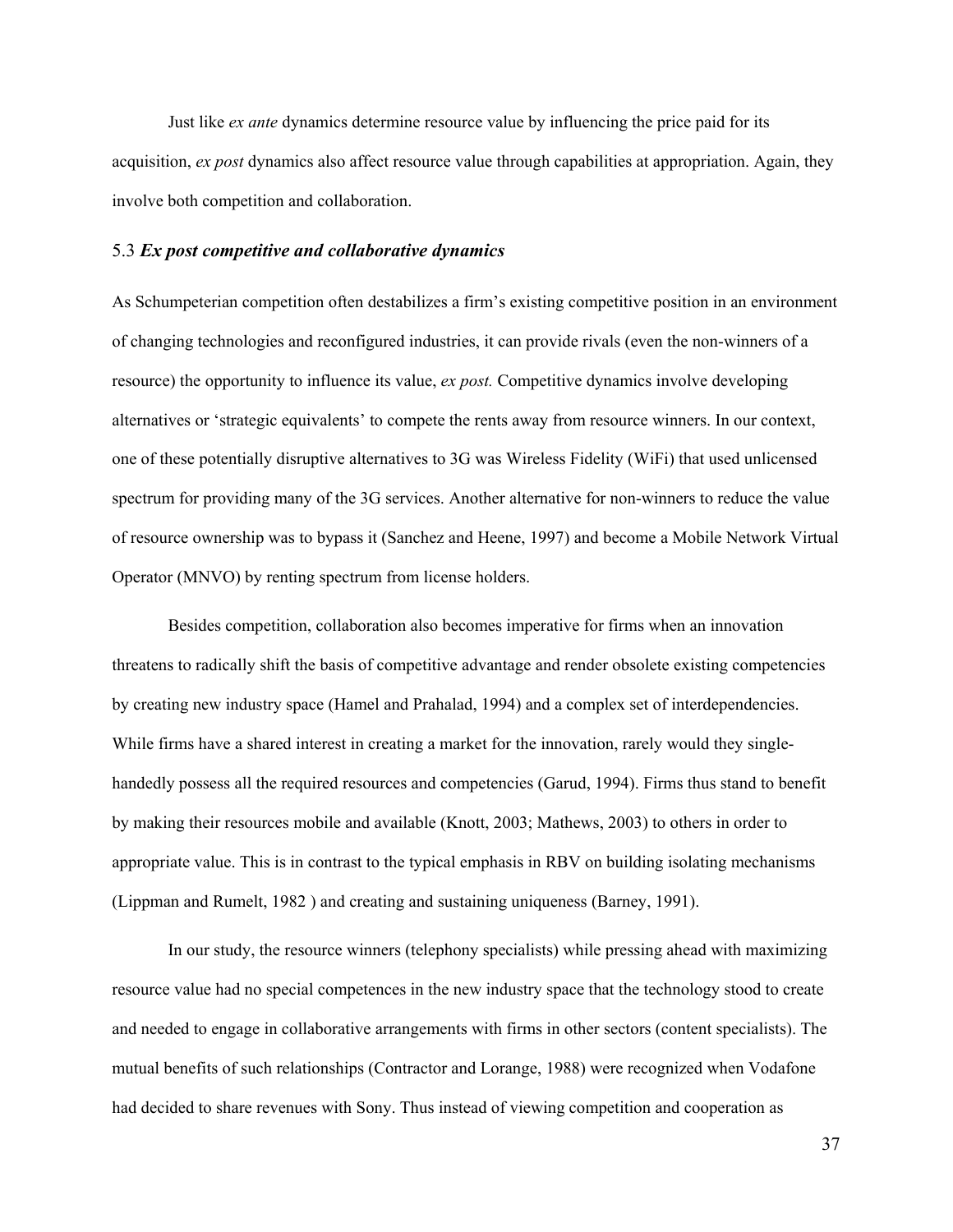opposite ends of a continuum we analyze the dynamic interplay between competitive and cooperative phenomena (Garud, 1994; Teece, 1992). A purely competitive outlook in value creation efforts would lead firms to a zero-sum orientation that could blind them from the positive-sum games that enhance resource value in 'syncretic' rent seeking (Lado et al, 1997).

It follows from the arguments above that it is more appropriate to consider the 'field' level or an inter-organizational context (DiMaggio and Powell, 1983) to understand resource value. This argument is in line with Dyer and Singh's (1998) suggestion that the more appropriate unit of analysis should be the network in which the firm is embedded. Our study makes it clear that by focusing on a single firm, say Vodafone, we would have missed the competitive dynamics that led to Vodafone's repeated reevaluations of the 'value' of the resource it was planning to acquire. Also it would have led us to overlook the contentious process of value appropriation that ensued after the resource was acquired.

Besides the competitive and the collaborative dynamics, both *ex ante and ex post*, resource value is also influenced by the discourse constructed by the various market participants that make value determination and investment behavior a "social referencing process" (Abolafia, 1996; Zajac and Westphal, 2004).

#### 5.4 Discourse and resource value

An argument central to our study is that the perception of value for a firm seeking to invest in a resource, ex ante is influenced by a broad community of actors, such as the competitors, the media, the analysts and the state whose actions and discourse helps set expectations about value (Pollock and Rindova, 2003; Rao et al., 2001). This insight about the social construction of value is in contrast to the tendency within the RBV to assess the value of a resource through rigorous exercises in due diligence and in terms of its synergy with a firm's existing asset base (Conner, 1991; Teece, 1986). While firms ascribe a 'private' value on the resources they intend to acquire, these external actors construct a 'common' value by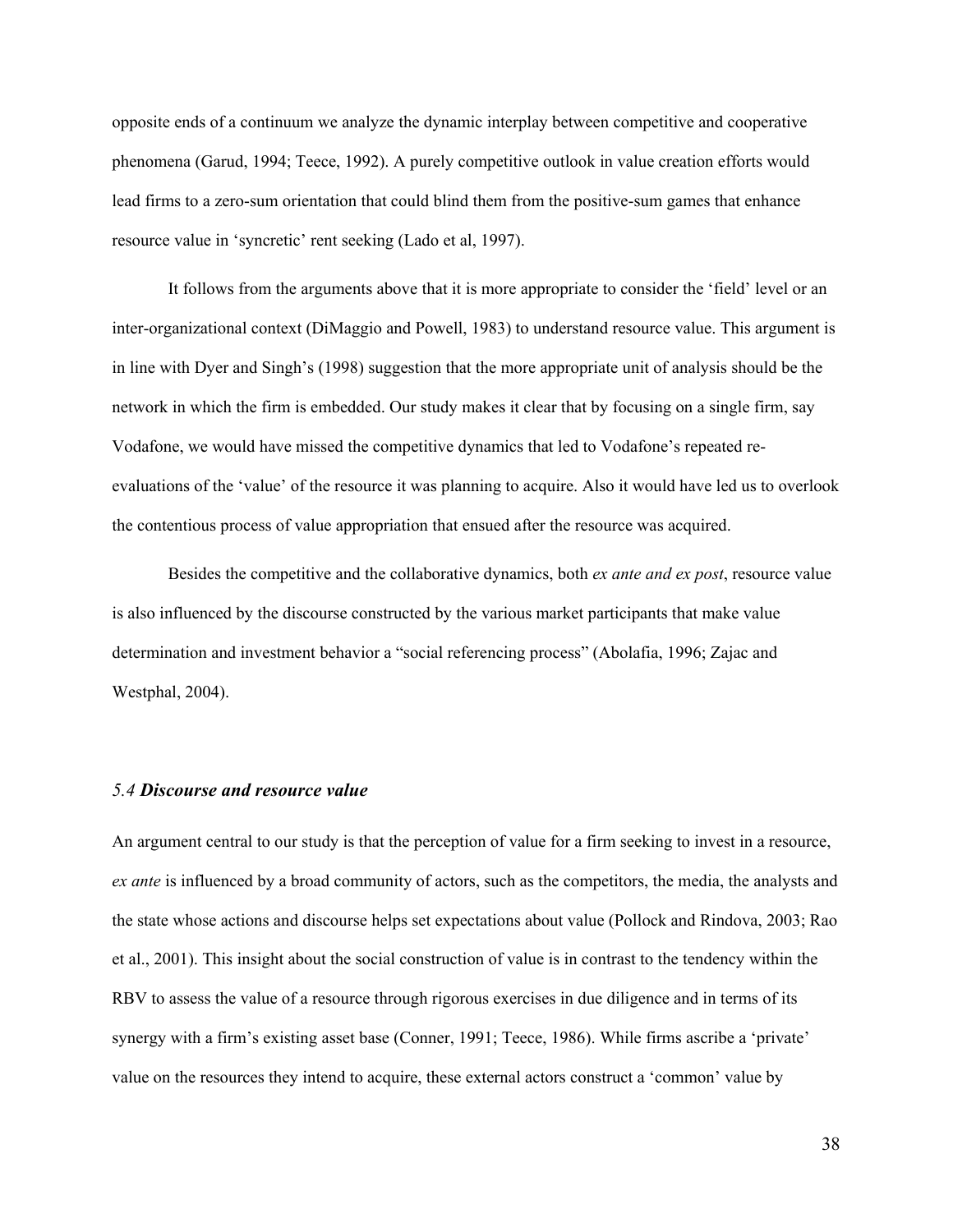bringing value to the public domain. The 'common' value element interacts with the firms' private conceptions of value and influences their 'valuation' capabilities. In our study, the decision by the UK government to hold back on the publication of an important report on the adverse health effects of mobile telephone usage, until after the auction had closed, almost surely played a part in sustaining the inflated prices that were eventually paid for the licenses. Moreover these actors actively 'framed' the 'hype' preceding the auctions by portraying 3G as a particularly attractive proposition leading to an escalation in perceptions of value.

The material and discursive actions of the actors in trying to reconfigure the socio-technical network to their own advantage<sup>19</sup> significantly influence perceptions of value, not just before acquisition but also after acquisition. In the post 3G license scenario, the media that had so vocally advocated the case for 3G prior to the auction performed a volte face with most reports playing down 3G and declaring it as a 'stillborn' technology. While the 3G licenses were expected to serve as the basis for the creation of a new market, as our study indicated, there was no inevitability about this. Indeed the losers were relentless in pursuing actions and constructing a discourse in which all customer needs could be met through alternative and potentially disruptive technologies (Christensen and Rosenbloom, 1995).

By examining the creation and destruction of value around externally acquired resources, involving both competitive and collaborative dynamics and the role of discourse - area that has not received attention in the RBV, our study advances existing conceptions of resource value (Bowman and Ambrosini, 2000; Foss and Foss, 2005; Makadok and Coff, 2002; Priem, 2001; Priem and Butler, 2001). From price and value being synonymous, to value being something that resources generate in the context of other resources (synergies), to a perspective in which resources generate value in adapting to a dynamic environment (dynamic capabilities), we develop a new perspective that resource value is both

 $\overline{a}$ 

 $19$  We are grateful to a reviewer for this insight.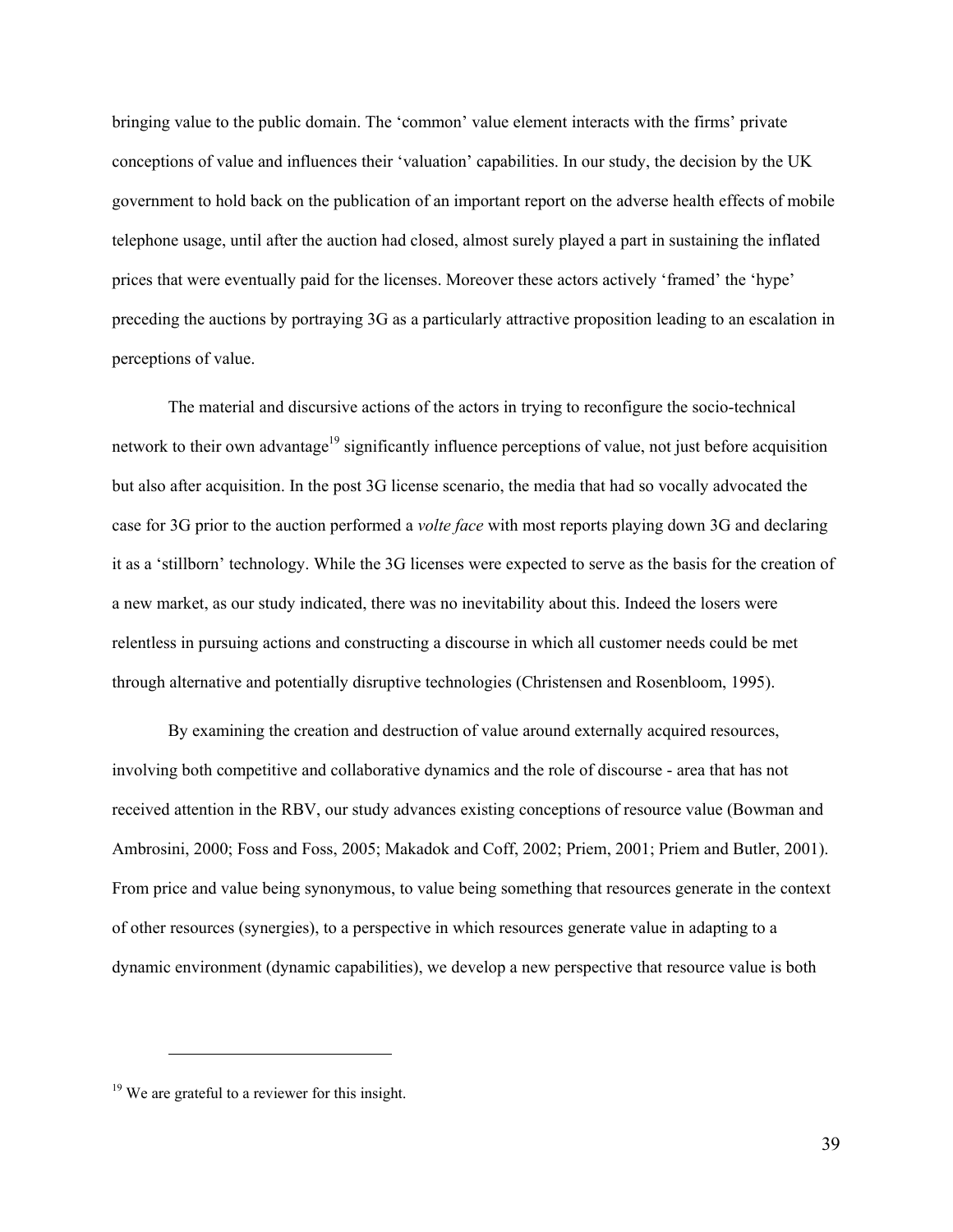internal and external.<sup>20</sup> Regarding value attribution as a social and political process involving a broad community of actors and not simply a proprietary technical activity can lead to a better understanding of resource value. By synthesizing insights from RBV with various other literatures, we develop a more a more environmentally nested and less disembodied perspective for understanding the dynamics of value creation and destruction around a resource and the capabilities involved in the process. While our data and level of analysis does not permit making any categorical claims about firm level capabilities, our insights nevertheless carry important implications for such capabilities.

One of our central arguments that managerial capabilities are influenced by the actions and discourse of external actors is in line with scholars that question the use of hyper-rational assumptions and emphasize the contextual nature of decision-making (Daft and Weick, 1984; March and Simon, 1958; Mintzberg, 1978; Zajac and Bazerman, 1991). While such contextual influences can often result in suboptimal rather than 'value maximizing' choices, we would argue that firms can play a more active role in establishing a strategically favorable set of conditions that privilege their own position and abilities (Lawrence, 1999). An important implication is that when managers invest in 'future' capabilities, they need not only better skills at acquisition and collaboration but also in actively crafting a discourse in the enactment of particular strategies (Eccles and Nohria, 1993) that benefit their own resource positions. Such discursive agency was seen when the extensive lobbying and advertising by tobacco firms helped stem the tide of disadvantageous regulations (Miles and Cameron, 1982).

Another implication of our study is that in the initial, fluid state of technological innovations, it is in the interest of firms need to focus on collaborative efforts and support the development and diffusion of the innovation. The erection of resource barriers at this initial stage would impede the creation of a successful market for the innovation (Garud, 1994).

 $\overline{a}$ 

 $20$  We are grateful to a reviewer for this insight.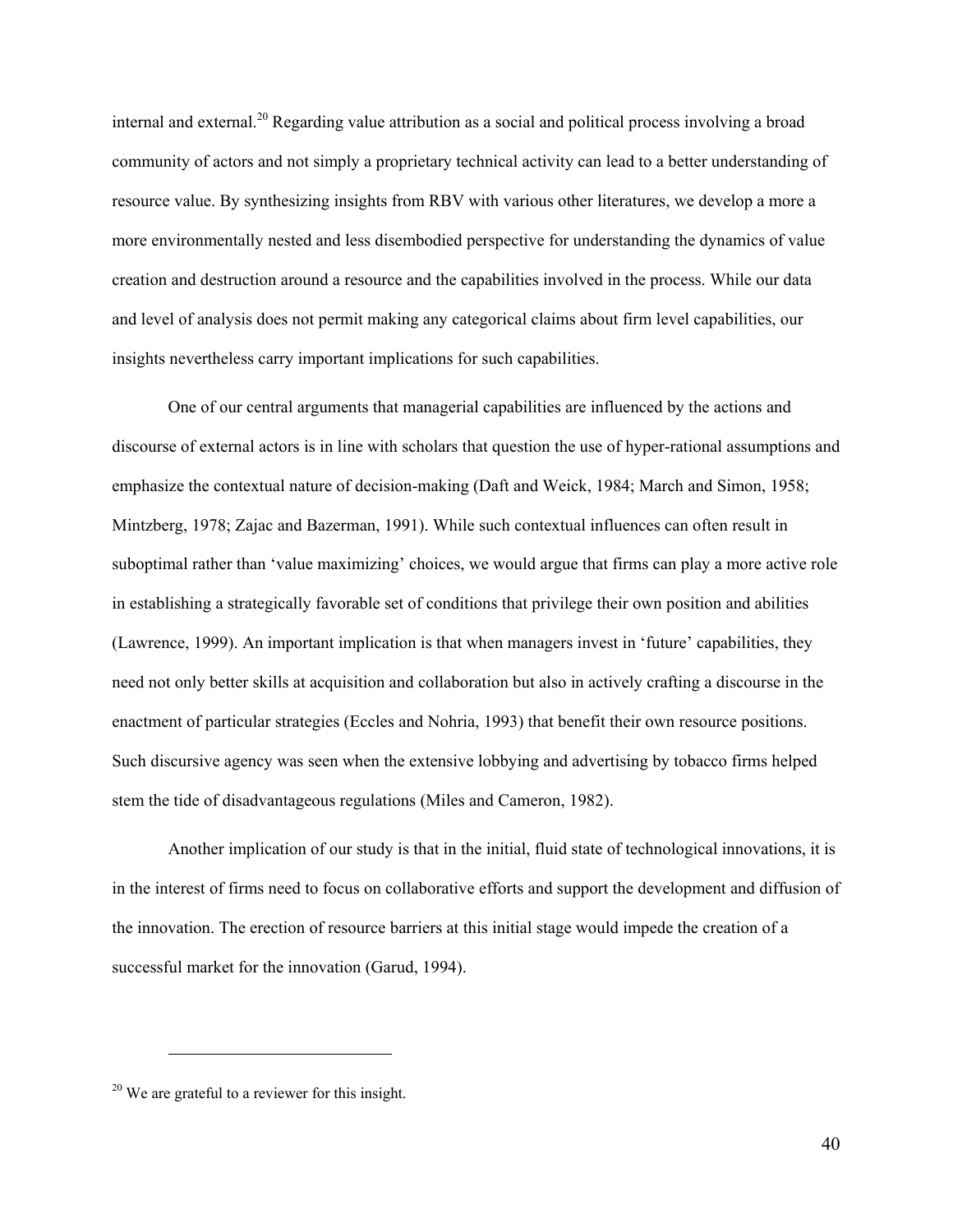Our research extends the RBV and DCP by providing insights into the process through which value around a resource is constructed both internally and externally. The study can be extended to other firms in Europe, Asia and Americas, where it would be revealing to compare how, and whether, the various mechanisms that were used to allocate or sell licenses influenced the emergence of the mobile phone market. The study is limited in its generalisability because of its focus on one specific industry and one type of resource. Also, we did not explore how external resources interacted with the existing resource base of a firm. This would have revealed further interesting insights. Further research should investigate these questions for other types of resources, asking how resources are acquired and to what extent the price paid reflects the value in combination with the existing asset base of firms.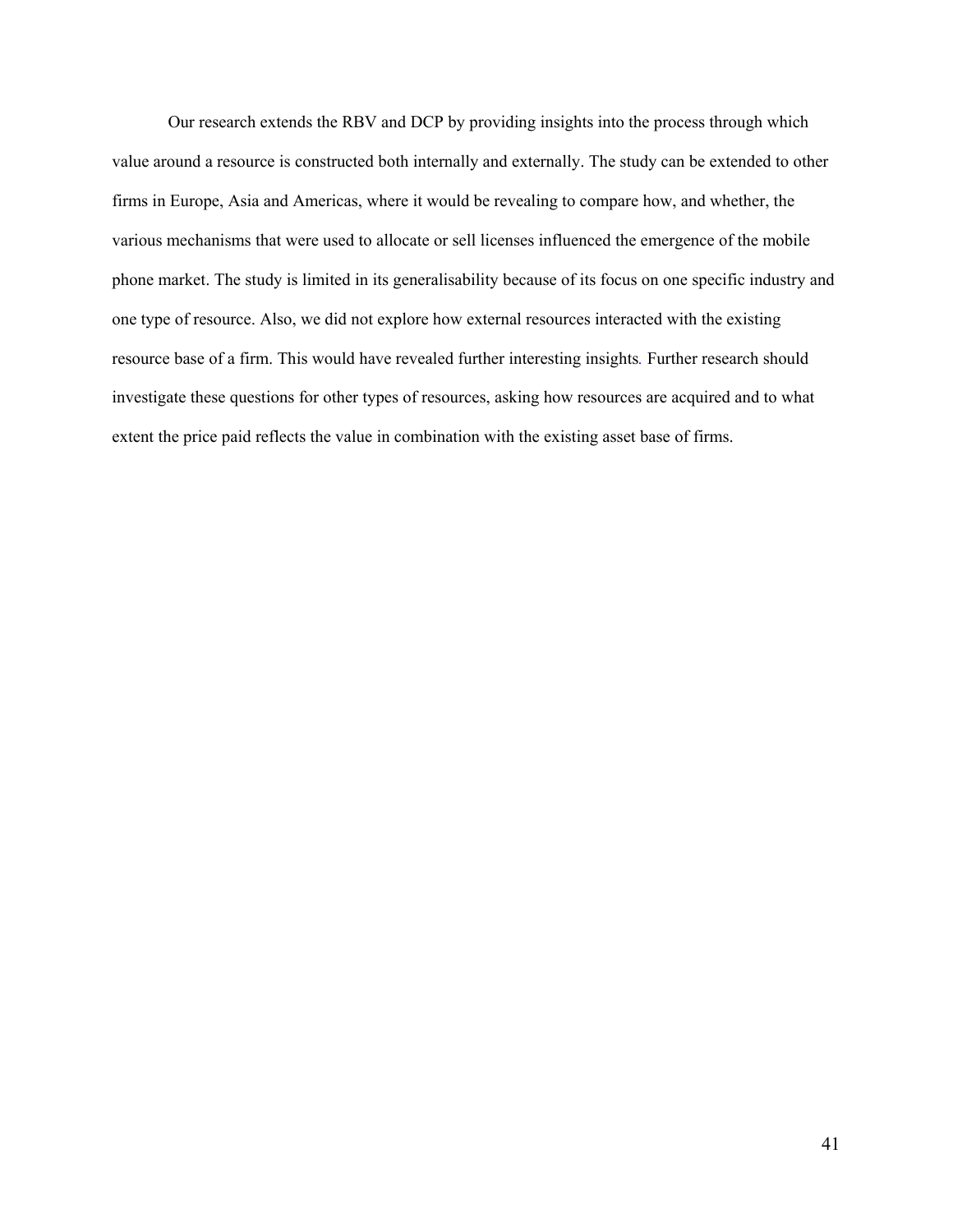#### **References**

Abernathy, W. J. and J. M. Utterback (1978), 'Patterns of industrial innovation,' Technology Review, 80: 40-47

Abernathy, W. K. Clark, (1985), 'Innovation: Mapping the Winds of Creative Destruction,' Research Policy, 14, pp. 3-22

Abolafia, M., (1996), Making markets: opportunism and restraint on Wall Street. Cambridge Mass., Harvard University Pr

Abrahamson, E. & G. Fairchild (1999), 'Management fashion: lifecycles, triggers, and collective learning processes,' Administrative Science Quarterly, 44, 708-740.

Adner R. and A. Levinthal (2004), 'What is not real option: identifying boundaries for the application of real options to business strategy,' Academy of Management Review. 29, 1, pp.74-85

Afuah, A. (2000), 'How much do your co-opetitors matter in the face of technological change', Strategic Management Journal, Special Issue, 21, pp. 387–404.

Agar, J. (2003), Constant Touch. A Global History of the Mobile Phone. Icon books UK.

Ahuja, G. and R. Katila (2001), 'Technological acquisitions and the innovation performance of acquiring firms: A longitudinal study,' Strategic Management Journal, 22 (3), 197-220.

Aiken M. and J. Hage (1968), 'Organizational Interdependence and Intra-organizational Structure,' American Sociological Review 33 (2): 912-929.

Amit, R., and P. J. H. Schoemaker (1993), 'Strategic assets and organizational rent,' Strategic Management Journal, 14(1): 33-46.

Anand, Bharat N. and T. Khanna (2000), 'Do firms learn to create value? The case of alliances,' Strategic Management Journal, 21(3): 295-315.

Arora, A, A. Fosfuri and A. Gambardella (2001), 'Markets for technology: The economics of innovation and corporate strategy,' Industrial and Corporate Change, 10, 419-451.

Arthur, W. B. (1989), 'Competing technologies, increasing returns, and lock-in by historical Events,' Economic Journal, 99: 116-131.

Barney, J. B. (1986), 'Strategic factor markets: Expectations, luck and business strategy,' Management Science, 42: 1231-1241.

Barney, J. B. (1991), 'Firm resources and sustained competitive advantage,' Journal of Management, 7(1): 99-121.

Barney, J. B. (2001), 'Is the resource-based view a useful perspective for management research? Yes,' Academy of Management Review, 26 (1): 41-56.

BBC News (2001), '3G phones under threat' Available on Internet at the following website: http://news.bbc.co.uk/2/hi/business/1244153.stm.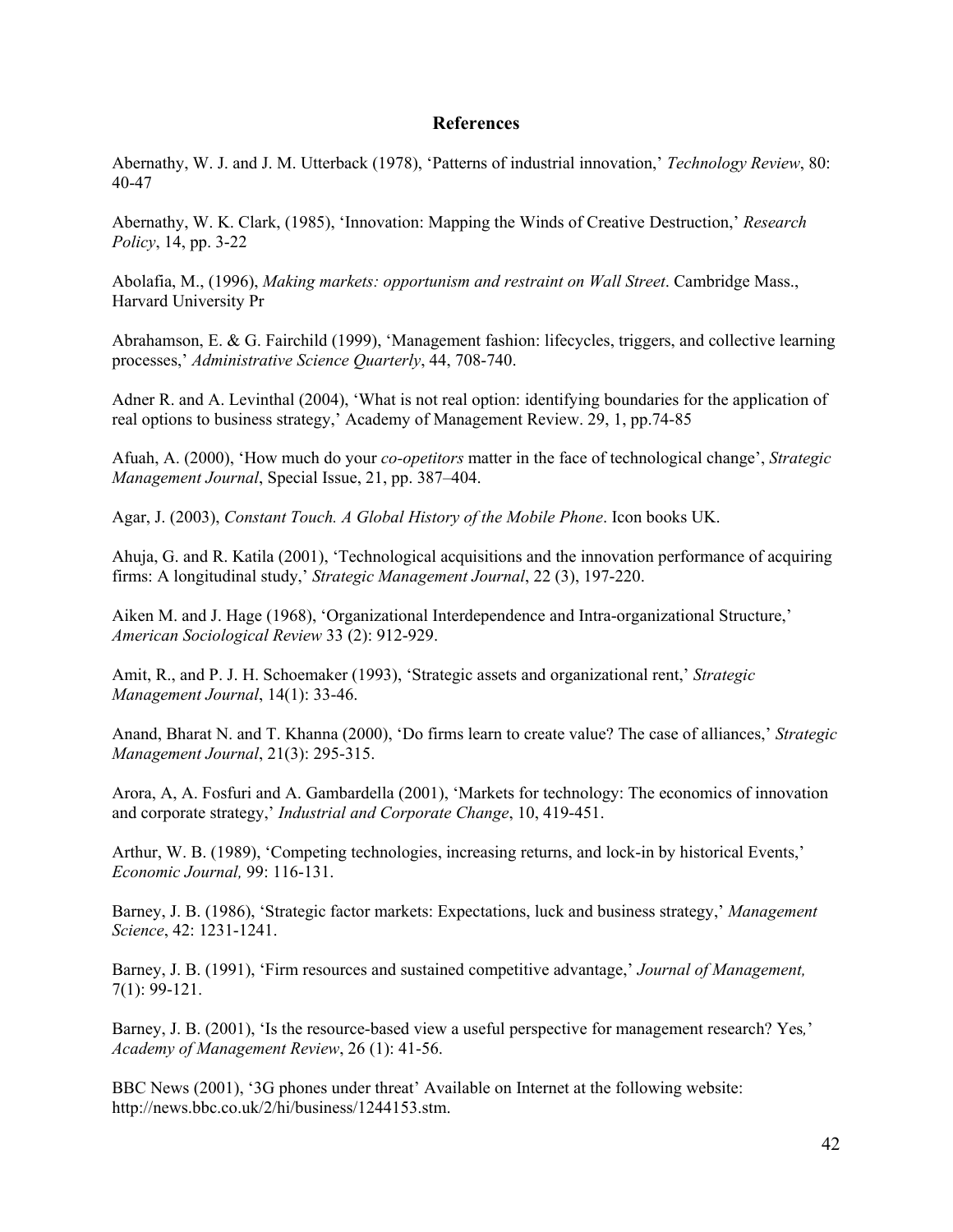Beckert, J. (1999), 'Agency, entrepreneurs, and institutional change. The role of strategic choice and institutionalized practices in organizations,' Organization Studies, 20: 777-799.

Beunza D. and R. Garud (2005), 'Security analysts as frame-makers,' Working Paper Reference 73, http://www.econ.upf.edu/docs/papers/downloads/733.pdf.

Bijker, W. E. & Law. J. (1997), Shaping Technology/Building Society, MIT Press, MA, USA

Binmore, Ken and P. Klemperer (2002). 'The Biggest Auction Ever: the Sale of the British 3G Telecom Licenses,' Economic Journal, Vol. 112 Issue 478, pC74, 23p.

Black, J.A. and K.B. Boal (1994), 'Strategic Resources: Traits, Configurations and Paths to Sustainable Competitive Advantage,' Strategic Management Journal, 15, pp.131-148.

Borgers, T. and C. Dustmann (2001), 'Strange bids: Bidding behaviour in the United Kingdom's third generation spectrum auction,' Discussion Paper Series 3072, Center for Economic Policy Research, London (CEPR).

Borys, B., and D. Jemison (1989), 'Hybrid arrangements as strategic alliances: Theoretical issues in organization combinations,' Academy of Management Review, 14, 234-32

Bowman E. H. and D. Hurry, (1993), 'Strategy through the Option Lens: An Integrated View of Resource Investments and the Incremental-Choice Process,' Academy of Management Review, 18(4): 760-782

Bowman, C. and V. Ambrosini, (2000), 'Value creation versus value capture: Towards a coherent definition of value in strategy,' British Journal of Management, Vol. 11:1, 1-15.

Brandenburger, A. M. and B. J. Nalebuff (1996), *Co-opetition*, Doubleday.

Breschi, S., Malerba, F. and Orsenigo, L. (2000), 'Technological regimes and Schumpeterian patterns of innovation,' Economic Journal, 110, pp.388-410.

Brockner, J. and J. Z. Rubin, (1985), Entrapment in Escalating Conflicts: A Social Psychological Analysis. New York: Springer- Verlag.

Brown, S. L. and K. M. Eisenhardt (1997), 'The art of continuous change: Linking complexity theory and time-paced evolution in relentlessly shifting organizations,' Administrative Science Quarterly, 42 Issue 1, p1, 34p.

Budden, R. (2002), 'Companies & finance international: Hutchison goes where rivals fear to tread,' Financial Times, Sep 09.

Cairncross, Frances, (1997), The Death of Distance. Harvard Business School Press: Boston pg. 18.

Callon, M. (1986), 'Some elements of a sociology of translation: domestication of the scallops and the fishermen of St. Brieuc Bay,' In J. Law (Ed.), Power, Action and Belief: 196-233. London: Routledge.

Cane, A. and D. Owen (2000), 'The UK cellular phone auction: BT claims tactical victory over Vodafone,' Financial Times, London, April 23.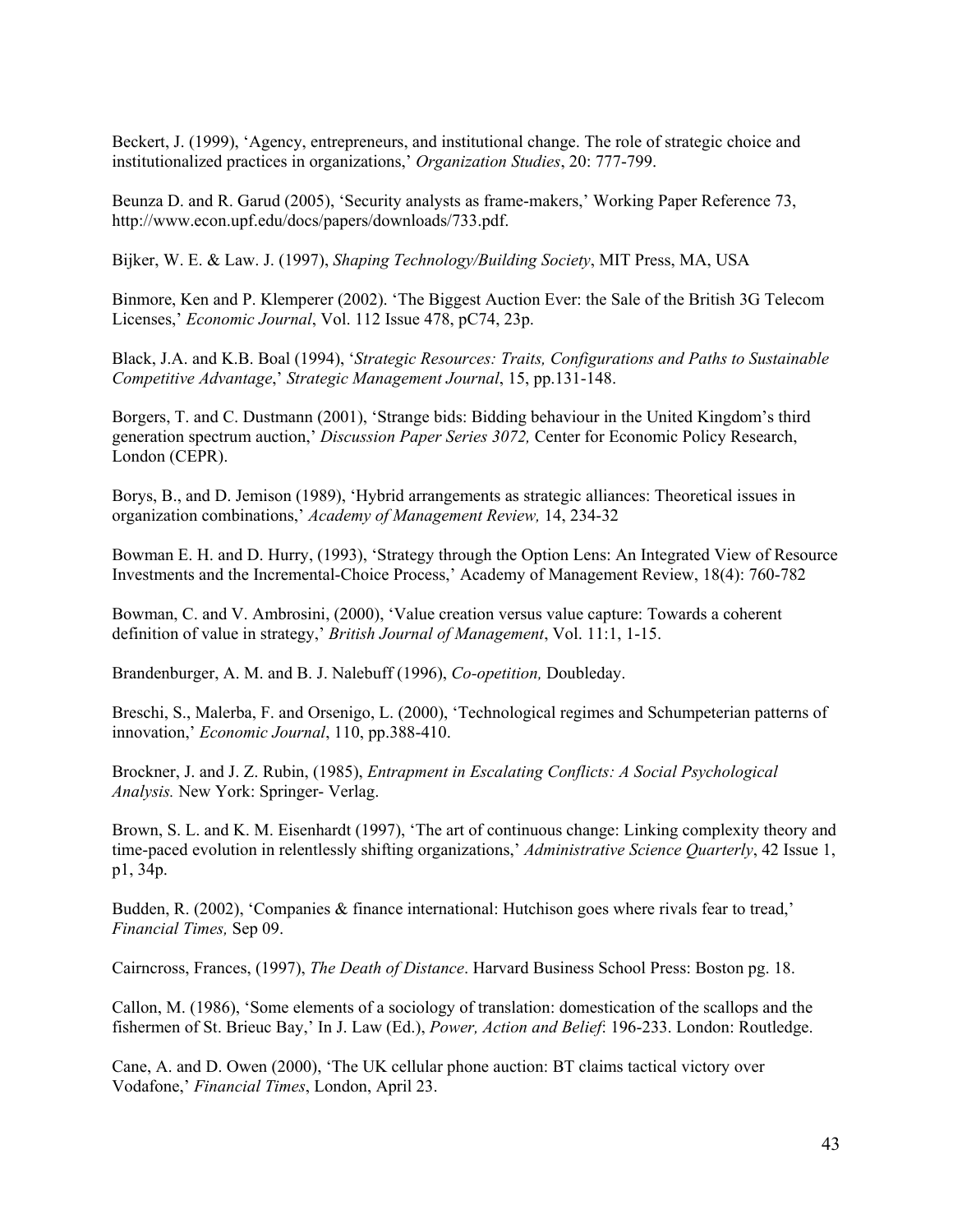Chalaby, J. (1996). 'Beyond the prison-house of language: Discourse as a sociological concept,' The British Journal of Sociology, 47(4): 684-698

Chandler, A.D., Jr. (1990), Scale and Scope: The Dynamics of Industrial Capitalism. Cambridge, MA.

Chesnes, M. (2002), 'Auction theory and implementation: The case of telecom licenses,' London School of Economics.

Child, J and D. Faulkner (1998), Strategies of Cooperation: Managing Alliances, Networks, and Joint Ventures, Oxford University Press, Oxford

Christensen, C.M. and R. Rosenbloom (1995), 'Explaining the attacker's advantage: technological paradigms, organizational dynamics and the value network,' Research Policy 24, 233-257.

Christensen, M. Clayton (1997), The Innovator's Dilemma: When New Technologies Cause Great Firms to Fail. Boston: Harvard Business School Press.

Cohen, M. D., March, J. G. and J. P. Olsen, (1972), 'A garbage can model of organizational choice,' Administrative Science Quarterly, 17(1), 1-25.

Cohen, W. and D. Levinthal (1990) 'Absorptive capacity: A new perspective on learning and innovation,' Administrative Science Quarterly, 35: 128-152.

Conner, K. R. (1991), 'A historical comparison of resource-based theory and five schools of thought within industrial organisation economics: Do we have a new theory of the firm?' Journal of Management, 17(1): 121-54.

Contractor, F.J. and P.Lorange, (Eds.) (1988), Co-operative Strategies and International Business. Lexington Books, Lexington, MA

D' Aveni, Richard (1994), *Hypercompetition, Managing the Dynamics of Strategic Maneuvering*. The Free Press, 1994.

Daft, R. L., and K. E. Weick (1984), 'Toward a Model of Organizations as Interpretation Systems,' Academy of Management Review, 9, 284-295.

Daniels Guy, (2005), '3G operators 'jack of all trades' says CEO' 13th May. www.telecomtv.com.

Das, T.K. and B.S. Teng (2000), 'A Resource-based Theory of Strategic Alliances,' Journal of Management, 26, 1 31-61.

Datta, Deepak, George Pinches, and V.K. Narayanan (1992), 'Factors Influencing Wealth Creation from Mergers and Acquisitions: a Meta-Analysis,' Strategic Management Journal 13: 67-84

Deephouse, D. L. (1996), 'Does isomorphism legitimate?' Academy of Management Journal, 39 Issue 4, p1024-39.

Denrell, J., C. Fang, and S.G. Winter (2003), 'The economics of strategic opportunity,' Strategic Management Journal, 24: 977-990.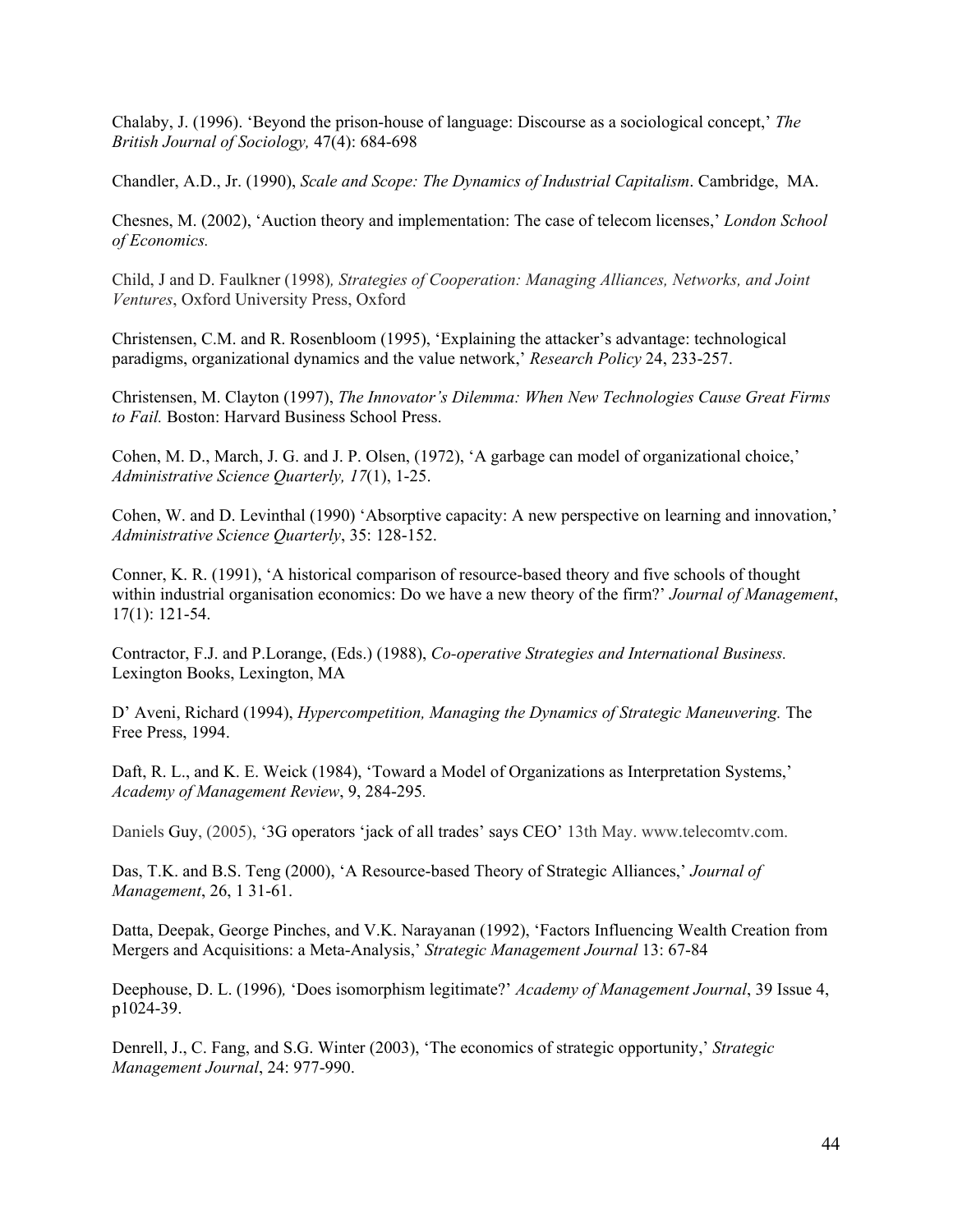Dierickx, I. and K. Cool (1989), 'Asset stock accumulation and sustainability of competitive advantage,' Management Science, 35 (12): 1504-13.

DiMaggio, P. and W. W. Powell (1983), 'The iron cage revisited: Institutional isomorphism and collective rationality in organizational fields,' American Sociological Review, 48, 147-16.

DiMaggio, P. J. (1988), 'Interest and agency in institutional theory,' In L. G. Zucker (ed.), Institutional patterns and organizations: Culture and environment: 3-22. Cambridge, Massachusetts: Ballinger.

Dixit, A.K., R.S. Pindyck (1994), Investment under Uncertainty. Princeton University Press, Princeton, N.J.

Doz, Y. (1996), 'The evolution of cooperation in strategic alliances: Initial conditions or learning processes?' Strategic Management Journal, Summer Special Issue, 17, pp. 55–83.

Durman, P. (2003), Business, The Sunday Times, June 22.

Durman, P. (2004), Business, The Sunday Times, Feb 15.

Dutta, S., M. J. Zbaracki, and M. Bergen, (2003), 'Pricing process as a capability: a resource-based perspective,' Strategic Management Journal, 24 (7), 615-30.

Dyer, J. H. and H. Singh, (1998), 'The relational view: Co-operative strategy and sources of inter organizational competitive advantage,' Academy of Management Review, 23, No 4. 660-679.

Eccles, R., & Nohria, N. (1993). Beyond the hype. Cambridge, MA: Harvard Business School Press

Eisenhardt, K. M. (1989), 'Building theories from case study research,' Academy of Management Review, 14 (4): 522-550.

Eisenhardt, K. M. and J.A. Martin, (2000), 'Dynamic capabilities,' Strategic Management Journal, 21: 1105-1121.

Fairclough, N. (1992), Discourse and Social Change. Cambridge: Polity Press.

Financial Times. (1999), Survey, FT Telecoms: '3G technology will transform Internet access: Viewpoint,' November 24.

Fiol, C. M. (2001), 'Revisiting an identity-based view of sustainable competitive advantage,' Journal of Management, 27, Issue 6, 691-99.

Fombrun, C. & M. Shanley (1990), 'What's in a name? Reputation building and corporate strategy,' Academy of Management Journal, 33: 233-258.

Foss, K. and N. J. Foss (2005), 'Resources and transaction costs: How property rights economics furthers the resource-based view,' Strategic Management Journal, 26: 541-555

Foss, N.J. ed. (1997), Resources, Firms and Strategies. Oxford, Oxford University Press

Fransman, M (2001), 'Evolution of telecommunications industry into the Internet age,' Communications & Strategies, No 43, 3rd Quarter, 57-113.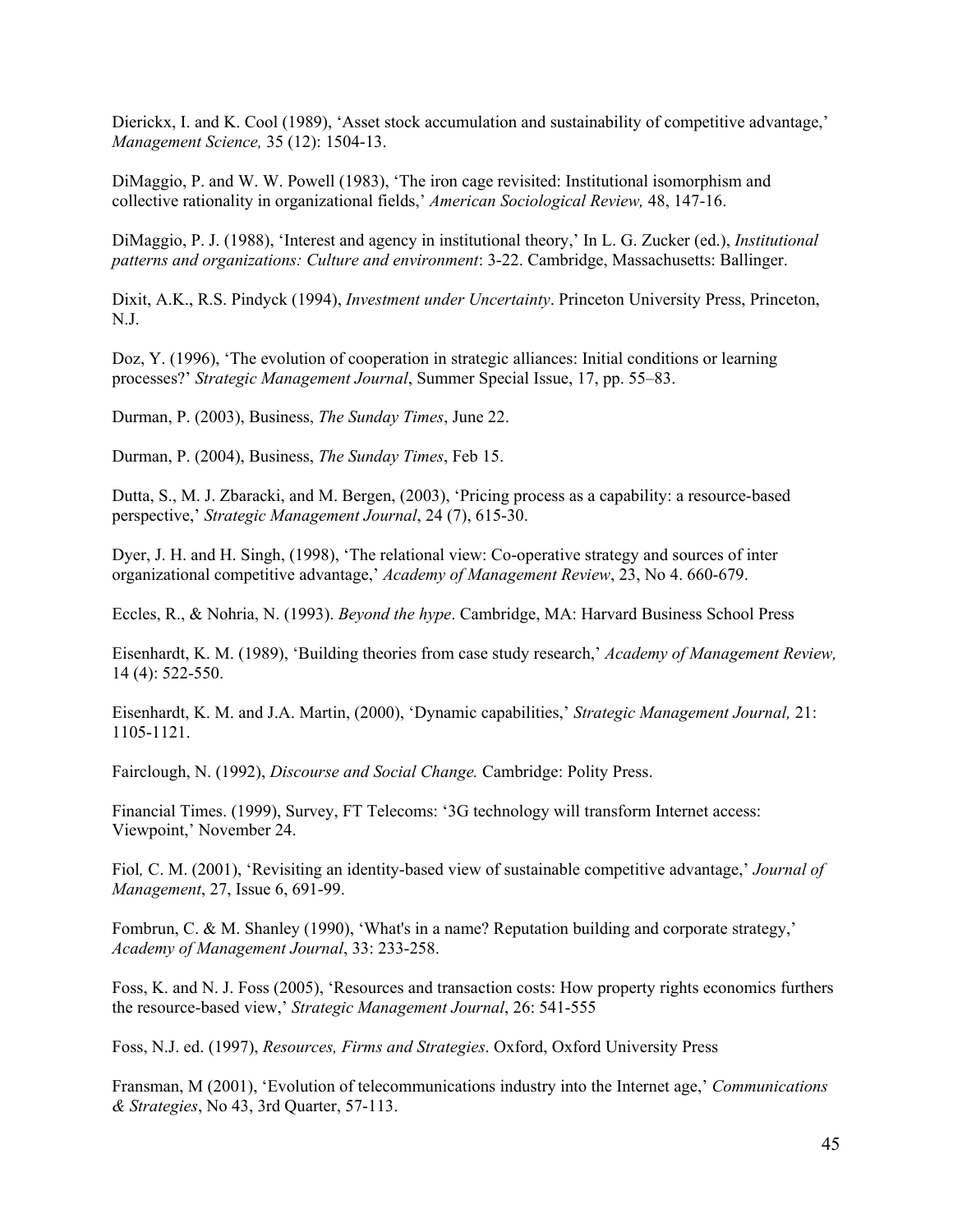Fransman, M., (2002), *Telecoms in the Internet Age: From Boom to Bust to...*, Oxford: Oxford University Press.

Garud, R. (1994), 'Cooperative and competitive behaviors during the process of creative destruction,' Research Policy, 23: 385-394.

Gawer, A. and M. Cusumano (2002), Platform Leadership: How Intel, Microsoft and Cisco Drive Industry Innovation. Cambridge, Mass.: Harvard Business School Press.

Glaser, B. and A. Strauss, (1967), The Discovery of Grounded Theory: Strategies of Qualitative Research, London: Wiedenfeld and Nicholson.

Grant, D., T. Keenoy and C. Oswick (Eds.) (1998), Discourse and organization. Sage: London,

Grant, R. M. (1991), 'The resource-based theory of competitive advantage: Implications for strategy formulation,' California Management Review, 33 (3), 114-135.

Green Jr., S. (2004), 'Rhetorical Theory of Diffusion,' Academy of Management Review. 2004, Vol. 29, No. 4, 653-669.

Gulati R, Nohria N, Zaheer A. (2000), 'Strategic networks,' Strategic Management Journal 21(3): 203- 215.

Hamel, G. (1991), 'Competition for competence and inter-partner learning within international strategic alliances,' Strategic Management Journal, Summer Special Issue, 12, pp. 83–103.

Hamel, G. and Prahalad, C. K. (1994), Competing for the future. Harvard Business School Press MA, USA. Harvard Business Review. 73: 118-130.

Hart, J. A. and S. Kim (2002), 'Explaining the resurgence of U.S. competitiveness: The rise of Wintelism,' *Information Society*, 18 (1), 1-12.

Hayward, M.L.A., V.P. Rindova and T.G. Pollock (2004) 'Believing One's Own Press: The Antecedents and Consequences of Chief Executive Officer Celebrity,' Strategic Management Journal, 25(7): 637-653.

Helfat, C. E., M. A. Peteraf (2003), 'The dynamic resource-based view: Capability lifecycles,' Strategic Management Journal, 24 (10) pp. 997-1010.

Henderson R. (1993), 'Under-investment and incompetence as responses to radical innovation: Evidence from the photolithographic alignment equipment industry,' RAND Journal of Economics, 24(2): 248-270.

Hitt, M.A., J. Harrison, R.D. Ireland and A. Best, (1998), 'Attributes of successful and unsuccessful acquisitions of US firms,' British Journal of Management, 19, pp. 91-114.

HSBC Company Report (2001), Orange: A Cut Away View, Telecommunication Services.

Jacobson, R. (1992), 'The Austrian School of Strategy,' Academy of Management Review, 17, 4, 782-807.

Jardine Fleming Research: (2000), Regional Telecommunications, May, p.34.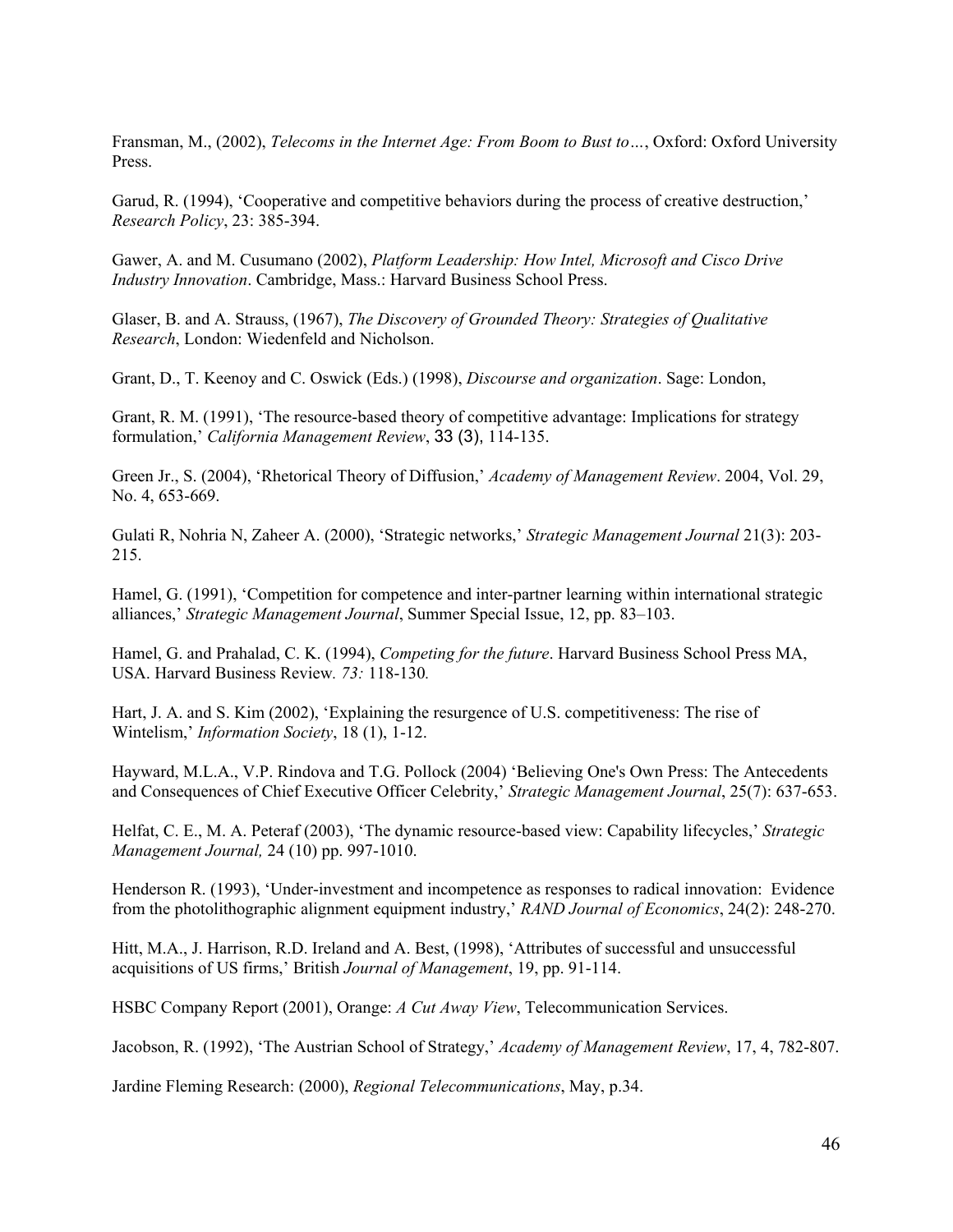Jarillo, J. (1988), 'On strategic networks,' Strategic Management Journal, 12, 3 1-41

Jemison, D. B and S. B. Sitkin (1986), 'Corporate acquisitions: A process perspective,' Academy of Management Review, 11 Issue 1, p145-164.

Kagel, J. H., and Levin, D. (1986), 'The winner's curse and public value information in private auctions,' The American Economic Review, 76 (5): 894-920.

Katz, M., & Shapiro C. (1985), 'Network Externalities, Competition and Compatibility,' American Economic Review, 75 (3), pp. 424-440.

Kay, John. (1993), The Foundations of Corporate Success. Oxford: Oxford University Press.

King, A. W. and C. P. Zeithaml (2001), 'Competencies and firm performance: Examining the causal ambiguity paradox,' Strategic Management Journal, 22 Issue 1, 75-98.

Kirzner, I. M. (1997), 'Entrepreneurial discovery and the competitive market process,' Journal of Economic Literature, 35, 1, 60-85.

Klein, B.H. (1977), Dynamic Economics, Harvard University Press, Cambridge, MA.

Klemperer, P. (2002a), 'What really matters in auction design?' Journal of Economic Perspectives, Winter Vol. 16, Issue 1, 169-189.

Klemperer, Paul. (2002b), 'How (not) to run auctions: The European 3G telecom auctions,' European Economic Review, Vol. 46 Issue 4/5, p829-845.

Knott A.M. (2003), 'The organizational routines factor market paradox,' Strategic Management Journal 24(10): 929-943.

Kogut, B. and N. Kulatilaka, (2001), 'Capabilities as Real Options,' Organization Science, 12 (6), 744- 758.

Kogut, B and U. Zander (1992), 'Knowledge of the Firm, Combinative Capabilities, and the Replication of Technology,' Organization Science: A Journal of the Institute of Management Sciences, Vol. 3 Issue 3, p383-97.

Kvale, S. (1996), Interviews: An introduction to qualitative research interviewing. Thousand Oaks: Sage.

Lado, A.A.; Boyd, N.G. and Hanlon, S.C. (1997), 'Competition, cooperation, and the search for economic rents: A syncretic model,' Academy of Management Review, 22(1):110-141

Latour, B. (1987), Science in action: How to follow scientists and engineers through society. Harvard University Press. MA, USA.

Latour, B. (1999a), On Recalling ANT. In J. Hassard (Ed.), Actor Network Theory and After: 15-25. Oxford: Blackwell Publishers.

Lauchlan, S. (2001), 'Playing the field,' Catalyst, Business, Technology, Intelligence, Spring Issue.

Lawrence, T. B. (1999), 'Institutional strategy,' Journal of Management, 25: 161-187.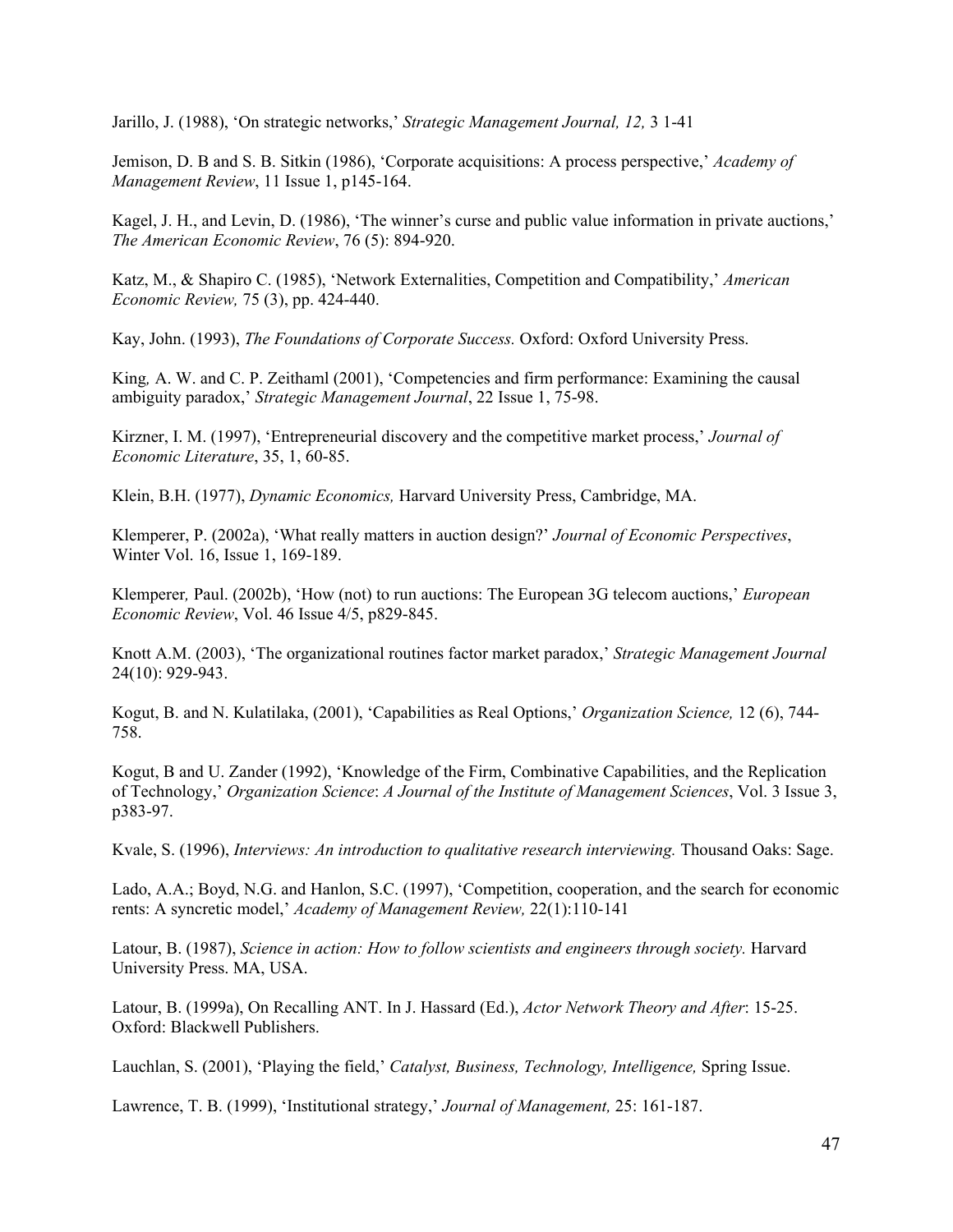Levinthal, D. A. (1998), 'The slow pace of rapid technological change: Gradualism and punctuation in technological change,' Industrial & Corporate Change, 7, Issue 2, p217-47.

Levinthal, Daniel (1992), 'Surviving Schumpeterian Environments: An Evolutionary Perspective,' Industrial and Corporate Change 1(3): 427-443.

Lewin, A.Y., H.W. Volberda (1999), 'Prolegomena on Co-evolution: a Framework for Research on Strategy and New Organization Forms,' Organization Science, Vol. 10, 5, 519-534.

Lieberman, Marvin B. and David B. Montgomery (1998), 'First-mover (dis)advantages: Retrospective and link with the resource-based view,' Strategic Management Journal, 19 (12): 1111–1125

Lippman, S. A. and R. P. Rumelt, (2003a). 'The payments perspective: Micro foundations of resource analysis,' Strategic Management Journal, 24: 903-927.

Lippman, S. A. and R. P. Rumelt (2003b), 'A bargaining perspective on resource advantage,' Strategic Management Journal, 24, 1069-1086.

Lippman, S. A., and Rumelt, R. P. (1982), 'Uncertain imitability: An analysis of interfirm differences in efficiency under competition,' Bell Journal of Economics, 13(2): 418-438.

Lounsbury, M. & M.A. Glynn. (2001), 'Cultural entrepreneurship: Stories, legitimacy and the acquisition of resources,' Strategic Management Journal, 22: 545-564.

Mahoney, J. T. and J. R. Pandian (1992), 'The resource-based view within the conversation of strategic management,' Strategic Management Journal, Vol. 13 (5), 363-380.

Makadok R. and R.W. Coff (2002), 'The Theory of Value and the Value of Theory: Breaking New Ground versus Reinventing Wheel,' Academy of Management Review, 27(1): 10-3.

Makadok, R. (2001a), 'A pointed commentary on Priem and Butler,' Academy of Management Review (dialogue), 26(4): 498-499.

Makodok, R. (2001b), 'Towards a synthesis of the resource-based and dynamic capabilities view of rent creation,' Strategic Management Journal, 22, 387-401.

March, J. G., H. A. Simon. (1958), *Organizations*. John Wiley & Sons, Inc., New York.

Mathews, J.A (2003), 'Strategizing by firms in the presence of markets for resources,' Industrial and Corporate Change, 12: 6. pp. 1157-1193.

McAFee, R. Preston and John McMillan (1996), 'Analyzing the airwaves auction,' Journal of Economic Perspectives, Winter96, Vol. 10, Issue 1

Meyer J. W. and B. Rowan, (1977), 'Institutionalized organizations: Formal structure as myth creation,' American Journal of Sociology, 83, 340-363

Miles, M.B. and A.M. Huberman (1994), Qualitative Data Analysis: An Expanded Sourcebook, Second Edition. Thousand Oaks, CA: Sage.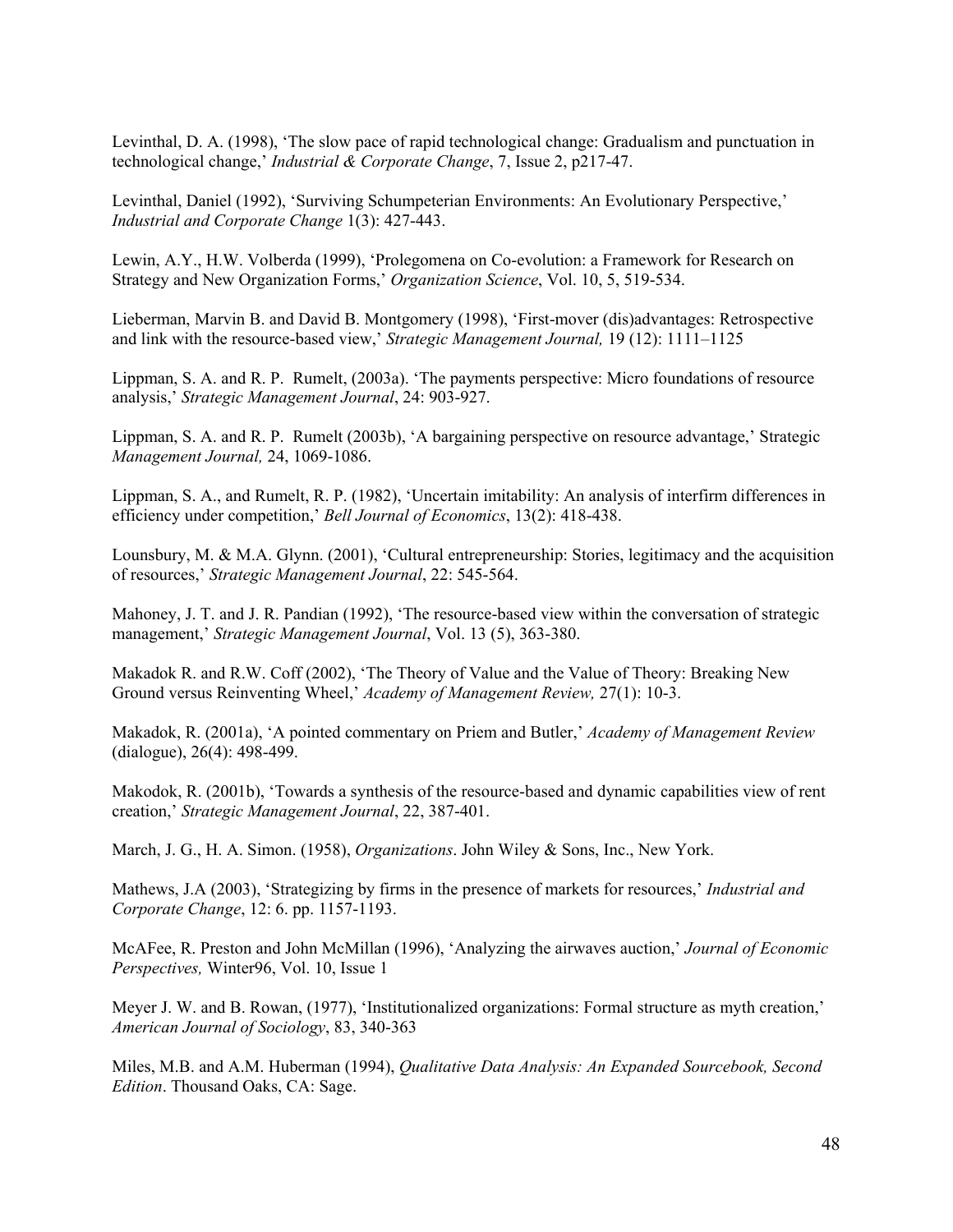Miles, R H. and Cameron, K. (1982), *Coffin nails and corporate strategies*. New Jersey. Prentice Hall. Milgrom and Roberts, (1982), 'Limit Pricing and Entry under Incomplete Information,' Econometrica, 50, 443-60.

Miller, D., and J. Shamsie, (1996), 'The resource-based view of the firm in two environments: The Hollywood film studios from 1936 to 1965,' Academy of Management Journal, 39 (3): 519-543.

Mintzberg, H. (1978), 'Patterns in Strategy Formation,' Management Science, 24 (9): 934-948.

Mowery, D. C. and N. Rosenberg (1998), Paths of Innovation. New York: Cambridge University Press.

Mowery, David C. and Richard R. Nelson, eds. (1999), Sources of Industrial Leadership: Studies of Seven Industries. New York: Cambridge University Press.

Moynihan, J. (2002), 'Letters to the editor: The high prices telecoms companies paid for 3G licenses were irrational,' Financial Times, Nov 28.

Munir, K. and Phillips, N. (2005), 'The birth of the Kodak moment: institutional entrepreneurship and the adoption of new technologies,' Organization Studies, 26(11): 1665-1687.

OFTEL report (2003), Consumers' Use of Mobile Telephony, Q11 November 2002 – 27 January.

Parker, I. (1992), Discourse dynamics. London: Routledge.

Pennings, J. (1981), Strategically Interdependent Organizations, in: P.C. Nystrom and W.H. Starbuck (Editors), Handbook of Organizational Design, Vol. 1 (New York, Oxford University Press, 1981) pp. 433-455.

Peteraf, M. A. (1993), 'The cornerstones of competitive advantage: A Resource-based View,' Strategic Management Journal, 14(3): 179-191.

Pettigrew, Andrew M. (1997), 'What is a Processual Analysis?' Scandinavian Journal of Management,  $13$  (4):  $337 - 348$ .

Phillips, N. and Hardy, C. (2002), Discourse Analysis: Investigating Processes of Social Construction. Thousand Oaks, Calif.: Sage.

Pollock, T.G. & Rindova, V.P. (2003), 'Media Legitimation Effects in the Market for Initial Public Offerings,' Academy of Management Journal, 46(5): 631-642.

Pollock, T.G., Porac, J.F. & Wade, J.B. (2004), 'Constructing Deal Networks: Brokers as Network 'Architects' in the U.S. IPO Market and Other Example,' Academy of Management Review, 29(1): 50-72.

Powell, Walter W., Koput, Kenneth W., Smith-Doerr, Laurel, (1996), 'Interorganizational Collaboration and the Locus of Innovation: Networks of Learning in Biotechnology,' Administrative Science Quarterly, 2, Vol. 41, Issue 1.

Preliminary Information Memorandum (1999), N M Rothschild & sons, The Next Generation of Mobile Communications : Radiocommunications Agency, www.open.gov.uk/radiocom.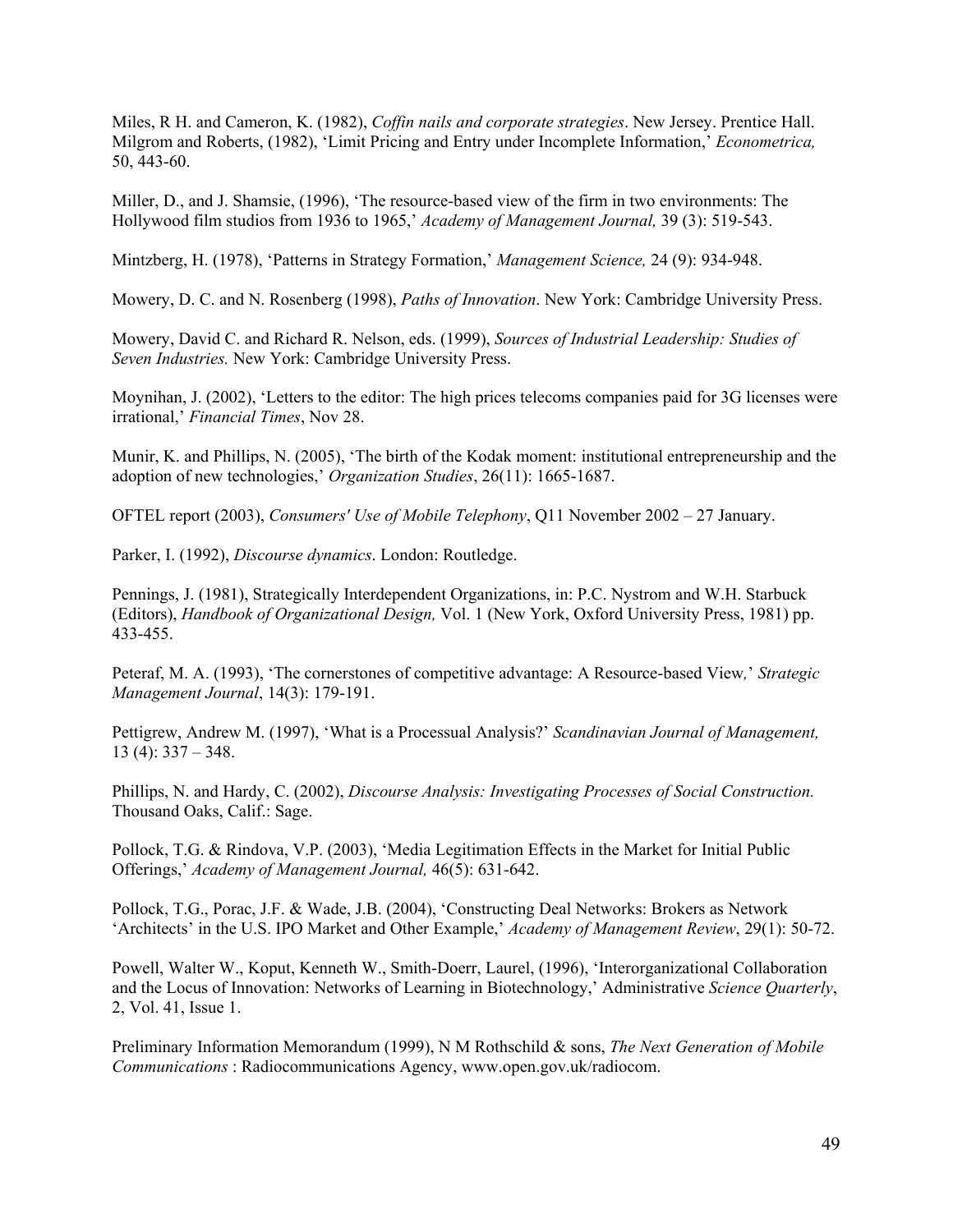Priem R. L. and J. E. Butler (2001), 'Is the resource-based "view" a useful perspective for strategic management research? Academy of Management Review, 26(1): 22-40. Priem RL. (2001), 'The Business-Level RBV: Great Wall or Berlin Wall?' Academy of Management Review (dialogue), 26(4): 499-501.

RadioCommunications Agency report, (1999), Introduction to Preliminary Information Memorandum, June. Available at www.spectrumauctions.gov.uk.

Rao, Hayagreeva, Henrich R. Greve, and Gerald F. Davis, (2001), 'Fool's gold: social proof in the initiation and discontinuation of coverage by Wall Street analysts,' Administrative Science Ouarterly Vol. 46 Issue 3, p502-526.

Ratliff J (2002), 'NTT DoCoMo and its i-mode Success: origins and implications', California Management Review, 44(3): pp. 55-71.

Reed R and R. J. DeFillippi (1990), 'Causal ambiguity, barriers to imitation, and sustainable competitive advantage,' Academy of Management Review 15(1): 88-102.

Reinhardt, Andy (2002), '3G: A Wireless Gamble That Didn't Pay Off,' 25 February, Business Week.

Reinhardt, F. L. (2000), Down to Earth: Applying Business Principles to Environmental Management. Boston: Harvard Business School Press.

Rindova, V. and Fombrun, C. (1999), 'Constructing competitive advantage: The Role of firm- constituent interactions,' Strategic Management Journal, 20: 691-710.

Rindova, Violina P.; Timothy G Pollock, and Mathew L. A. Hayward, (2006), 'Celebrity firms: the social construction of market popularity,' Academy of Management Review, Vol. 31 Issue 1, p50-71.

Rogers, E. M., J. W. Dearing, and D. Bregman, (1993), 'The Anatomy of Agenda-Setting Research,' Journal of Communications, Volume 43, Number 2. Pages 68 to 84.

Rosenbloom, R.S. (1985), 'Managing Technology for the Longer Term: A Managerial Perspective', in: K.B. Clark, R. Hayes, and C. Lorenz (Editors), The Uneasy Alliance: Managing the Productivity Dilemma (Harvard Business School, Cambridge, MA, 97-317.

Rouse, M. J. and U.S. Daellenbach (2002), 'More thinking on research methods for the resource-based perspective,' Strategic Management Journal, 23 (10), 963-967.

Rumelt, R. (1984), 'Towards a strategic theory of the firm' In B. lamb (Ed.), Competitive Strategic Management: 556-570, Englewood Cliffs, NJ: Prentice Hall.

Rynes, S., Bartunek, J., and Daft, R. (2001), 'Across the Great Divide: Knowledge Creation and Transfer Between Practitioners and Academics, Academy of Management Journal, Vol. 44, No. 2, 340-355.

Sampler, J.L. (1998), 'Redefining industry structure for the information age,' Strategic Management Journal, 19, pp. 343-355.

Sanchez R. and Heene, A. (1997), 'Competence-based strategic management: concepts and issues for theory, research, and practice,' In Heene, A. & Sanchez, R. Competence-Based Strategic Management. 3 -42. John Wiley & Sons.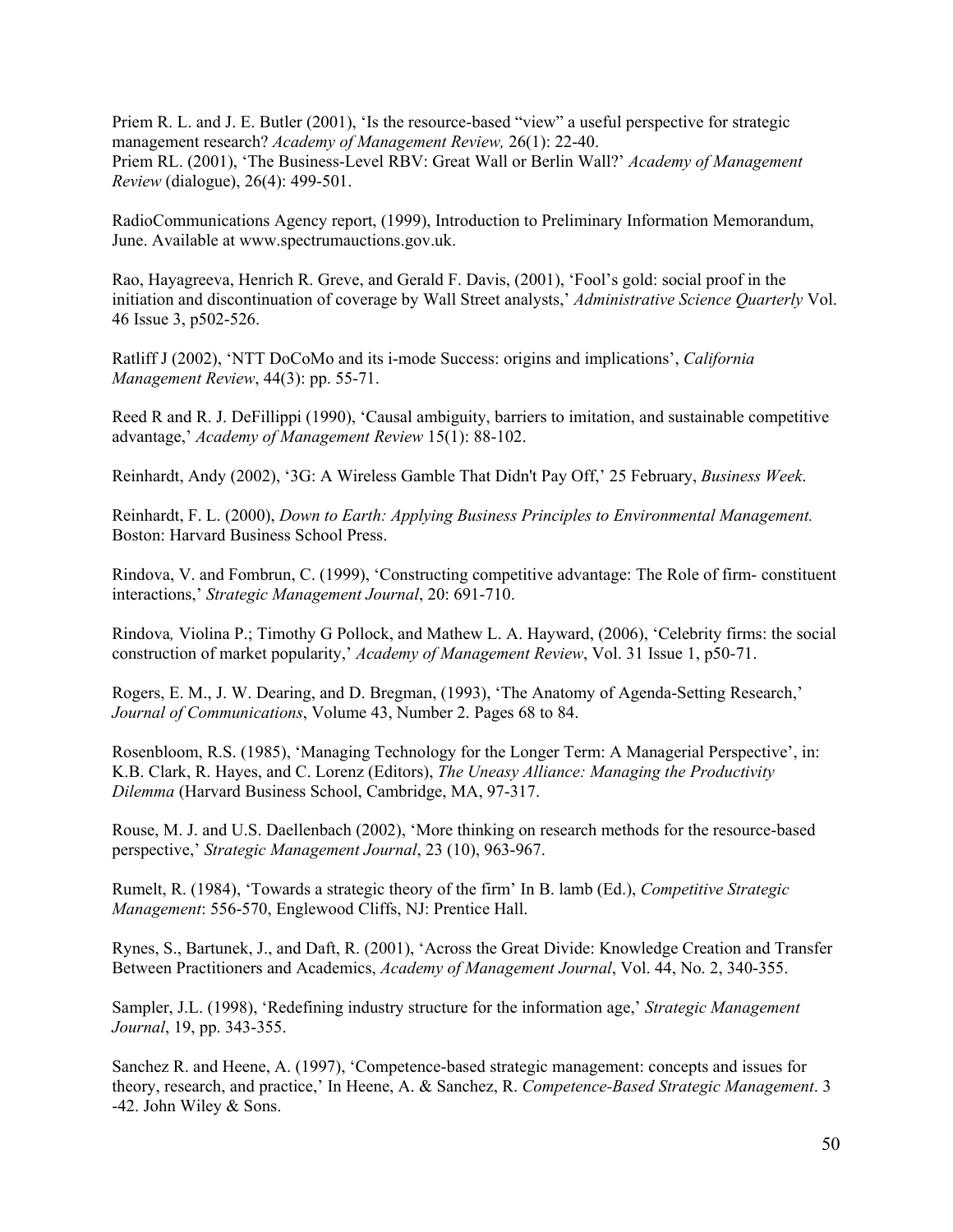Schumpeter, J.A. (1934), *The theory of economic development*. Cambridge, MA: Harvard University Press.

Schumpeter, J. A. (1942), Capitalism, Socialism and Democracy, Harper and Brothers. New York.

Shapiro C. (1989), 'Theories of Oligopoly Behavior.' In Handbook of Industrial Organization, ed. R. Schmalensee and R.D. Willig, (Eds.), Handbook of Industrial Organization, (pp.329-414). Amsterdam and New York: North-Holland.

Sheremata, W. A. (2004), 'Competing through innovation in network markets: Strategies for challengers,' Academy of Management Review, 29 (3): 359-377.

Simon, H. A. (1972), 'Theories of bounded rationality', in Radner and Radner, Eds., Decision and Organization.

Stiglitz, J. E., (1993), *Principles of Microeconomics*,  $2<sup>nd</sup>$  edition W. W. Norton. New York.

Strang D. and Meyer. J. W (1994), 'Institutional conditions for diffusion,' In W.R. Scott & J.W. Meyer (Eds.), Institutional environments and organizations. Structural complexity and individualism (pp.100- 112). Thousand Oaks: Sage.

Sullivan, J. (2000), '3G's Procrustean Vision,' 4 September, Wireless Insider Vol. 18, Issue: 35.

Symond's, William C. (2002), Behind Tyco's Accounting Alchemy." February, 25, 2002. Business Week

Taylor, S. E. and J. D. Brown (1988), 'Illusion and well-being: A social psychological perspective on mental health,' Psychological bulleting, 103: 193-210

Teece D. J. (2003), 'Explicating dynamic capabilities: Asset selection, coordination and entrepreneurship in strategic management theory,' Working Paper, University of California, Berkeley, www.cbs.dk/departments/ioa/research/ Teece\_Dynamic\_Capabilities.pdf

Teece, D. (1992), 'Competition, Cooperation, and Innovation: Organizational Arrangements for Regimes of Rapid Technological Progress,' Journal of Economic Behavior and Organization, 18(1), pp. 1-25.

Teece, D. J. (1986), 'Profiting from technological innovation: Implications for integration, collaboration, licensing and public policy', Research Policy, Vol. 15, No 6, pp 285-305.

Teece, D. J. (1998), 'Capturing value from knowledge assets: The new economy, markets for know-how, and intangible Assets,' California Management Review, 40 (3), 55-79.

Teece, D. J., G. Pisano and A. Shuen (1997), 'Dynamic capabilities and strategic management,' Strategic Management Journal, 18 (7): 509-533.

Teng, B. and J. L. Cummings (2002), 'Tradeoffs in managing resources and capabilities,' Academy of Management Executive, 16 (2): 81-91.

The Daily Telegraph, 1999, February 09.

The Economist, (2000), July, 08, Europe's mobile telephony: Waves of the future.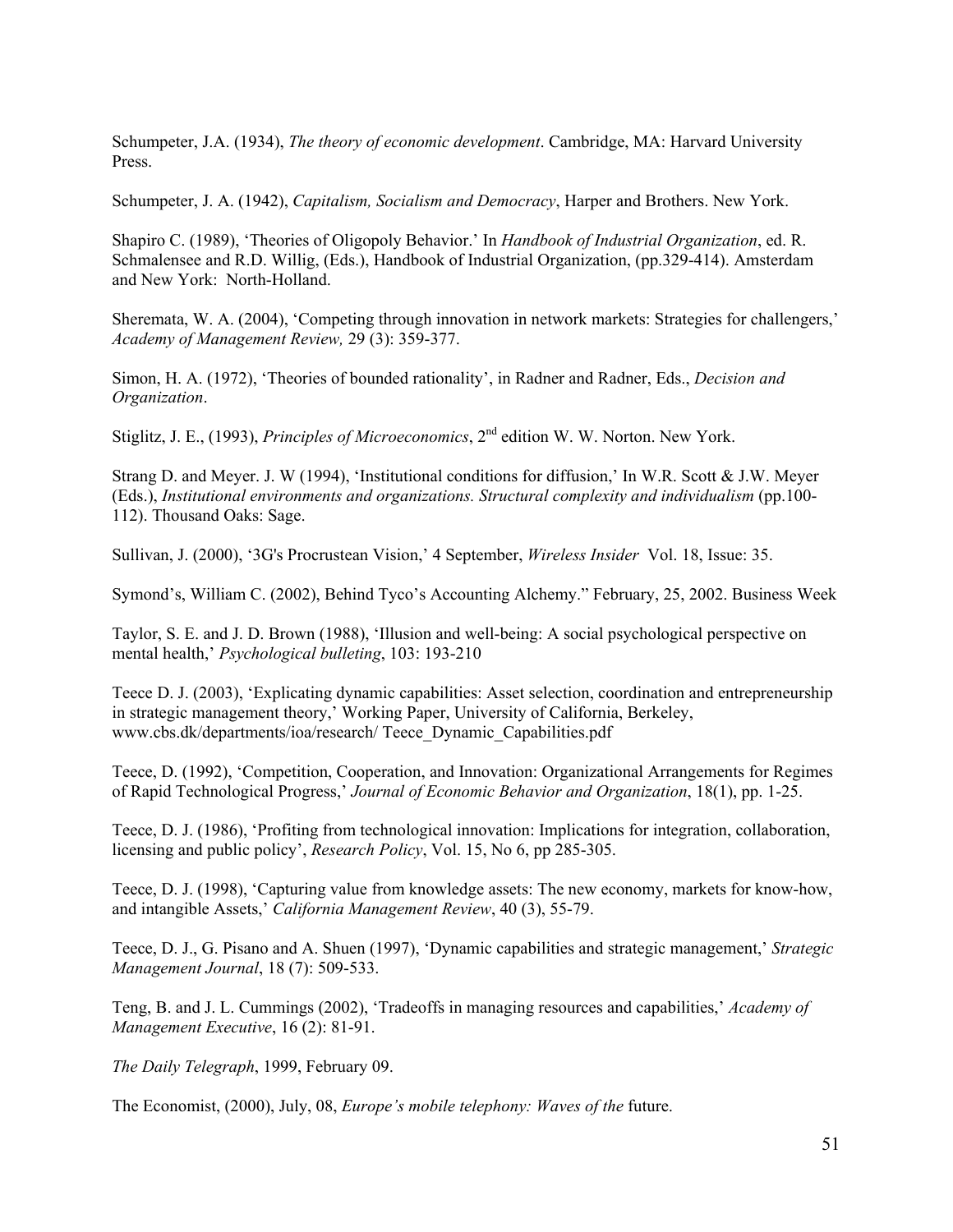The Economist (2001), A Survey of the Mobile Internet. October 13: 3-30.

The Economist (2004), The Mobile phones. Battling for the palm of your hand. April 29.

The Economist, (2004), September, 08, Vision meets reality. Special report on mobile 3G telecoms.

The Financial Times (2001), *Telecoms Crash Part 1,*  $5<sup>th</sup>$  September.

The Stewart Report, (2000), Independent Expert Group on Mobile Phones, May.

Thomke, S. and W. Kuemmerle (2002), 'Asset accumulation, interdependence, and technological change: Evidence from pharmaceutical drug discovery,' Strategic Management Journal, 23, 619-635.

Trigeorgis, Lenos (1996), Real Options: Managerial Flexibility and Strategy in Resource Allocation, Cambridge, MA: MIT Press

US DoE (1996), 'Climate Wise DOF/EE-0071, EPA 230-K-95-003. Washington, DG: US DoE' in. David L. Levy and Daniel Egan Journal of Management Studies 40:4 June 2003.

Utterback, James M., (1994), Mastering the Dynamics of Innovation, Harvard Business School Press.

Van Damme, Eric (2002), 'The European UMTS-auctions,' European Economic Review 46, (2002) 846- 858.

von Hippel, E. and G. von Krogh, (2003), 'Open source software and the "private-collective" innovation model. Issues for organization science' Organization Science, 14 (2), 209-233.

Wernerfelt, B. (1984), 'A resource-based view of the firm,' Strategic Management Journal, 5, 171-180.

Westphal, J.D. and Zajac, E.J. (1998), 'The symbolic management of stockholders: Corporate governance reforms and shareholder reactions,' Administrative Science Quarterly, 43: 127-153.

Wheeler, Tom (1993), President of the Cellular Telecommunications Industry Association, in the Financial Times, October 18., p. Vlll.in John McMillan, 1994 Selling Spectrum Rights. Journal of Economic Perspectives, Summer94, Vol. 8 Issue 3, p145-164.

Winter S. G. (2003), 'Understanding dynamic capabilities,' Strategic Management Journal, 24 (10), 991-995.

Yin, R. K. (1993), Applications of Case Study Research. London: Sage Publications Inc.

Yoffie, D. B. and Cusumano, M. A. (1999), 'Building a Company on Internet Time: Lessons From Netscape,' California Management Review, Vol.41, No.3 (Spring), pp.8-28.

Zajac, E.J., and M.H. Bazerman, (1991), 'Blind spots in industry and competitor analysis: Implications for interfirm (mis)perceptions for strategic decisions,' Academy of Management Review, 16, 37-56.

Zajac, Edward J. and James D. Westphal, (2004), 'Should Sociological Theories Venture into 'Economic Territory?' Yes!' American Sociological Review, 69(3):466-471.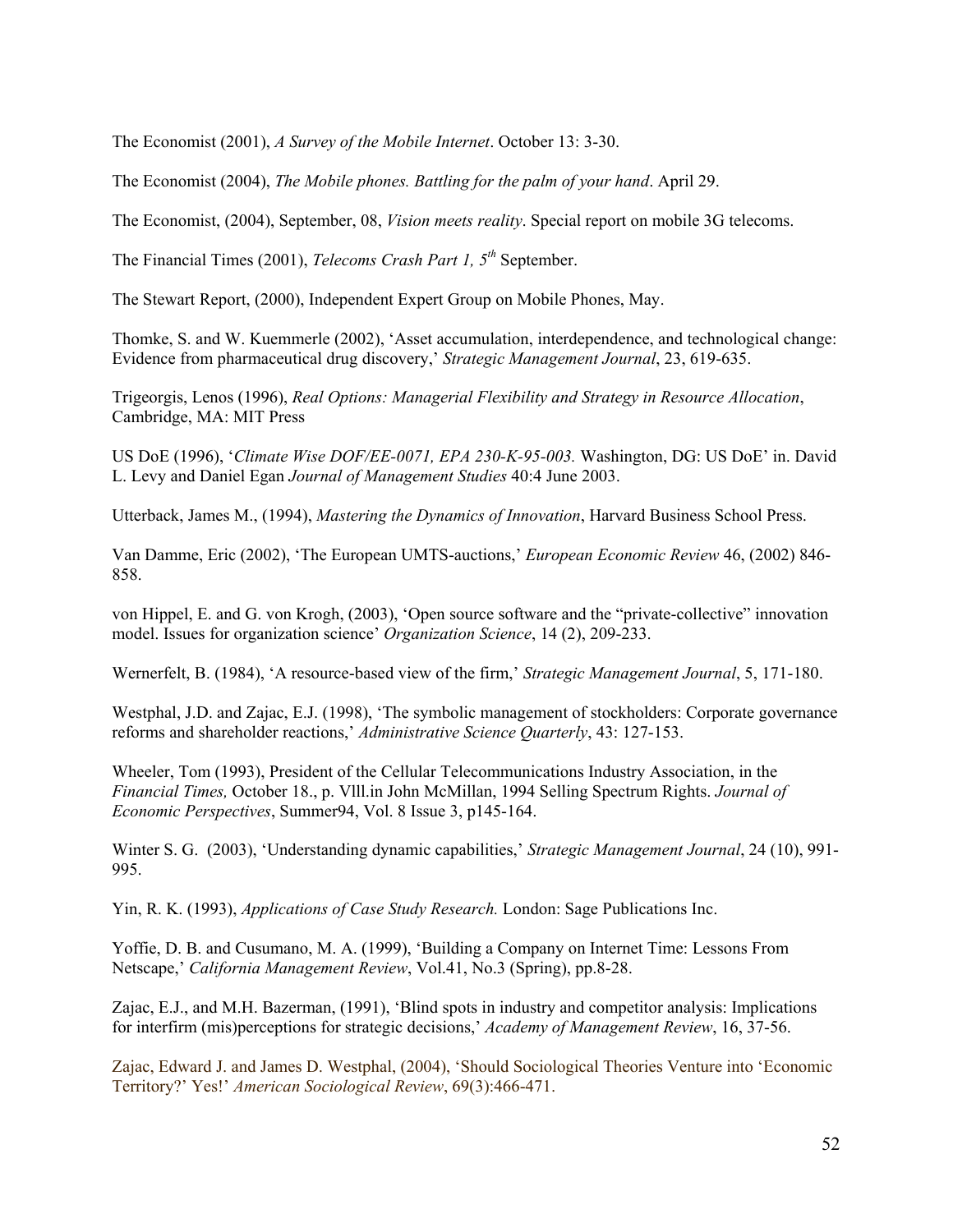Zbaracki, M. J., (1998), 'The Rhetoric and Reality of Total Quality Management,' Administration Science Quarterly, 43: 602-636

Zollo, M. and, S. G. Winter (2002), 'Deliberate learning and the evolution of dynamic capabilities,' Organization Science 13:3 (2002), pp. 339-351

Zuckerman, Ezra W. (1999), 'The Categorical Imperative: Securities Analysts and the Illegitimacy Discount, American Journal of Sociology 104: 1398-1438.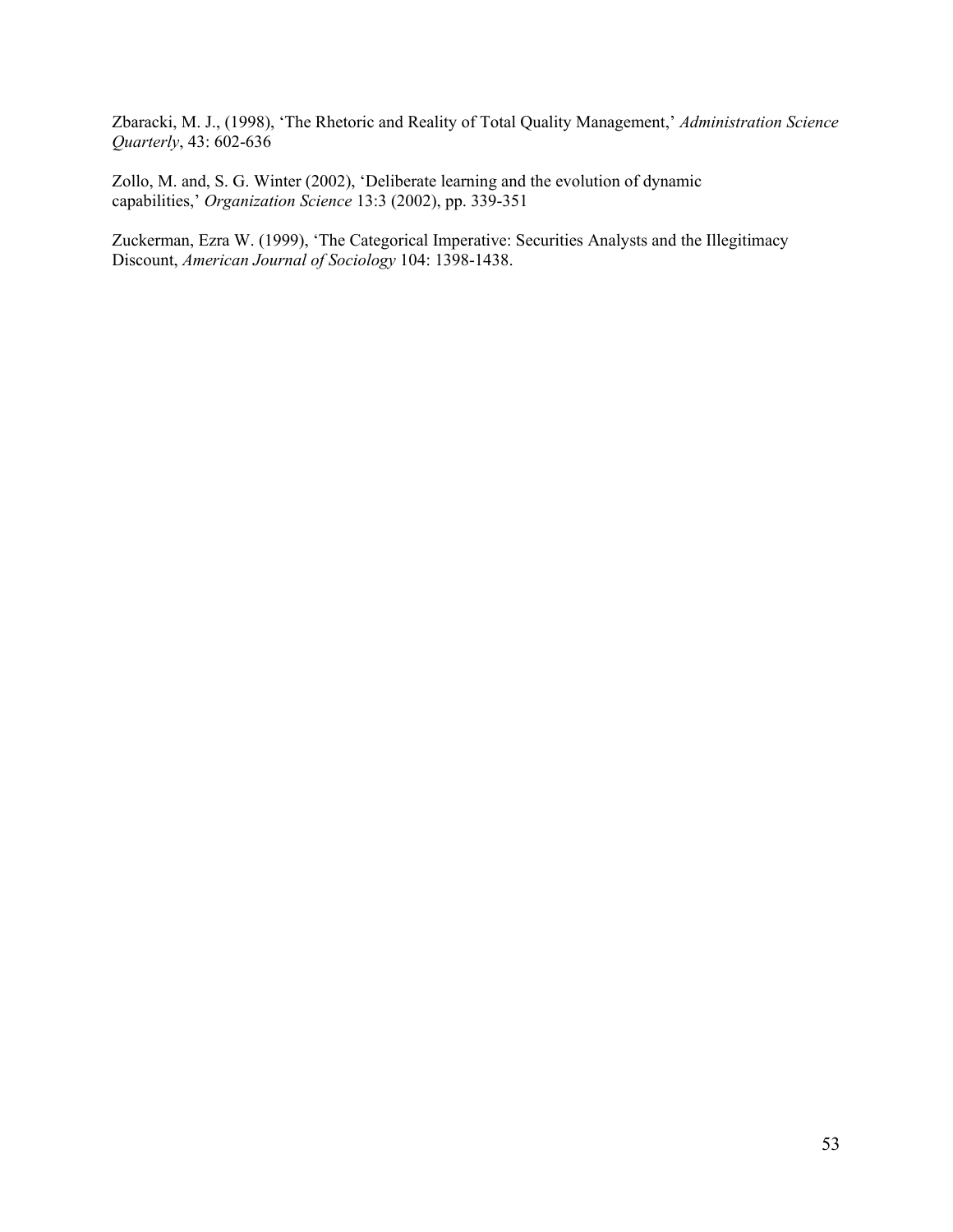# APPENDIX A: LIST OF INTERVIEWS

| No                      | Country         | Firm                                                                                                                 | <b>Type</b>                                   | <b>Position</b>                                      | Date $(s)$           |
|-------------------------|-----------------|----------------------------------------------------------------------------------------------------------------------|-----------------------------------------------|------------------------------------------------------|----------------------|
| $\mathbf{1}$            | UK              | Orange<br>(France<br>Telecom)                                                                                        | Operator                                      | <b>International Strategy Manager</b>                | 04/04/01<br>11/05/01 |
| $\overline{2}$          | <b>UK</b>       | Vodafone Plc                                                                                                         | Operator                                      | Director Strategy<br>Programme Management Executive  | 12/04/01<br>11/05/01 |
| $\overline{\mathbf{3}}$ | <b>UK</b>       | Vodafone Plc                                                                                                         | Group Technical Services Director<br>Operator |                                                      | 16/0501              |
| $\overline{4}$          | <b>UK</b>       | Director of International Affairs &<br><b>BTCellnet</b><br>$\text{(mmO}_2)$<br>Operator<br>Strategy / Vice President |                                               |                                                      | 04/05/01<br>06/10/03 |
| $\overline{5}$          | UK              | BT (British Telecom)                                                                                                 | Operator                                      | Senior Executive                                     | 25/05/01             |
| 6                       | UK              | BT (British Telecom)                                                                                                 | Operator                                      | Senior Executive                                     | 02/04/01             |
| $\overline{7}$          | UK              | One2One<br>(DeutscheTelecom)                                                                                         | Operator                                      | Corporate PR Manager                                 | 02/05/01             |
| $\,8\,$                 | $\overline{UK}$ | Hutchison 3G                                                                                                         | Operator                                      | Senior Executive                                     | 25/05/01             |
| $\overline{9}$          | <b>UK</b>       | NTL Mobile                                                                                                           | Operator                                      | Senior Executive                                     | 22/03/01<br>02/05/01 |
| 10                      | <b>UK</b>       | NTL mobile                                                                                                           | Operator                                      | Chief Technologist                                   | 22/05/03             |
| 11                      | <b>UK</b>       | OneTel                                                                                                               | Operator                                      | Public Relations Manager                             | 01/05/01             |
| 12                      | <b>UK</b>       | WorldCom                                                                                                             | Operator                                      | Senior Executive                                     | 16/05/01             |
| 13                      | <b>UK</b>       | Telefonica                                                                                                           | Operator                                      | Senior Executive                                     | 26/03/01             |
| 14                      | Netherlands     | Libertel                                                                                                             | Operator                                      | Senior Executive                                     | 03/05/01             |
| 15                      | Netherlands     | Telfort                                                                                                              | Operator                                      | Senior Executive                                     | 03/05/01             |
| 16                      | <b>UK</b>       | <b>Investment Bank</b>                                                                                               | Bank                                          | Senior Executive                                     | 26/04/01             |
| 17                      | UK              | Sony Ericsson                                                                                                        | Vendor                                        | Managing Director                                    | 26/11/03             |
| 18                      | <b>UK</b>       | Hutchison 3G                                                                                                         | Operator                                      | <b>Managing Director</b>                             | 01/12/03             |
| 19                      | Finland         | Nokia                                                                                                                | Vendor                                        | President                                            | 26/01/04             |
| 20                      | Finland         | Nokia                                                                                                                | Vendor                                        | Director of Strategic Planning and<br>Programs       | 27/01/04             |
| 21                      | <b>UK</b>       | <b>Walt Disney Group</b>                                                                                             | Content<br>Provider                           | Managing Director                                    | 18/07/03             |
| 22                      | UK              | <b>BT</b> Retail                                                                                                     | Service<br>Provider                           | Chief Technology Officer                             | 19/11/03             |
| 23                      | <b>UK</b>       | McKinsey and<br>Company                                                                                              | Consultancy                                   | Director                                             | 19/03/04             |
| 24                      | UK              | University of<br>Cambridge                                                                                           | Academic<br>/Consultant                       | Academic and Consultant to Nokia                     | 03/08/03             |
| 25                      | <b>USA</b>      | The Yankee Group                                                                                                     | Consultancy                                   | Director, Wireless Mobile enterprise and<br>Commerce | 04/09/03             |
| 26                      | <b>UK</b>       | Vodafone                                                                                                             | Operator                                      | <b>Strategy Executive</b>                            | 05/02/04             |
| 27                      | UK              | BT                                                                                                                   | Operator                                      | Ex Senior Executive                                  | 05/11/03             |
| 28                      | UK              | Ericsson                                                                                                             | Vendor                                        | Senior Executive                                     | 07/11/03             |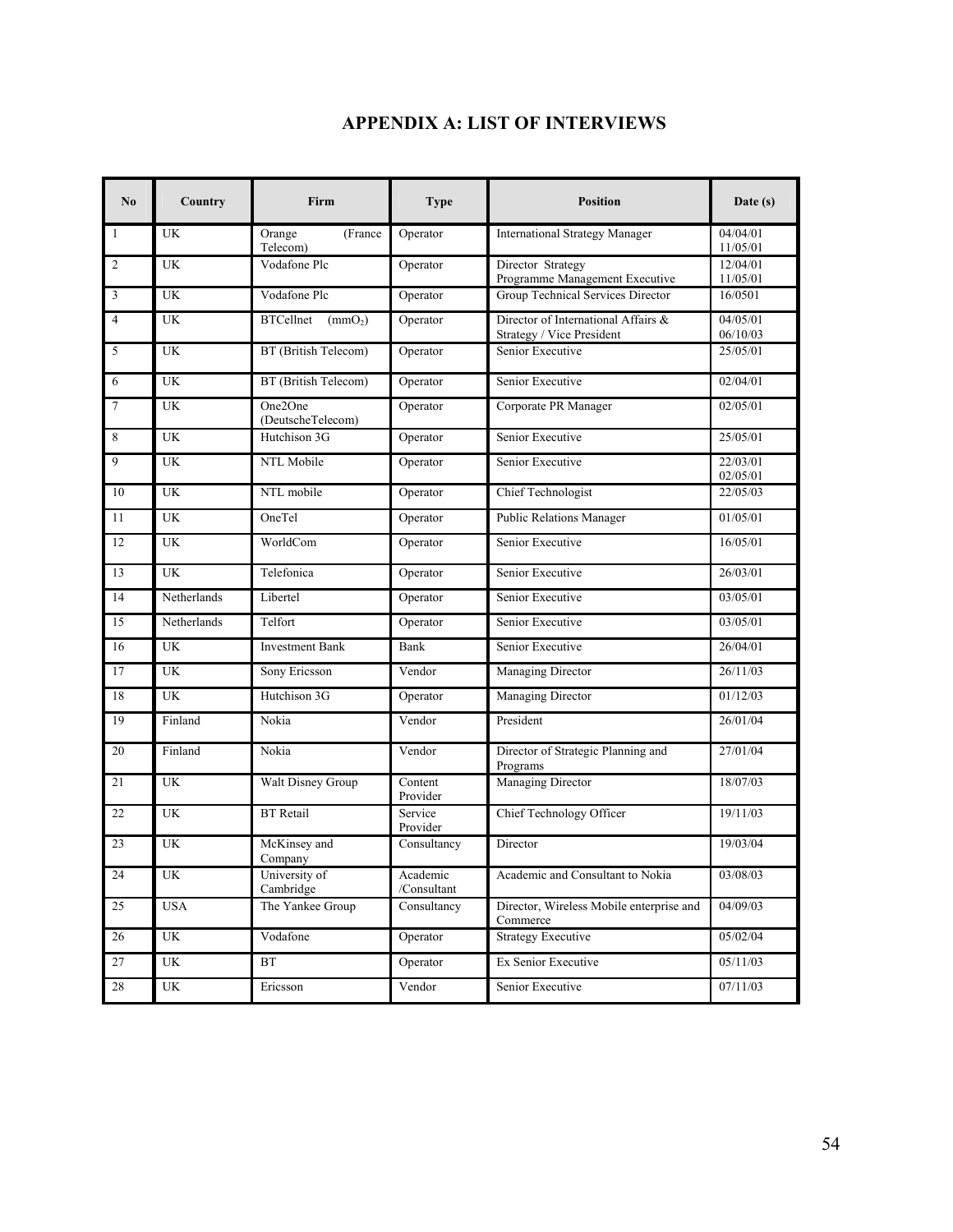# FIGURE 1: THE 2G NETWORK

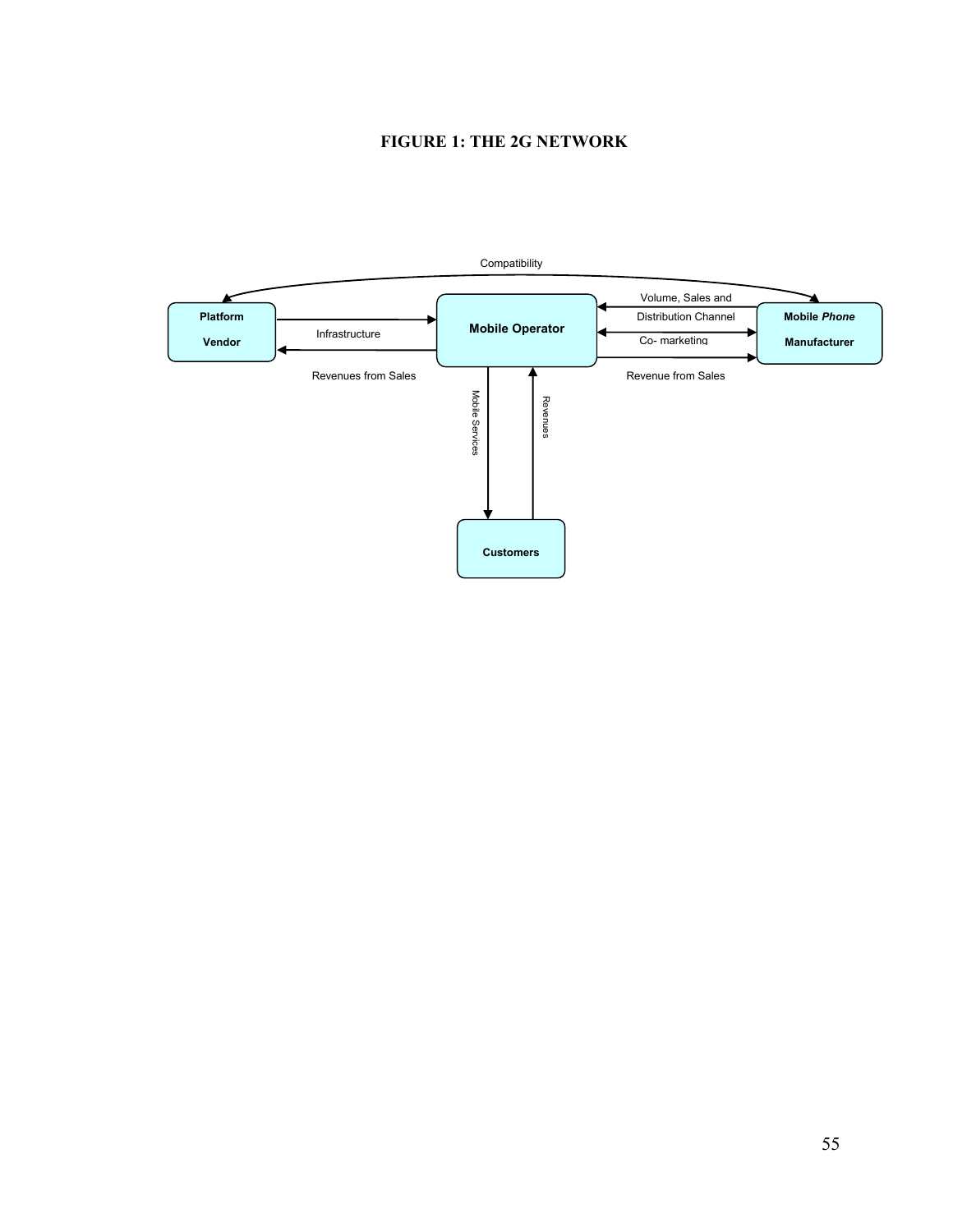# FIGURE 2: EVOLUTION OF MOBILE TELEPHONY STANDARDS<sup>21</sup>



 $\overline{a}$ 

<sup>&</sup>lt;sup>21</sup> Adapted from PriceWaterhouseCoopers Technology Report, 2002.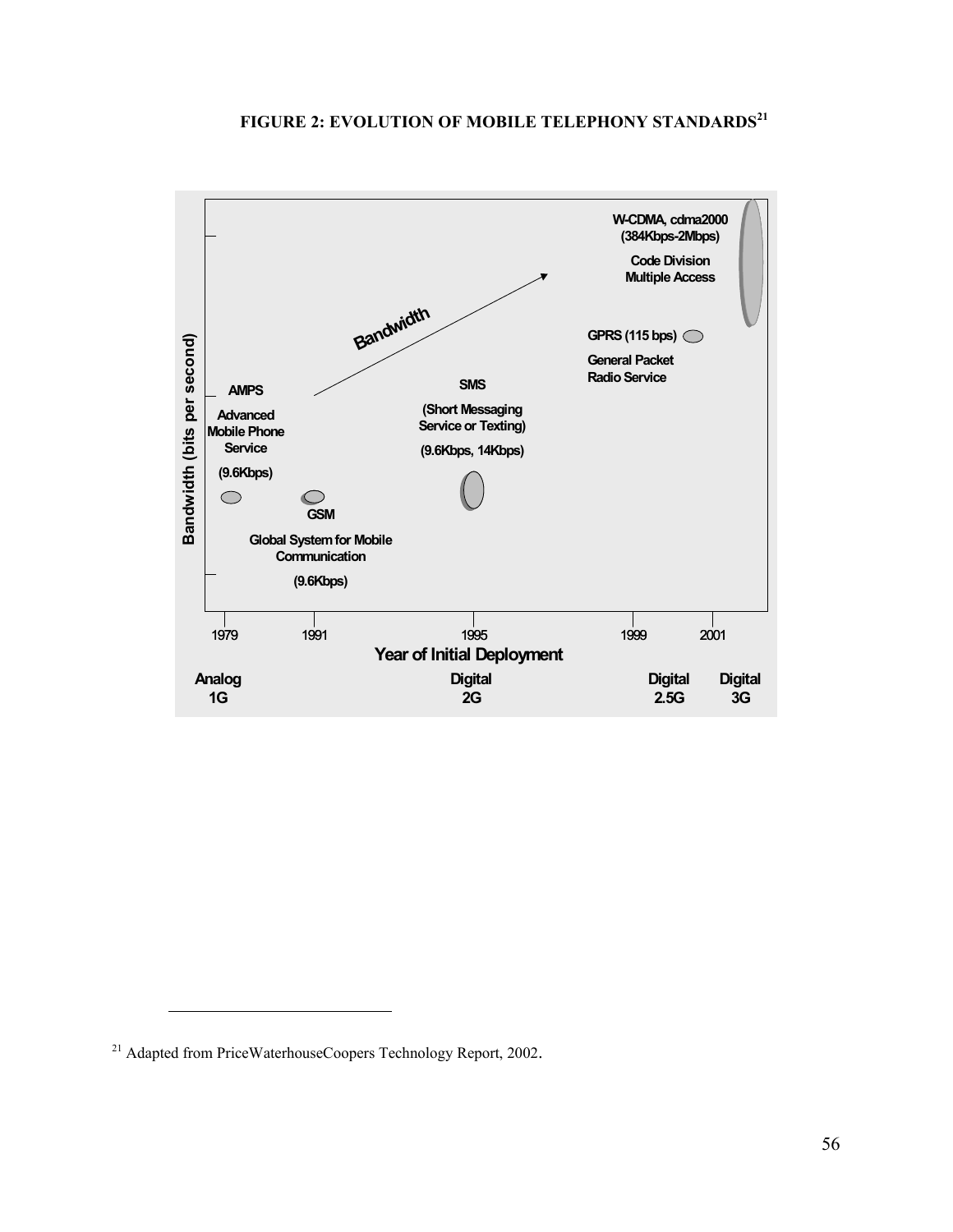| <b>Bidder</b>                                 | <b>Status</b>           | License                                                          | <b>Minimum</b><br><b>Bid</b><br>(millions)                       | Winning<br><b>Bid</b><br>(billions)                                | <b>Withdrew</b><br>in Round | <b>Last bid</b><br>before<br>withdrawing<br>(billions) |
|-----------------------------------------------|-------------------------|------------------------------------------------------------------|------------------------------------------------------------------|--------------------------------------------------------------------|-----------------------------|--------------------------------------------------------|
| Hutchison 3G<br>(Now 3)                       | New entrant<br>(Winner) | A (Largest capacity,<br>reserved for new<br>entrant)             | £125                                                             | £4.38                                                              | $\blacksquare$              |                                                        |
| Vodafone Plc<br>(Market leader)               | Incumbent               | <b>B</b> (Largest capacity<br>available to incumbent)            | £107                                                             | £5.96                                                              |                             |                                                        |
| <b>BT</b> Cellnet<br>(Now $mmO2$ )            | Incumbent               | C (Less capacity than<br>license B - but nearly<br>£2bn cheaper) | £89.3                                                            | £4.03                                                              |                             |                                                        |
| One <sub>2</sub> One<br>(Now T-Mobile)        | Incumbent               | D (Same capacity as<br>licence C)                                | £89.3                                                            | £4.00                                                              | $\overline{a}$              |                                                        |
| Orange<br>(FranceTelecom)                     | Incumbent               | E (Same capacity as<br>licence C).                               | £89.3                                                            | £4.10                                                              |                             |                                                        |
| NTL Mobile                                    | New entrant             | Withdrew from auction                                            |                                                                  |                                                                    | 150                         | £3.97 <sup>22</sup>                                    |
| Telefonica                                    | New entrant             | ----ditto----                                                    |                                                                  |                                                                    | 133                         | £3.67                                                  |
| WorldCom                                      | New entrant             | $---dito---$                                                     |                                                                  |                                                                    | 121                         | £3.17                                                  |
| One. Tel                                      | New entrant             | ----ditto----                                                    |                                                                  |                                                                    | 101                         | £2.19                                                  |
| Epsilon                                       | New entrant             | ----ditto----                                                    |                                                                  |                                                                    | 98                          | £2.07                                                  |
| Spectrum<br>(Virgin Group etc)                | New entrant             | ----ditto----                                                    |                                                                  |                                                                    | 97                          | £2.10                                                  |
| 3G UK                                         | New entrant             | ----ditto----                                                    |                                                                  |                                                                    | 95                          | £2.00                                                  |
| <b>Crescent Wireless</b><br>(Global Crossing) | New entrant             | $---dito---$                                                     |                                                                  |                                                                    | 94                          | £1.71                                                  |
|                                               |                         |                                                                  | <b>Total of</b><br>minimum<br>bids $\approx$<br>£<br>500 million | <b>Total</b><br>amount<br>raised ≈<br>£22<br>billion <sup>23</sup> |                             |                                                        |

# TABLE 1: PARTICIPANTS IN THE UK 3G AUCTION IN 2000

 $22$  The last bidder to quit the auction that decided the winners

 $\overline{a}$ 

<sup>23</sup> Total amount raised was almost 40 times the minimum opening bid